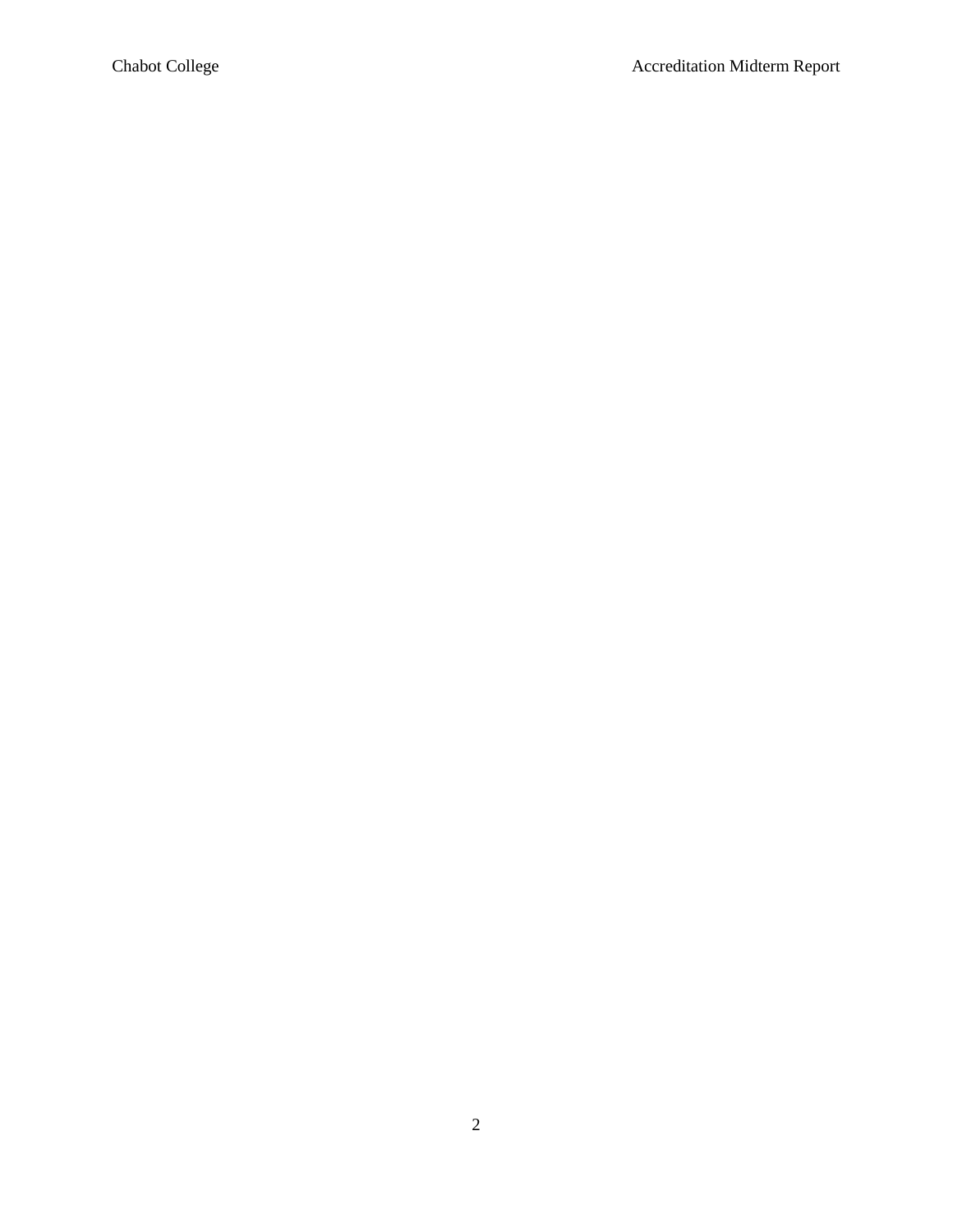# **TABLE OF CONTENTS**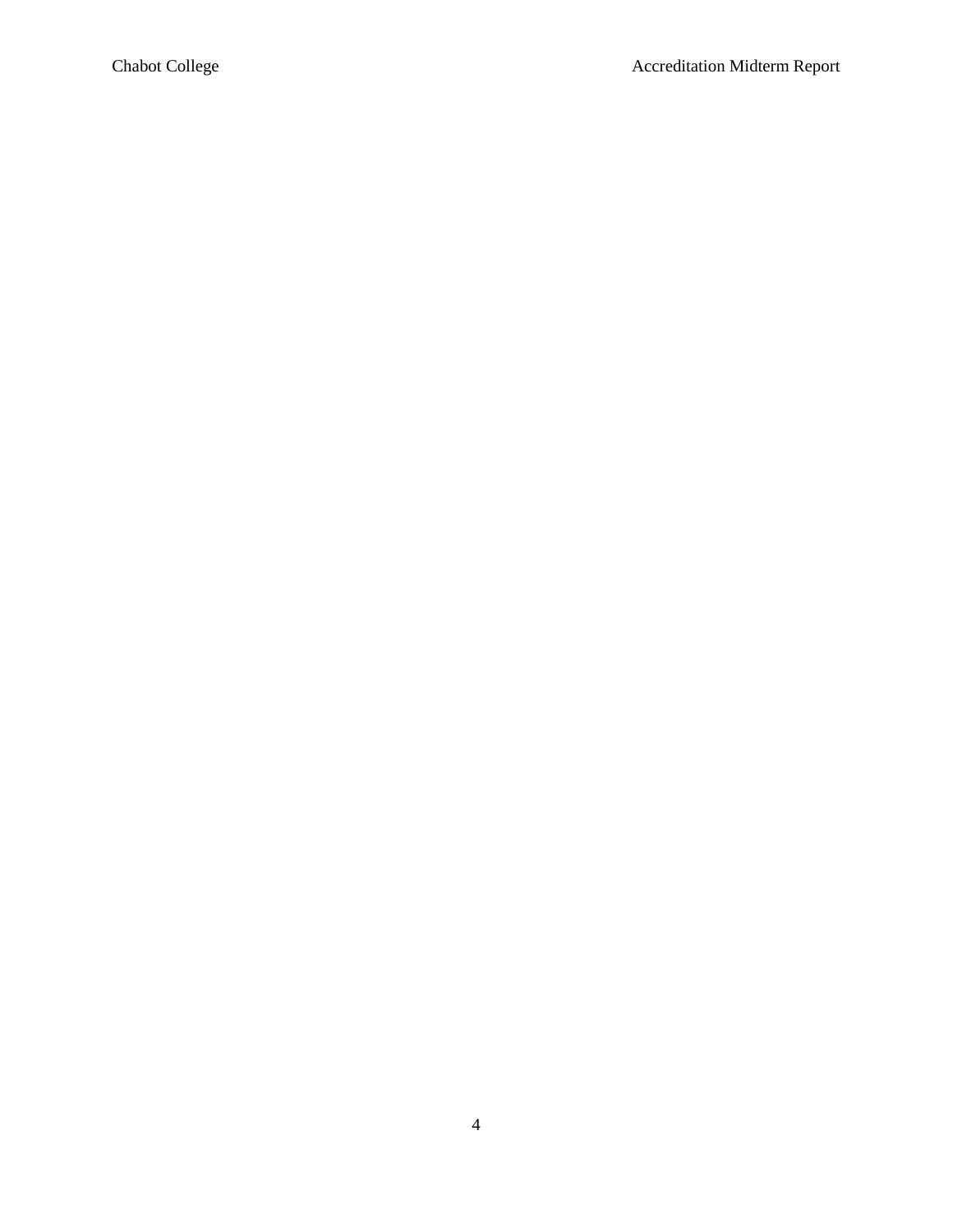# **STATEMENT ON REPORT PREPARATION**

Chabot College submitted its 2009 Comprehensive Evaluation report in October of 2009. On January 29, 2010, the Commission notified Chabot College its accreditation was reaffirmed with a requirement that the college complete a Follow-Up Report addressing Recommendation 2 to be submitted to the Commission by October 15, 2010. The college submitted its Follow-Up Report on October 15, 2010, and on January 31, 2011, the Commission noted that Chabot College had resolved Recommendation 2, as identified in the Commission's action letter of January 29, 2010.

Subsequent to the 2009 Commission's Team Visit, a Midterm Report time-line was developed and the college initiated work to address five college and two college and district recommendations. Committees and groups with representatives involved in this work were the Faculty and Staff Professional Development Committee, Academic Senate, Classified Senate, Associated Students, Student Learning Outcomes and Assessment Committee (SLOAC), Technology, On-Line Learning, Basic Skills Initiative (BSI) Committee, The Learning Connection, Library and Learning Resource faculty and staff, District Budget Study Group (DBSG), Planning, Review and Budget Council (PRBC), Office of Academic Services and Academic and Student Services Deans' Councils, Vice President of Student Services, and the Office of Institutional Research.

A draft of the Midterm Report was reviewed by the college shared governance committees and the college president. A copy of the Midterm Report was posted on the Chabot College web for campus-wide comment and revised accordingly. In September 2012 the Midterm Report was presented to the Chabot-Las Positas Community College District Board for first reading and submitted for second reading and approval at its October board meeting.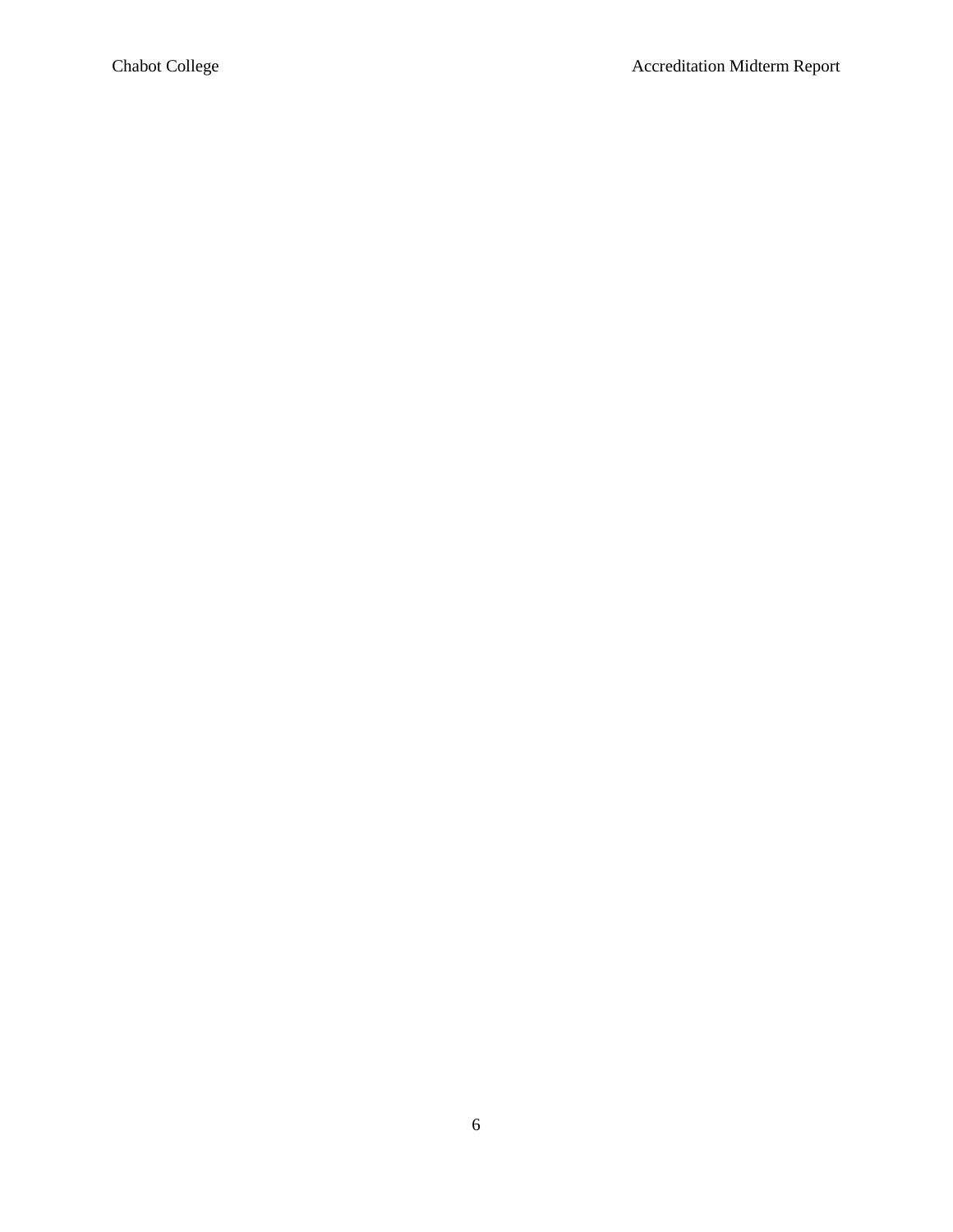# **REPORT REVIEW AND APPROVAL**

The institutional Midterm Report is submitted to provide narrative analysis and evidence that demonstrates how deficiencies have been resolved, describes progress on recommendations for improvement, and identifies the status of improvement plans (planning agenda items) identified in Chabot College's 2009 Comprehensive Evaluation Report.

We certify that there was broad participation by the campus community, and the Chabot-Las Positas Community College District Office and, we believe this report accurately describes the progress made in responding to the Commission's recommendations.

Ms. Isobel F. Dvorsky, Board of Trustees President

Dr. Judy E. Walters, Chancellor Chabot Las Positas Community College District

Dr. Susan Sperling, President, Chabot College

Dr. George Railey, Vice President of

Academic Services, Chabot College

Kathy Kelley, President, Chabot College Faculty Senate

**Yvonne Wu Craig, President, Classifie** ∕d Senate

Nauel de Piren Aranko de Games Vinte Nicole Pinto, Student Trustee

Date

Date

 $\overline{1}$ Date

Date

Date

101151 Date

 $10/15/12$ Date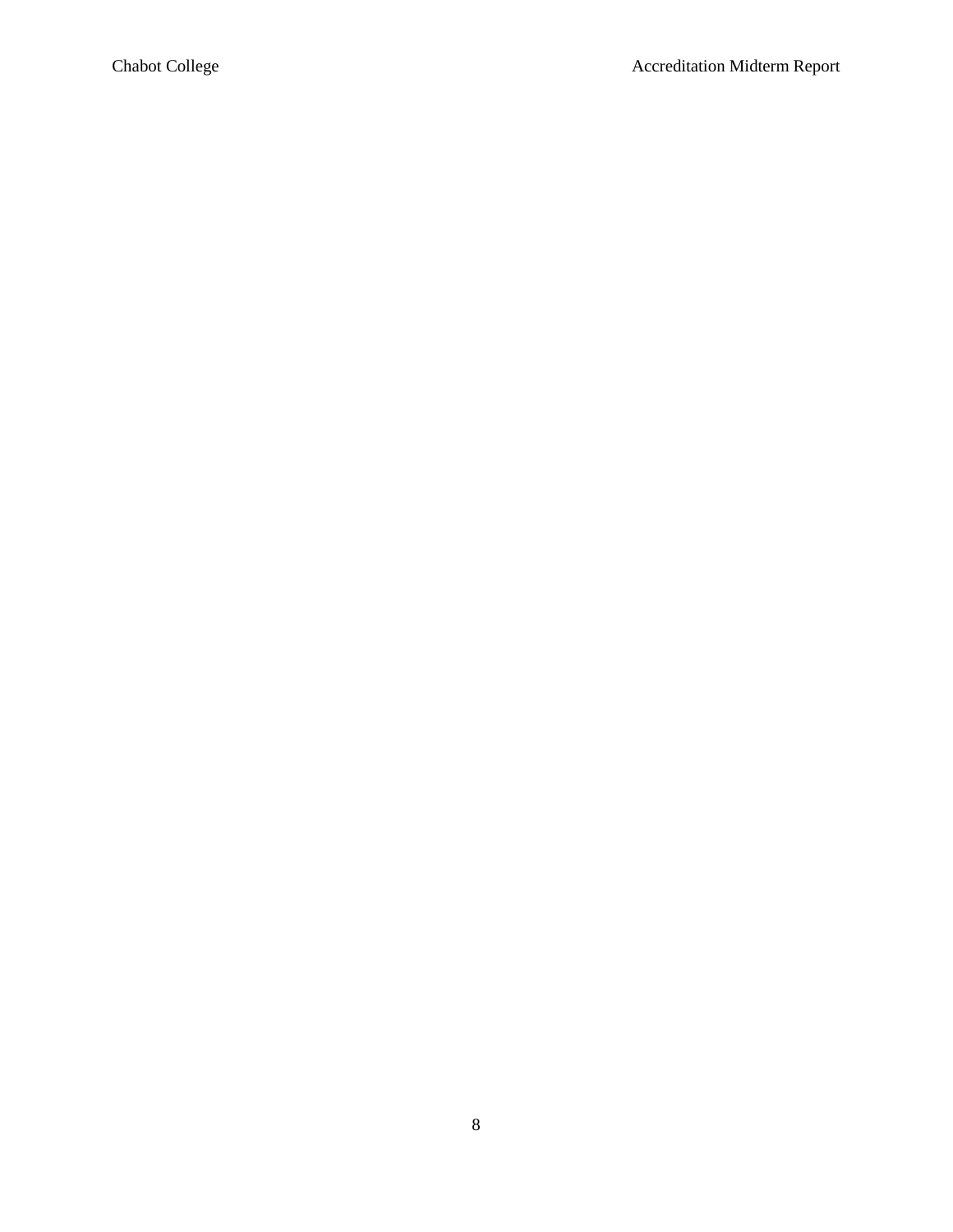# INTRODUCTION AND PLANNING OVERVIEW

Chabot College submitted its 2009 Comprehensive Evaluation report in October of 2009. On January 29, 2010, the Commission notified Chabot College its accreditation was reaffirmed with a requirement that the college complete a Follow-Up Report addressing Recommendation 2 to be submitted to the Commission by October 15, 2010. The college submitted its Follow-Up Report on October 15, 2010, and on January 31, 2011, the Commission noted that Chabot College had resolved Recommendation 2, as identified in the Commission's action letter of January 29, 2010.

A Midterm Report time-line was developed, and the college initiated work to address the five college and two college and district recommendations. Committees and groups with representatives involved in this work were the Faculty and Staff Professional Development Committee, Academic Senate, Classified Senate, Associated Students, Student Learning Outcomes and Assessment Committee (SLOAC), Technology, On-Line Learning, Basic Skills Initiative (BSI) Committee, The Learning Connection, Library and Learning Resource faculty and staff, Planning, Review and Budget Council (PRBC), Office of Academic Services and Academic and Student Services Deans' Councils, Vice President of Student Services, the Office of Institutional Research, District Budget Study Group (DBSG), District Chancellor's Cabinet, District Technology services, Vice Chancellor of Business Services, Vice Chancellor of Educational Services, and the District Chancellor.

The Commission's Comprehensive Evaluation Visiting Team for Chabot College's 2009 Comprehensive Report from Monday, October 19 – Thursday, October 22 were as follows:

Mr. Robert Dees (Chair) Dr. Mildred Lovato Orange Coast College **Bakersfield College** 

Dr. R. David Chapel Mr. Gary Nitta

Dr. Jack Daniels III Dr. Barry Russell President **President President President President President President President** Los Angeles Southwest College College College of the Siskiyous

Former President Vice President, Student Services

Trustee Director of Administrative Services Rancho Santiago CCD Kauai Community College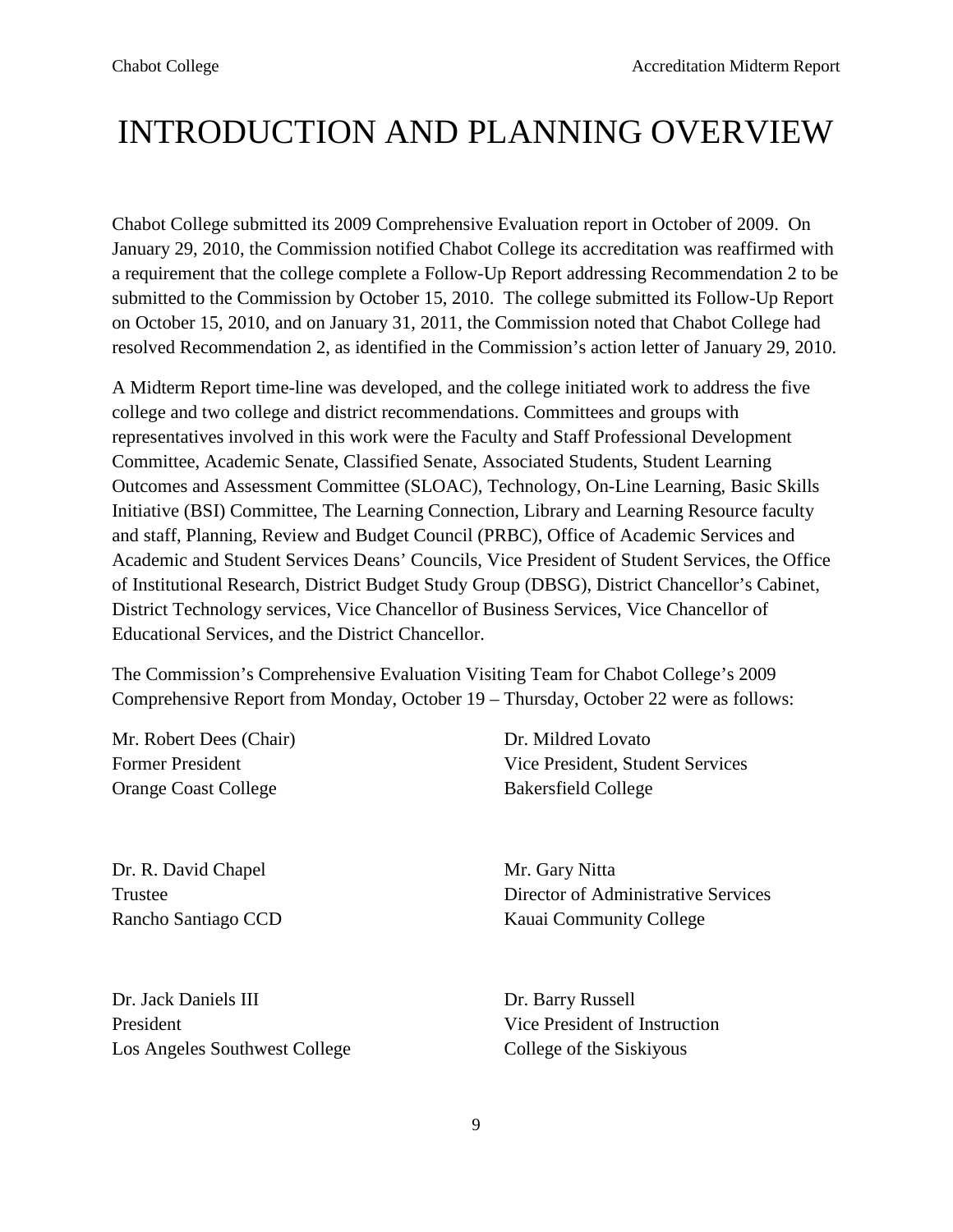Ms. Amy diBello Ms. Janette Stirdivant Professor of English Division Chair Student Services College of the Desert Glendale Community College

The college and district are proud to note the commendations from the Commission Team and they are listed as follows:

#### **Commendations:**

The college received five commendations which highlighted institutional excellence in the areas of Student Services Area Outcomes Assessment and Program Review, Institutional Research and its role in supporting the development of a culture of evidence to guide the strategic planning process, Maintenance and Operations Division's effectiveness in maintaining a welcoming and pleasant physical environment and leadership in implementing green technology in campus facilities projects such as the installation of solar panels over our parking lot and LEED Silver designation for two of our newly constructed buildings. Our District Office of Human Resources was commended for its user-friendly Web page such that it "represents a best practice."

**Commendation:** The team commends the student services division for completing a full cycle of Service Area Outcomes, integrating Student Assessment Outcomes into program review and unit plans, and utilizing the planning and assessment process in continuous improvement efforts.

**Commendation:** The team found that the Office of Institutional Research has done an excellent job of creating and promoting a culture of evidence to guide the strategic planning process. The Office is highly responsive to faculty and staff requests for a variety of research and analysis related to program improvement.

**Commendation:** Employees, students, and visitors appreciate the well maintained facilities and the college's extra efforts to present a pleasant and welcoming physical environment. Attractive landscaping presents a professional image for the college and extends throughout the campus. The college is dedicated to increasing utility efficiency. All buildings are being constructed to LEED silver standards. Solar power is included in all projects and will result in additional saving in future utility expenses.

**Commendation:** The team commends the District Office of Human Resources for creating a user-friendly Web page of personnel forms, policies, and processes. This site represents a "best practice."

**Commendation:** Chabot College is leading the way in its approach to exploring basic skills and improving learning in pre-collegiate courses through faculty inquiry groups across the state. A student produced documentary called "Reading between the Lives" has been widely distributed and acclaimed for its insight into the student perspective of learning preparation.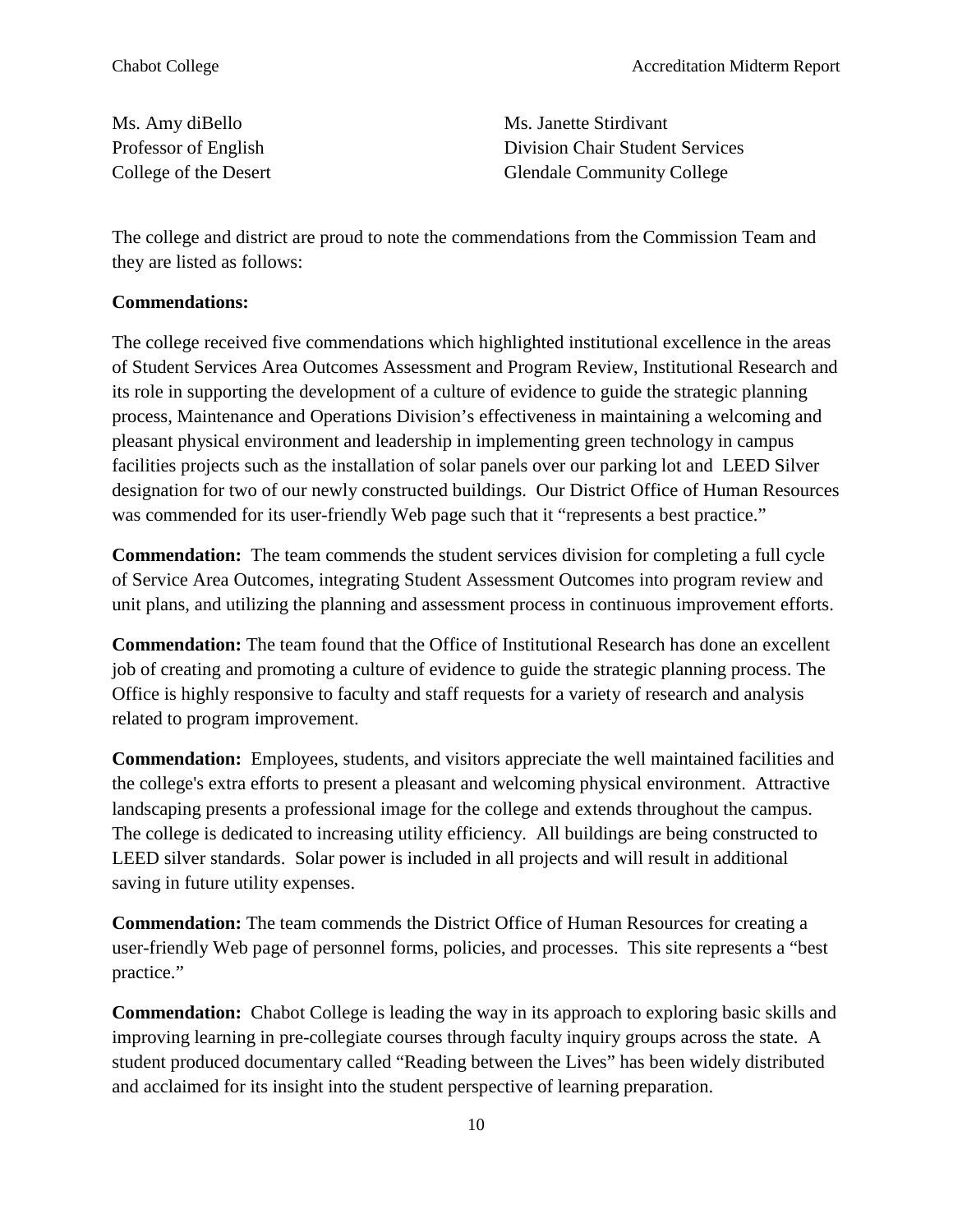# RESPONSE TO COMMISSION ACTION LETTER

This report addresses the six college recommendations and two college and district recommendations received subsequent to our Comprehensive October, 2009 Accreditation Team site visit and evaluation. This Mid-term Report describes the actions taken by the college in response to the recommendations issued by the Commission's January 2012 letter.

# *Recommendation 1:*

In order to meet the Commission's 2012 deadline, the team recommends that the college accelerate its efforts to identify measurable student learning outcomes for every course, instructional program, and student support program and incorporate student learning outcomes assessments into course and program improvements. (Standards I.B, I.B.I, II.A.I, II.A.I, II.A.I.c, II.A.2.a, II.A.2.b, II.A.2.e, II.A.e.f, IIA.2.i, II.A.3, II.B.4, II.C.2)

### **I. Progress Made:**

We are increasingly inquiry- and data-driven. We have leveraged this data-driven attitude to re-envisioning efforts in assessment and outcomes-based program review. We recognized that a shift in culture towards assessment as a natural product of professional teaching and learning was needed. Substantial, documented progress has been made. We devoted significant portions of multiple in-service days to training fulltime faculty, and conducted workshops for adjuncts. Disciplines with particular complexity have been mentored. Significant progress has been made in each stage of the assessment cycle: majority of classes have appropriate number of CLO; majority of disciplines have completed initial course-level discipline-wide assessment and have program-level outcomes defined; and all five college-wide learning goals have been assessed.

Extensive planning was undertaken to map a strategy for completing and documenting a full cycle of assessment by Fall 2012. This included committing to additional resources necessary to accomplish the goal, including a new Learning Assessment Coordinator and an Assessment Data Coordinator, as well as committing to additional time by the Center for Teaching and Learning Coordinator (who serves as Co-chair for Staff Development). We also obtained a substantial commitment from deans and senior administrators to take a more visible and active role with faculty. Finally, we identified the need to have two key roles within divisions: first, a person who serves as an assessment guru, and a person who coordinates contact and reporting from adjuncts within a discipline. Members of the Student Learning, Outcomes, and Assessment Cycle Committee are serving as the expertise point and discipline leads were appointed by deans. These investments have paid off. We are making solid progress towards our goal, We have far more accurate data and reports (with substantially less effort to obtain those reports). Moreover, we have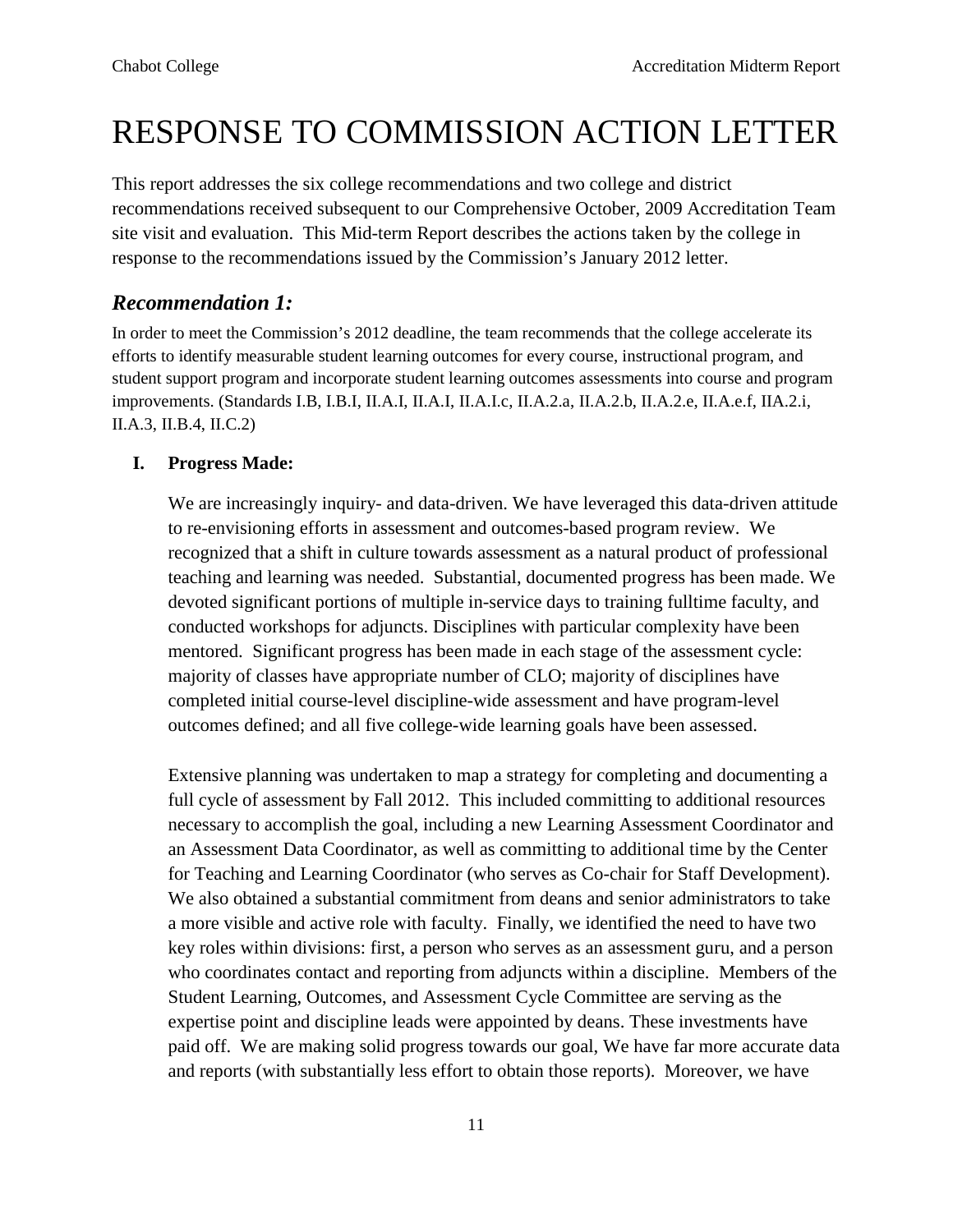documented large gains in both the number of courses with more than one CLO and the number of courses and programs completing the initial assessment cycle.

#### **II. Analysis of Results Achieved:**

The college has made substantial progress since its last visit in the implementation of student learning assessment, including creation of and assessment, closing the loop on courses, program, service area and institutional learning outcomes. The college has utilized institution-wide professional development (Flex) days in Fall and Spring 2010, 2011, and 2012 focusing on the development, assessment and closing the loop on CLOs and facilitating college-wide dialogue on programs and institutional outcomes. Nearly all the instructional divisions have achieved (98% or higher) completion of course-level assessment.

#### **III. Evidence:**

Student Learning Outcomes and Assessment Committee (SLOAC) Agenda, Minutes and documents: <http://www.chabotcollege.edu/sloac/>

# *Recommendation 2*

*In order to meet the standards, the team recommends that the college develop processes that more clearly and effectively combine the results of program review with unit planning, student learning outcomes and assessments, and institutional planning and budgeting. (Standards I.B.3, I.B.6, I.B.7, II. A.I.a, II.A.I.c, II.A.2.a, II.A.I.c, II.A.2.a, II.A.2.b, II.A.2.e, II.A.2.f, II.B.I, II.B.3.c, II.B.4, II.C.2)*

#### **I. Progress Made:**

On January 29, 2010, the Commission notified Chabot College its accreditation was reaffirmed with a requirement that the college complete a Follow-Up Report addressing Recommendation 2 to be submitted to the Commission by October 15, 2010. The college submitted its Follow-Up Report on October 15, 2010, and on January 31, 2011, the Commission noted that Chabot College had resolved Recommendation 2, as identified in the Commission's action letter of January 29, 2010.

The college has made great strides in integrating the results of program review with unit planning, student learning outcomes and assessments, and institutional planning and budgeting to inform its resource allocations and institutional effectiveness initiatives. The revised program review process is utilized annually and was reviewed for improvement and modified at the conclusion of the 2010-2011 year of its use with input from the Student Learning Outcomes and Assessment Committee (SLOAC), the Budget Committee, Academic and Student Services Deans' Councils and the Planning, Review and Budget Council (PRBC). Student learning and program outcome assessment results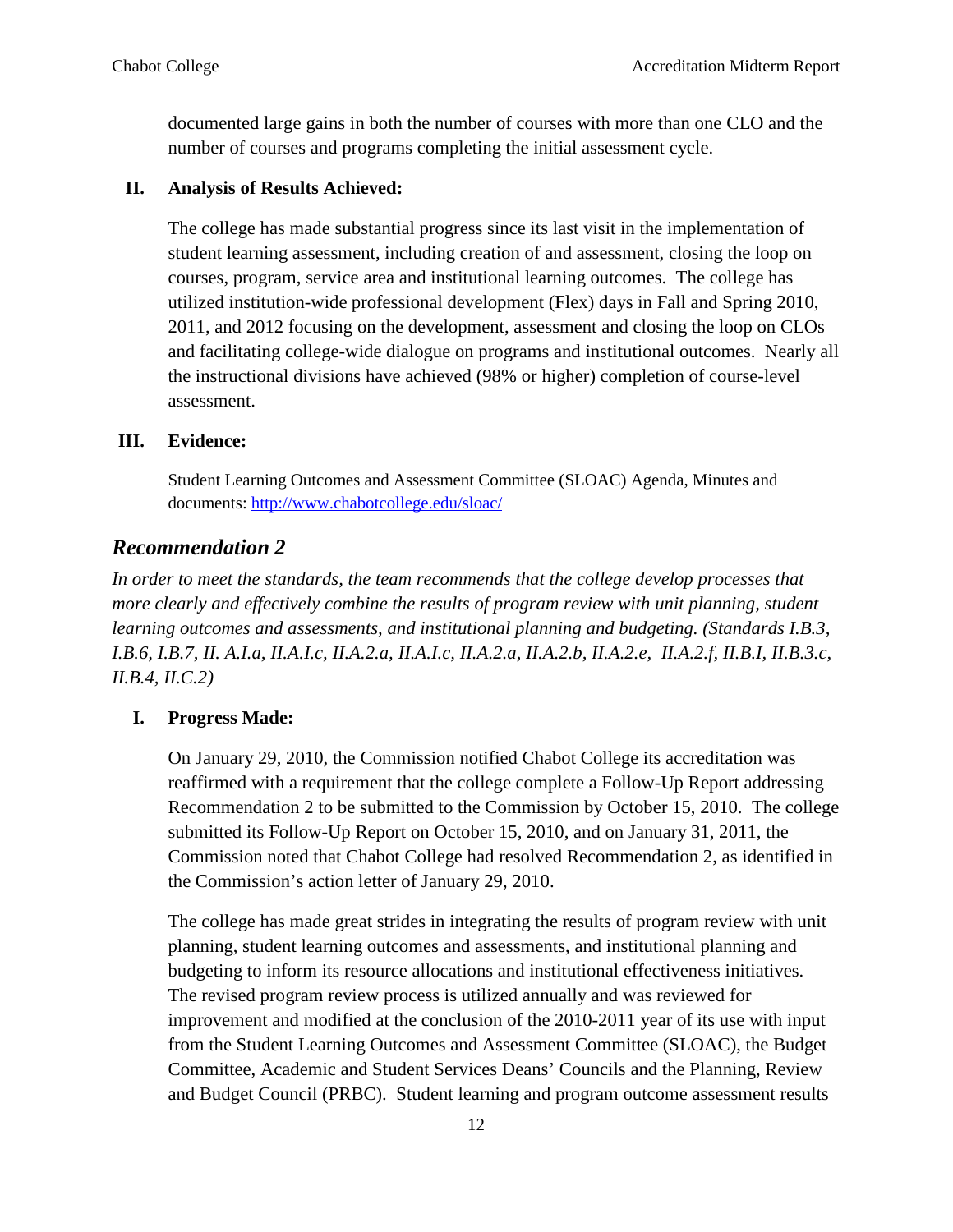are now a required element of the annual Program Review submissions, and are forwarded to the SLOAC for further review and feedback. Student success and equity data are also easily accessible and posted annually on the college website. Disciplines are required to comment on their learning from the assessments and to incorporate plans for improvement in annual plans and budget requests. Those budget requests are then reviewed in the Budget Committee, and requests are funded in keeping with both collegewide goals and discipline-specific student learning improvement priorities. This also includes efforts to integrate technology-related requests into the program review process.

#### **II. Analysis of Results Achieved:**

Refinements to the planning and particularly to the program review process continue to be made through input from faculty, administrators, and classified staff, and in Spring 2012, PRBC conducted two retreats to address institutional planning and priority setting which resulted in recommendations to improve our program review and planning processes. A one-day retreat on March 23, 2012, identified four key areas of focus for planning improvement:

- 1. Establish very clear priorities to determine mission, establish strategic goals, and allocate resources;
- 2. Improve shared governance model as it relates to planning and resource allocation;
- 3. Improve committee effectiveness;
- 4. Improve relationship between Chabot and District as it relates to resource allocation and committee functioning.

A subsequent two-day retreat on May 30 and 31 focused on development of a prioritization model and drafting the college's 2012-15 Strategic Plan based on an extensive environmental data scan.

A third PRBC retreat on August 13 refined that draft plan and further developed the prioritization model.

That draft was shared with the college during our Convocation on August 16, 2012, with feedback sessions for all college faculty, staff and administrators. The revised plan will be presented to both Senates and our Board of Trustees during the Fall, and will serve as guidance for Spring 2013 Program Review submission development and resource allocation.

The PRBC's focus for the 2012-13 academic year will be to continue our work on these four key priorities, to improve college-wide understanding of our goals and our planning processes, and to engage more members of the Chabot community in these efforts.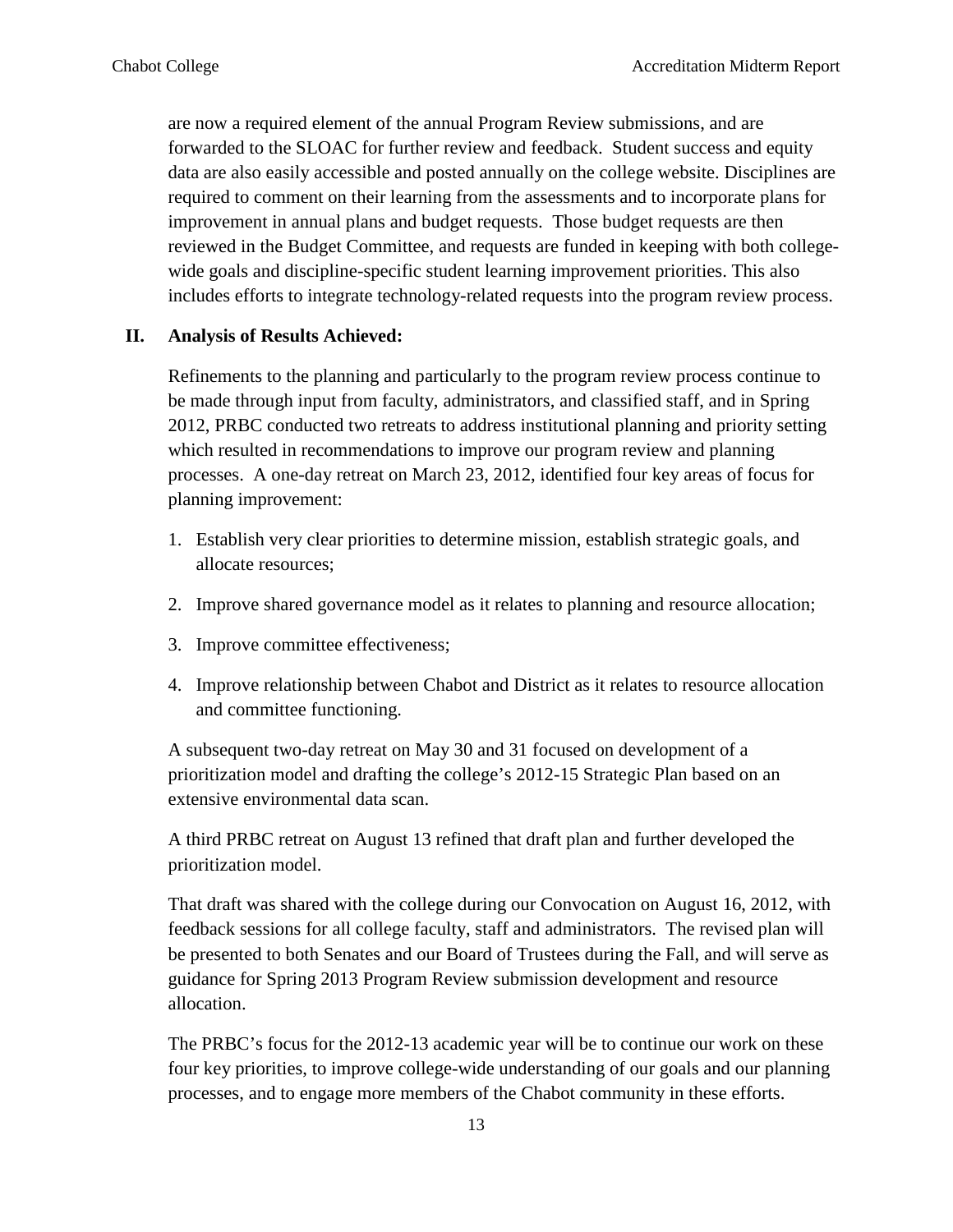#### **III. Evidence:**

- Program Review and Budget Council agendas, minutes, and documents: **<http://www.chabotcollege.edu/prbc/>**
- 2009-2012 Strategic Plan: **<http://www.chabotcollege.edu/ipbc/StrategicPlan.cfm>**
- SLO cycle: **<http://www.chabotcollege.edu/sloac/>**
- Budget Committee actions and documents: **<http://www.chabotcollege.edu/budget/>**

# *Recommendation 3*

*In order to meet the Commission's 2012 Deadline the team recommends that the library and Learning Connection unit develop and implement an outcomes assessment process linking their respective planning for resources and services to the evaluation of student needs. Chabot should use the evaluation of services to provide evidence that these services contribute to the achievement of student learning outcomes and serve as a basis for improvement of student success. This work should be done in conjunction with the office of research. (Standards I.A.I, I.B, I.B.I, II.B.I, II.B.3, II.B.4)*

#### **LIBRARY:**

#### **I. Progress Made:**

In response to Recommendation 3, the Chabot College Library has developed Program Level Outcomes and assessments, Service Level Outcomes and assessments and Student Learning Outcomes and assessments. The Library moved from an annual unit plan based planning model to the 3-year program review model adopted by the college. The Library has been actively engaged using data from its assessments to establish its planning goals to ensure that the library systematically evaluates library resources and services to adequately meet students' needs.

#### **Program Level and Student Service Level Outcomes and Assessments**

The first major task was the creation of Program Level Outcomes (PLOs), Student Learning Outcomes (SLOs), and Service Area Outcomes (SAOs) for the library. In order to develop useful outcomes and measurements, a Library Assessment Task Force (LATF) was created. The LATF consists of five full-time librarians, one Classified staff member (Library Services Specialist), and the Dean of Language Arts.

Program Level Outcomes (PLOs) represent the broad goals the library has set for students who come in contact with the library (in person or online) while at Chabot College. During a number of library staff retreats, the staff developed a library mission statement, a vision statement and a list of core values based on the library's resources and its services that support students diverse goals (career, academic, recreational, etc) .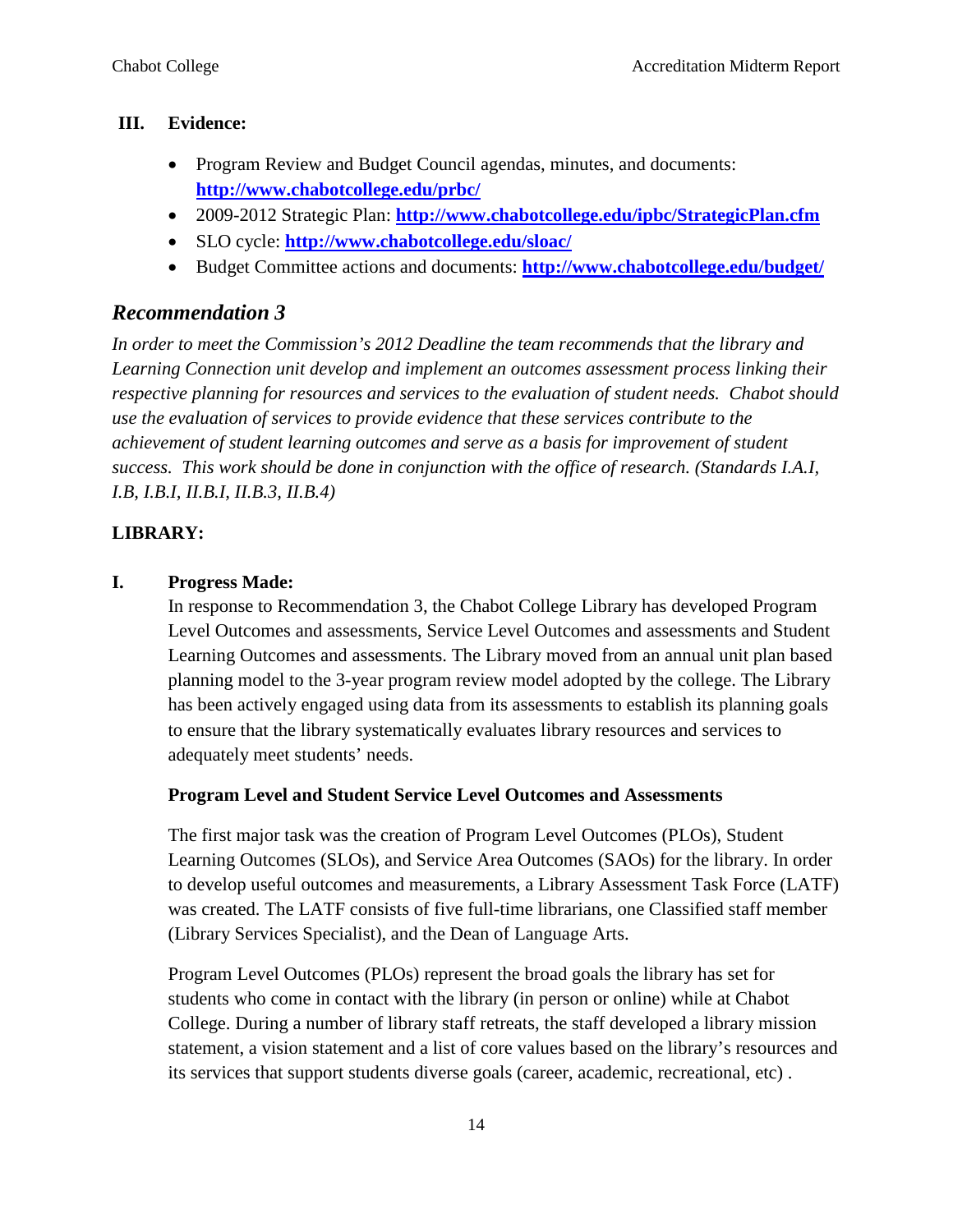Accordingly, the PLOs created by the library reflect the library's statements and particularly the Core Values:

We believe in:

- facilitating access to information by providing multiple access points that support diverse student needs;
- teaching students, faculty, classified professionals, and administrators how to find, evaluate, and ethically use information in their respective academic, professional and personal lives;
- operating at a high level of professionalism and service;
- creating a safe and welcoming environment where all students want to come; and
- fostering lifetime relationships with libraries.

To date, the library has developed the following two PLOs, (1) Access appropriate information to achieve educational, professional and personal objectives and (2) Develop a lifelong ethic of learning.

Service Area Outcomes (SAOs), based on the Program Level Outcomes mentioned above, are an attempt to capture and measure non-instructional events or activities that take place in the library, particularly, as it relates to transaction-based services that occur at the Circulation Desk and/or Audio-Visual Check-out Desk (i.e., check-out of library materials). The nature of such services presented some challenges when it came to measuring the proposed outcomes. This required LATF to work closely with the library's Classified Staff, who are responsible for managing both public service areas, and thus, can provide the most accurate representation of these non-instructional activities. Their knowledge and expertise have played a critical role in defining and measuring the library's SAOs.

A key contribution to the SAO outcomes assessment process has been the practical approach in identifying and measuring desired student outcomes. This prompted LATF to reach out to Student Services Departments such as Counseling and Financial Aid, who share similar non-instructional, transaction-based services and who were also in the midst of developing and measuring SAOs for their respective departments. Inevitably, the library's outcomes assessment process mirrors that of Counseling and Financial Aid. For example, the library has adopted the same Service Area Level Worksheet as the aforementioned departments to document and submit its SAOs to Chabot's Student Learning Outcomes and Assessment Committee (SLOAC). **See Appendix 1, Chart 1: Alignment of SAOs and PLOs.**

In order to assess students, the LATF worked closely with the Office of Institutional Research (OIR) in creating focused data to be included in the 2011 Student Satisfaction Survey, which was administered in Fall 2011. Results from this survey served as an important dataset to contrast and triangulate with data from the 2009 Student Satisfaction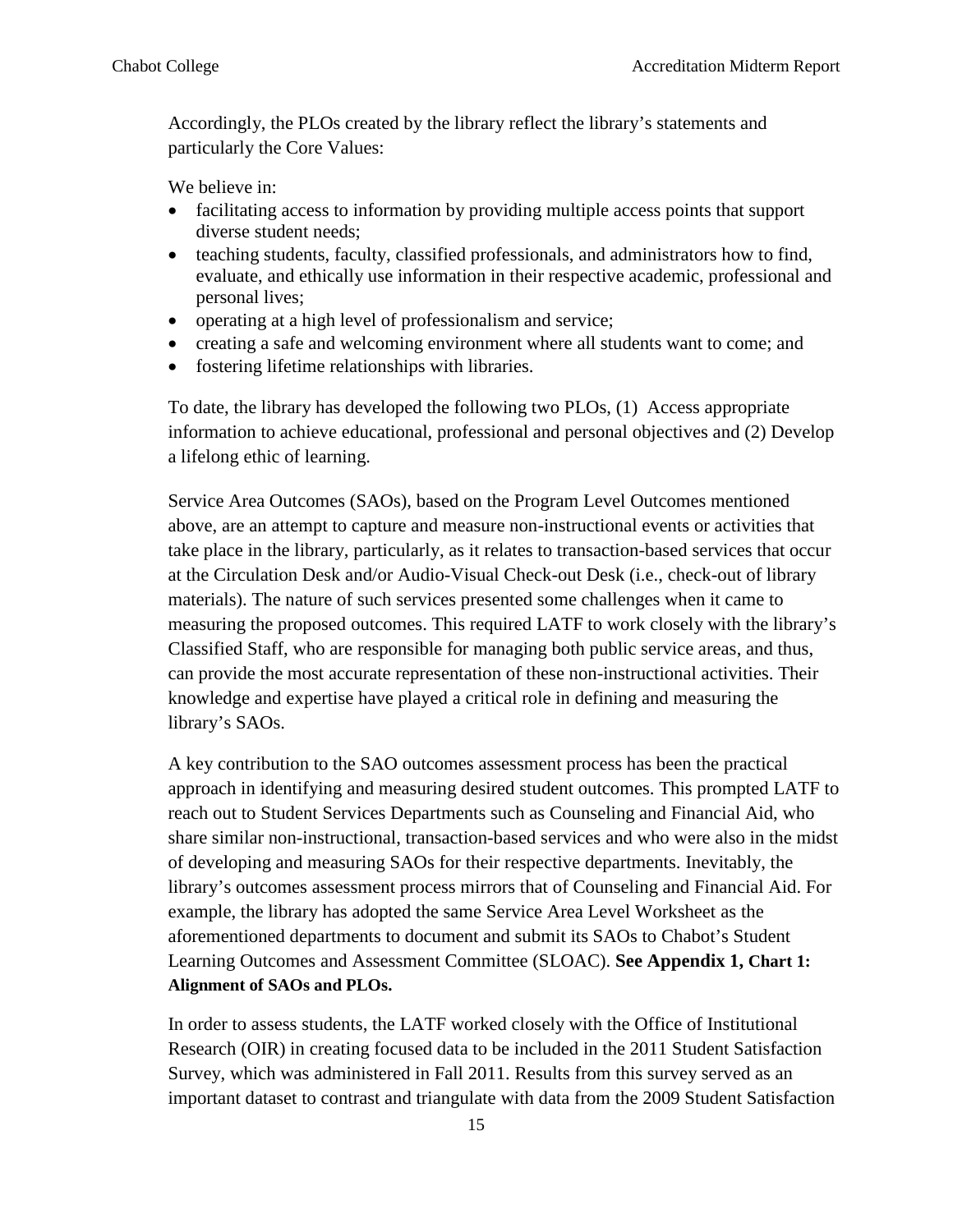Survey, as well as the in-house Library Satisfaction Student Survey conducted in Fall 2011. In addition to these surveys, The LATF developed and implemented other assessment instruments designed for measuring the achievement of both SAOs and SLOs. The goal was to create a single library data source or repository from which anyone in the library or across campus can draw data for assessment and reporting purposes. **See Appendix 1, Chart 2: Library assessment instruments and Library SAOs Assessment Schedule.**

Student Learning Outcomes (SLOs), unlike SAOs, focus on what occurs inside of the classroom. When it comes to the library, this is limited to Library Orientations, Library Skills 1 (LIBS 1), and Library Skills 2 (LIBS 2). In Spring 2010, librarians began to formalize the assessment of both, the Library Orientations and Library Skills courses. This required the development of unique SLOs, particularly for Library Orientations since these are one-time instruction sessions and not semester long courses like LIBS 1 and LIBS 2; thus, it is difficult to measure the impact that Library Orientations have on student success. Despite these limitations, librarians have successfully 1) identified appropriate SLOSs, 2) developed and implemented a Library Orientation Survey, and 3) established an Assessment Schedule. **See Appendix 1, Chart 3: Library orientation SLOs and Chart 4 Library orientation assessment schedule.**

It is worth noting that in the last year, there has been an increase in the number of requests for Library Orientations outside of the library. These are orientations conducted by a librarian in the classroom due to space limitations at the library. Although these orientations or class visits are devoid of hands-on instruction, the recent increase of requests merits the eventual development of SLOs and ensuing assessment. Similarly, the implementation of drop-in library sessions at the end of each semester, referred as "Last Minute Research" Workshops, calls for future assessment.

|                         | <b>Spring</b> | <b>Fall 2012</b> | <b>Spring</b> | <b>Fall 2013</b> | <b>Spring</b> |
|-------------------------|---------------|------------------|---------------|------------------|---------------|
|                         | 2012          |                  | 2013          |                  | 2014          |
| <b>Classroom Visits</b> | Draft SLOs    | Assess           | Reflect       | Implement        | Assess        |
|                         |               |                  |               | & Adjust         |               |
| "Last Minute"           | Draft SLOs    | Assess           | Reflect       | Implement        | Assess        |
| Research"               |               |                  |               | $&$ Adjust       |               |
| Workshops               |               |                  |               |                  |               |

Unlike Library Orientations, Library Courses (LIBS 1 and LIBS 2) lend themselves to a more systematic assessment of SLOs. A credit-bearing, half-semester-long library course allows for the creation of an information literacy rubric, which in turn, can be used to evaluate institutional effectiveness. To this end, the library has 1) implemented SLOs for LIBS 1 and LIBS 2 by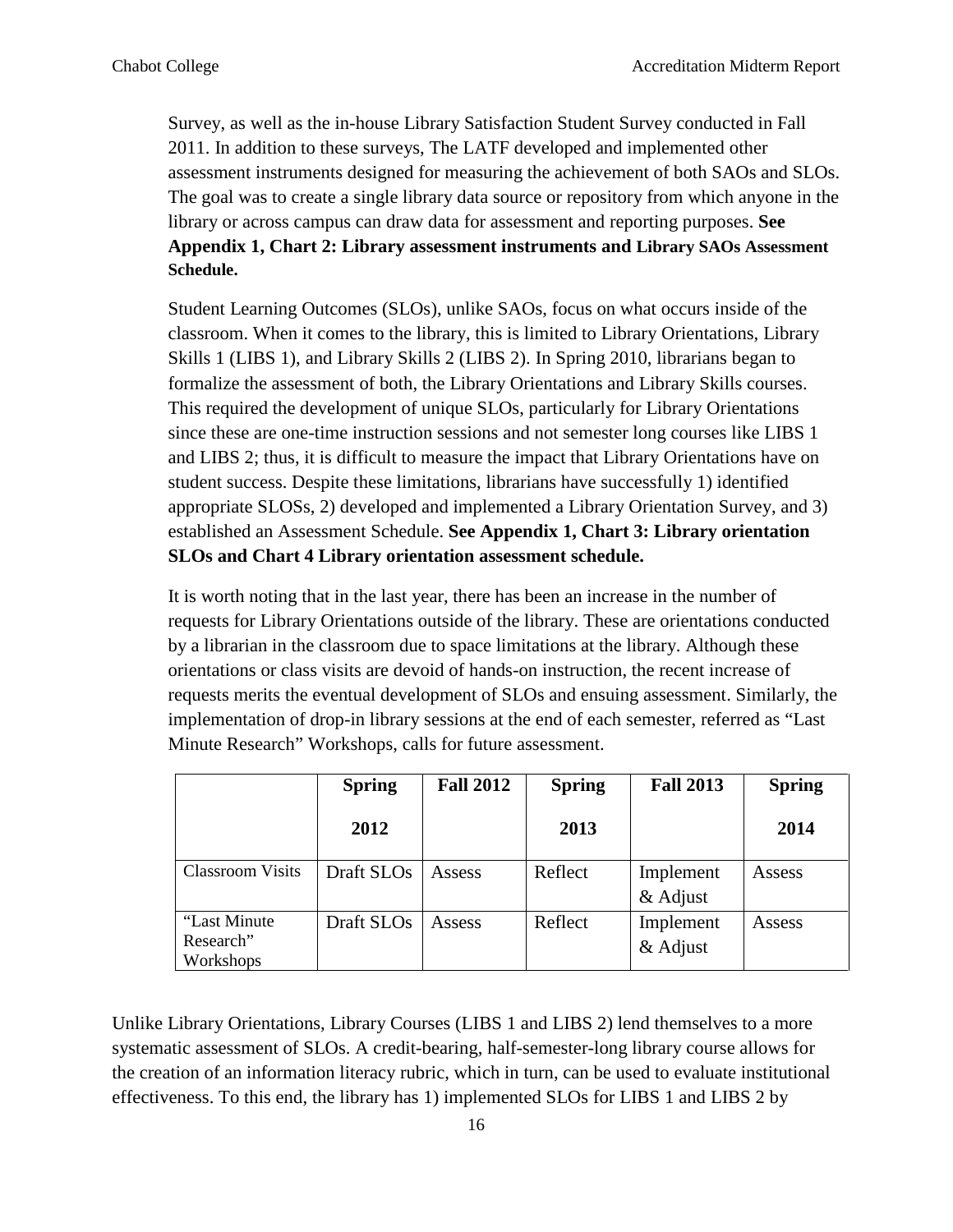completing the Course-level Outcomes Closing-the-Loop Form, and 2) established an assessment schedule. **See Appendix 1, Chart 5: Library Course Assessment Schedule and Chart** 6**: Library Course Level Outcomes.**

#### **II. Analysis of Results Achieved:**

The library is using the result of the creation and assessment of the PLOs, SLOs, and SAOs in its planning actions. A symbiotic relationship exists between this outcome's assessment process currently underway and future allocation of institutional funding for the sustainability of resources and services at Chabot College Library. The library evaluates resources and services to ensure that identified student needs are met through the appropriate allocation of funds. In short, the library's outcomes assessment process serves as the basis for improving student success.

A major element of this process is the analysis of results achieved from assessment tools like surveys—both in-house and college-wide. To date, the library has conducted multiple in-house surveys via Survey Monkey, an online survey site. **See Appendix 1, Chart 7: Library in-house surveys**. Using this information, the library is completing its first 3-year cycle of Program Review. The library has implemented the following changes based on Program Level Outcomes and its outcome measures:

#### *Access appropriate information to achieve educational, professional, and personal objectives.*

#### **Student Learning Outcomes:**

- 1. LIBS 1 and LIBS 2 classes use SLOs to improve students' success and to assess what Information Literacy Skills they gain. SLOs also help instructors improve their teaching skills to meet the diverse learning skills of students. The outcomes assessment, implementation, adjustment and reflection process for LIBS 1 and LIBS 2 is well underway, and data for each course has been completed and entered into eLumen, a database that allows faculty to consistently and accurately document what students are actually learning at Chabot College. In preparation for this assignment, an LATF member will attend a series of college-wide trainings in early spring. The end goal is to have a more seamless and meaningful process for our next assessment cycle. After the assessments, the instructor:
	- a. Increased the amount of time and experiential learning on identifying and distinguishing library resources and creating MLA citations for them;
	- b. Increased the amount of time and in class discussions for identifying various types of sources to be used for research—especially on periodicals;
	- c. Had students create 2 MLA citations from the Library MLA handout before introducing students to use Noodlebib citation generator.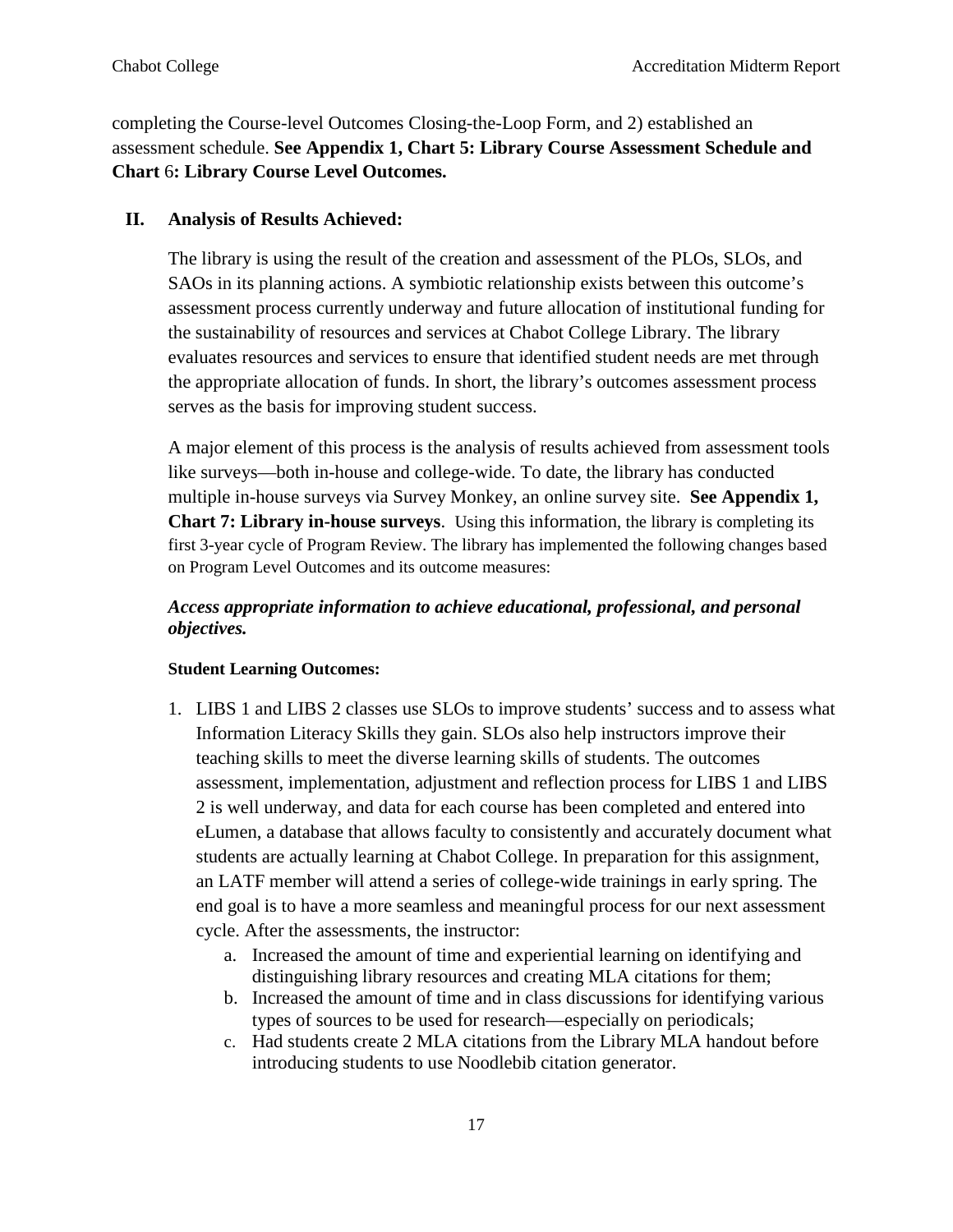- 2. A**s** a result of the assessments of the surveys in the library orientations, the librarians:
	- a. Confirmed the need for more computer workstations in the library in any proposed library remodel;
	- b. Started offering orientation in locations outside the library;
	- c. Develop a lifelong ethic of learning.

#### **Service Level Outcomes:**

In Fall 2011, the library conducted an in-house student survey using Survey Monkey, an online survey website. The survey was designed to assess the four SAOs listed on Page 12—see survey attached. Upon completion of the survey, which was made available both in print and online, the resulting data were assessed by the librarians in spring 2012. Some of the most relevant findings include 81.6 % use the library primarily for study space, 51.5% use the physical library on a daily basis, 59.6% feel the library is open *most of the time* when they need to use it, and 37.2% feel the noise level at the library is at a satisfactory level while 16.5% feel it's poor.

3. Made the library a more inviting place to study:

In administering our Chabot Library Student Survey (Fall 2011) we learned that 51.5% of students surveyed use the library in person daily with 35.8% using it weekly, and 81.6% of those students use the library for study space. How the physical space within the library is utilized is very important to student study. We found that many students find the noise level to be too high in the Library. Our survey results showed that 16.5% of students found the noise level to be poor, 37.2% satisfactory, 30.5% good, and 14.6% great. Students were able to provide free text comments under question 10 in which many described the noise level to be too high for them to study effectively. In Spring, 2012, the library staff began to assess the Student Survey data and recommended changes to create a better library environment conducive to study and research.

In response to these findings, as well as part of the assessment cycle, the library has adjusted accordingly. For example, the demand for more study space in the library prompted the librarians to convert valuable office space into a silent study room, which is now in use. In addition to creating a quieter study area, the library sought to create more student study space for groups. New lounge seating and balcony tables were purchased for group study.

This adjustment also meets the need of those students who may feel the library's noise level is too high. Another very important finding and of special interest to the entire library staff is the level of satisfaction among students when it comes to hours of operation. Survey data shows that 59.6% feel the library is open *most of the time* when they need to use it. More telling, however, are the students' comments (attached), which express a clear dissatisfaction with the current library hours. This is worth noting given the current budgetary challenges faced by the college and the district at large. It is safe to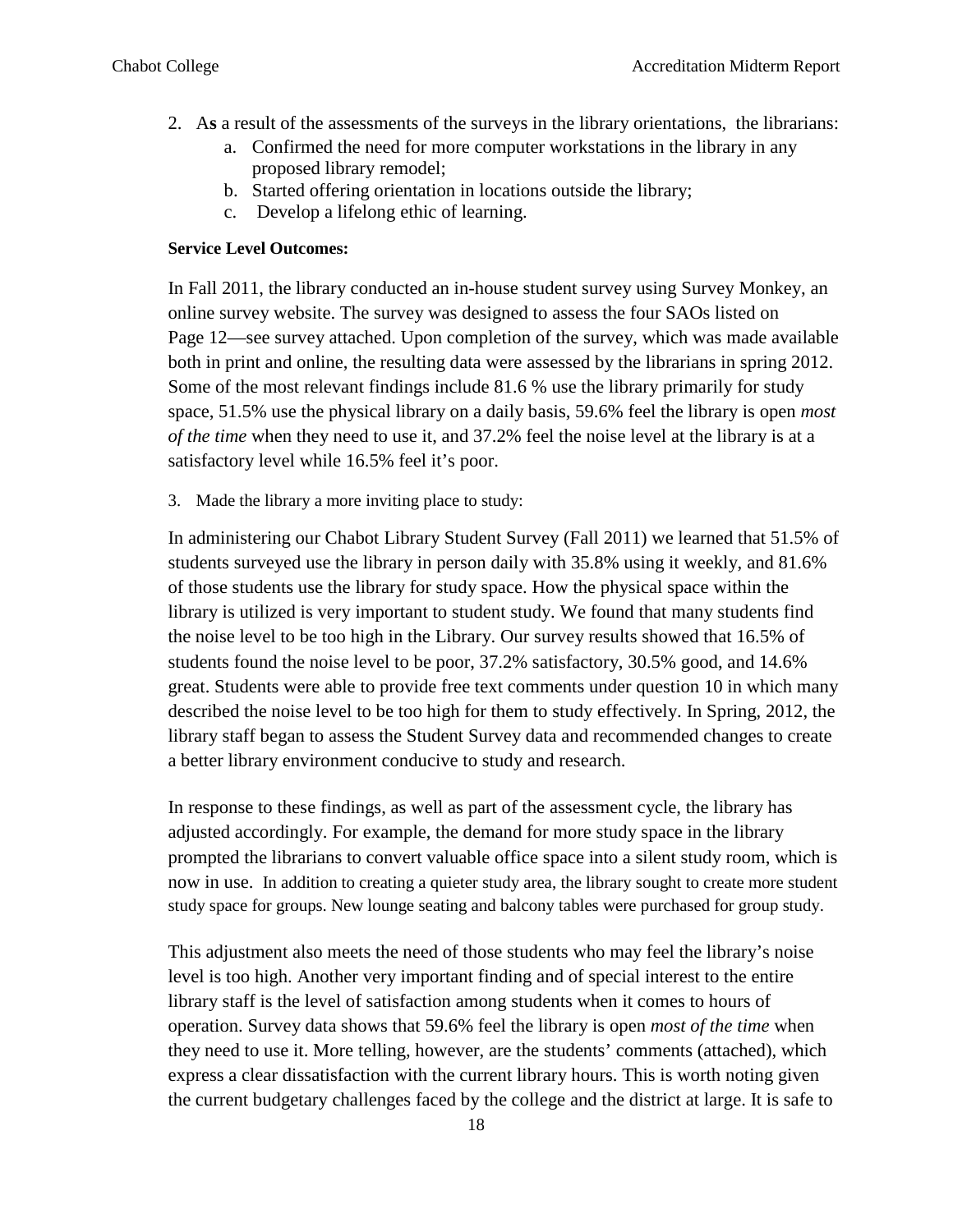say that if library hours were further reduced, student dissatisfaction would prevail; moreover, the library would be unable to provide the same services and resources to date.

Through the Circulation Survey results, the library staff identified a student need in the area of reserve textbooks and materials. Students would approach the circulation desk in order to check-out the textbook for their course, but many did not know the name of their instructor, or the title of the textbook that they were utilizing in class. In turn, students often left the circulation desk without the textbook that they needed. The Circulation Staff then developed and assessed a service area outcome to address the issue during the Fall 2012 semester. Data were collected on the number of students that could not produce the information needed to find their course textbook. Once the data were collected, the Fall 2011 semester was used to implement and adjust recommendations for the SAO.

As a result, the Circulation Staff now create a master list of all the reserve textbooks and materials for each course and instructor that has materials on reserve for student use. This list is updated each semester and is kept at the circulation desk for student use. Students can look through the list and identify their course, instructor, and title of the textbook, and then request the textbook for checkout. Students have a better chance of finding and checking out the correct materials after they utilize the list. Students also learn the importance of having accurate information about their course, instructor, and textbook title when approaching the library circulation desk for services.

#### **III. Evidence:**

**<http://www.chabotcollege.edu/library/accreditation.asp>**

#### **LEARNING CONNECTION**

- **1. Completed full assessment cycle integrating qualitative and quantitative assessment of Student Learning Outcomes (SLOs), Service Area Outcomes (SAOs), and Institutional Research (IR).**
	- o Prepared for availability of data:
		- Upgraded use of an electronic Student Attendance Record Keeping System (SARs) to document student hours
		- Worked with Institutional Research (IR) for SARs to be fully integrated into college management system (Banner), for IR to use the data to run reports
		- Collaborated with Institutional Technology (IT) to gather data
		- Collaborated with Institutional Research (IR) to gather data and to make sure IR could utilize the IT data
	- o Revised Course Level Outcomes (CLOs)
	- o Wrote Program Level Outcomes mapping to CLOs
	- o Developed Assessment Schedule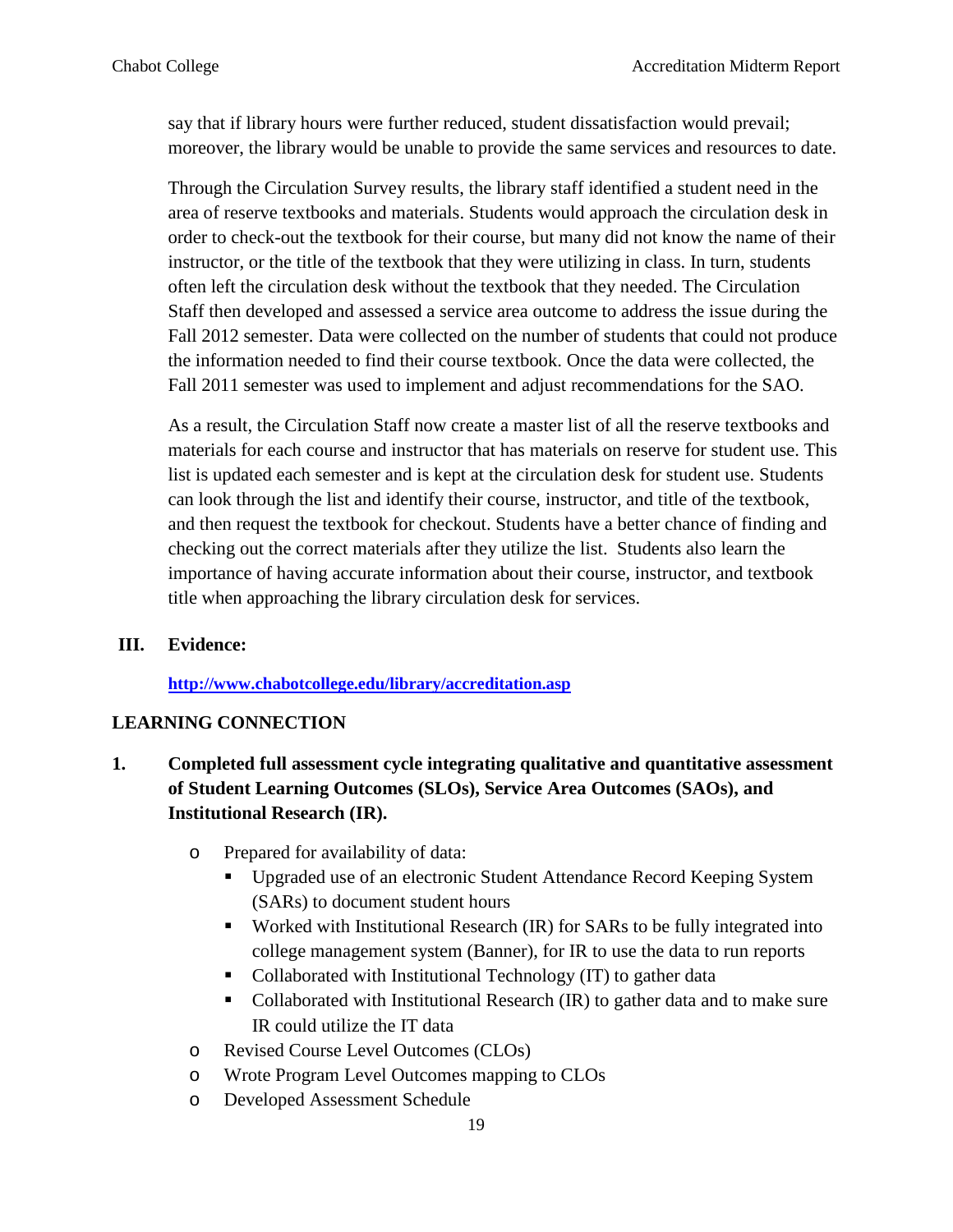- o SLOs fully assessed:
	- **Tutor surveys Fall 2010**
	- **TUTR 1A and 1B SLO assessment Fall 2011**
	- Tutoring Lab Survey Spring 2011 and Fall 2011
	- Campus Wide Learning Assistant Student Engagement Surveys Fall 2009 through Spring 2011
	- **Learning Assistant Instructor surveys Fall 2010**
	- **Learning Assistant Survey Fall 2010**
	- IR Assessment of English, History, and Psychology 115's
	- **TUTR 1B SLO** assessment Fall 2009
- o Student interviews:
	- **Extensive Making Visible film project assessing the learning experience of** students in our programs, Fall 2011 to Spring 12. Student assistants were trained to interview students receiving services. Our documentary film should be completed Fall 2012. It will be viewed by faculty in the disciplines to help them determine if outcomes are being met and how services might be improved.
- o SAOs fully assessed:
	- Installed Anonymous Feedback Boxes in all the labs
	- Tutoring Lab Surveys Spring 2011, Fall 2011, and Spring 2012
	- Making Visible film project assessing the delivery of services, Fall 2011 to Fall 12

# **2. Results of assessment integrated into planning for resources and services to address student needs.**

- o Program Review completed Spring 2011 and 2012
- o Modified programs in response to assessments:
	- Discussed ideas from Feedback Boxes at Learning Connection meetings and made changes (e.g., re-instituted the re-occurring appointments along with the one-time appointments for scheduling students)
	- Introduced online appointment scheduling to improve access and efficiency then modified when assessment results indicated need
	- Maintained 45% of general tutoring funds using evidence of student achievement
	- Piloted online tutoring program to improve access
	- Modified tutor training program in response to assessment—differentiating the curriculum of new from experienced tutors, integrating tutors into the program assessment process, and piloting a mentoring program
	- **Introduced supplemental courses to meet student needs based on data** gathered showing higher success rates in experimental study skills courses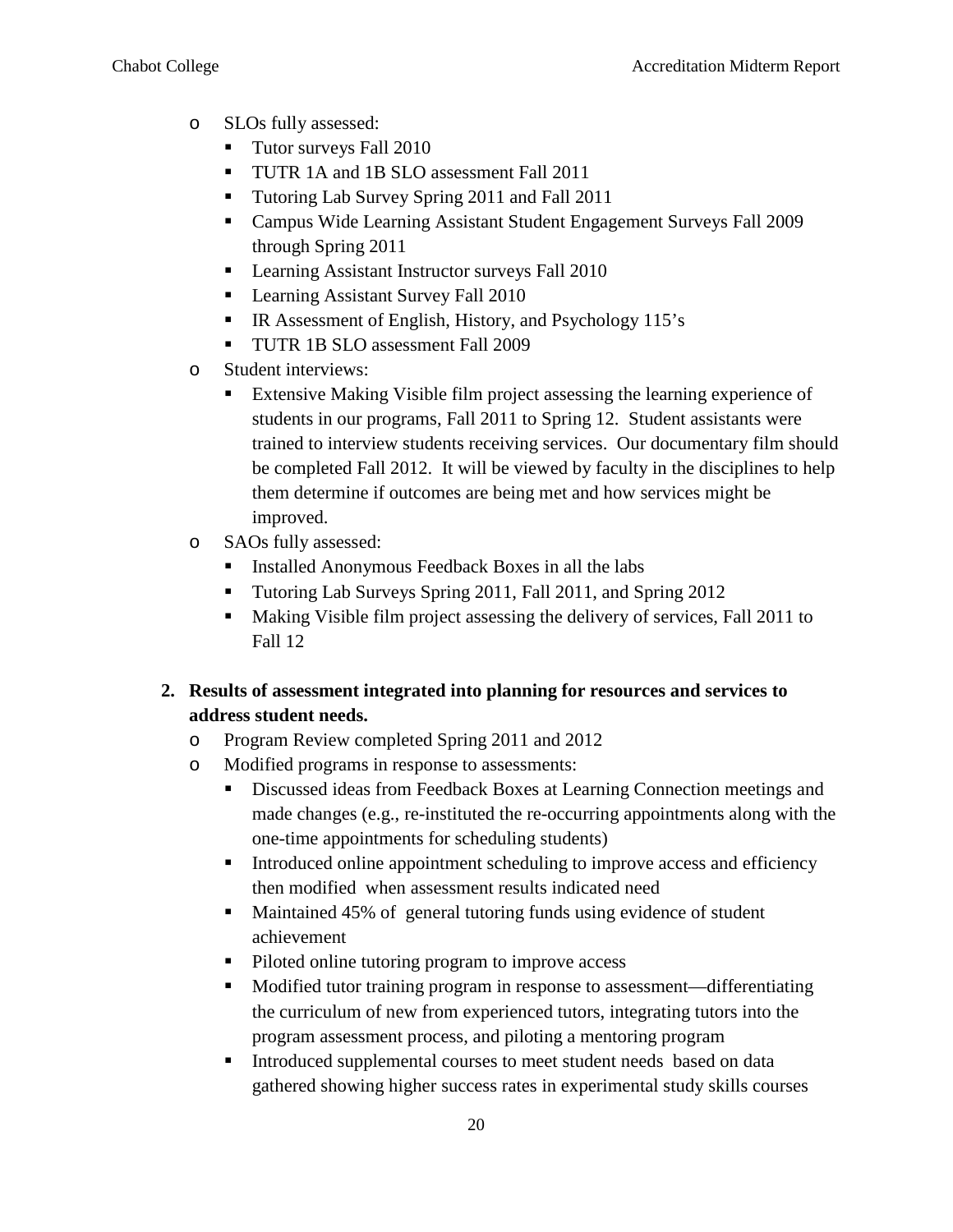(History and Psychology 115s, Faculty-Student Tutorial with Writing Reading Across the Disciplines taught by a faculty member in the discipline)

- Offered Reading Apprenticeship (RA) to support 30+ faculty across disciplines in meeting identified student needs for additional reading support, to provide contextualized support for students' reading academic texts across disciplines. These faculty have developed a Faculty Inquiry Group as they explore together their students' responses to their new approaches to teaching.
- Designed Building 100 to meet needs identified through assessment, including additional space for supervised group tutoring/workshops, phones and computers for online tutoring, and central sign-in stations to collect student data
- Restructured website to publicize SLOs, assessment results, and Program Review
- o Used assessment results to identify which programs to continue funding
	- modified format of tutoring in response to budgetary constraints, for instance, offering more chemistry group tutoring rather than one-on-one
	- prioritized LA funds for Learning Communities and successful CTE LA programs, such as Fire Tech
	- Used student success data to provide rational college-wide for prioritizing classified staffing requests and general funding for tutors and student assistants

# **3. Evaluation of services used to provide evidence of student success and to serve as a basis for further improvement.**

- o Learning Support now integrated into Discipline Program Reviews across campus (see Program Review forms from disciplines across the campus)
- o Program Review presented to Program Review Budget Committee (PRBC), the college-wide planning and budget committee, in Spring 2011 and Spring 2012. These presentations included a review of learning support in all disciplines across campus, including success data and requests.
- o Educational Master Plan informed by Program Review
	- Facilities requested to house programs identified through assessment to meet student needs
	- Infrastructure requests made in response to assessment of student needs
- o IR on student support success integrated into Environmental Scan and presented at combined Program Review and Budget Committee and College Council on March 23, 2011, PRBC
- o Used data posted on the website publicizing PLOs, SAOs, results of assessment, program review, and institutional research to aid discussion of how to meet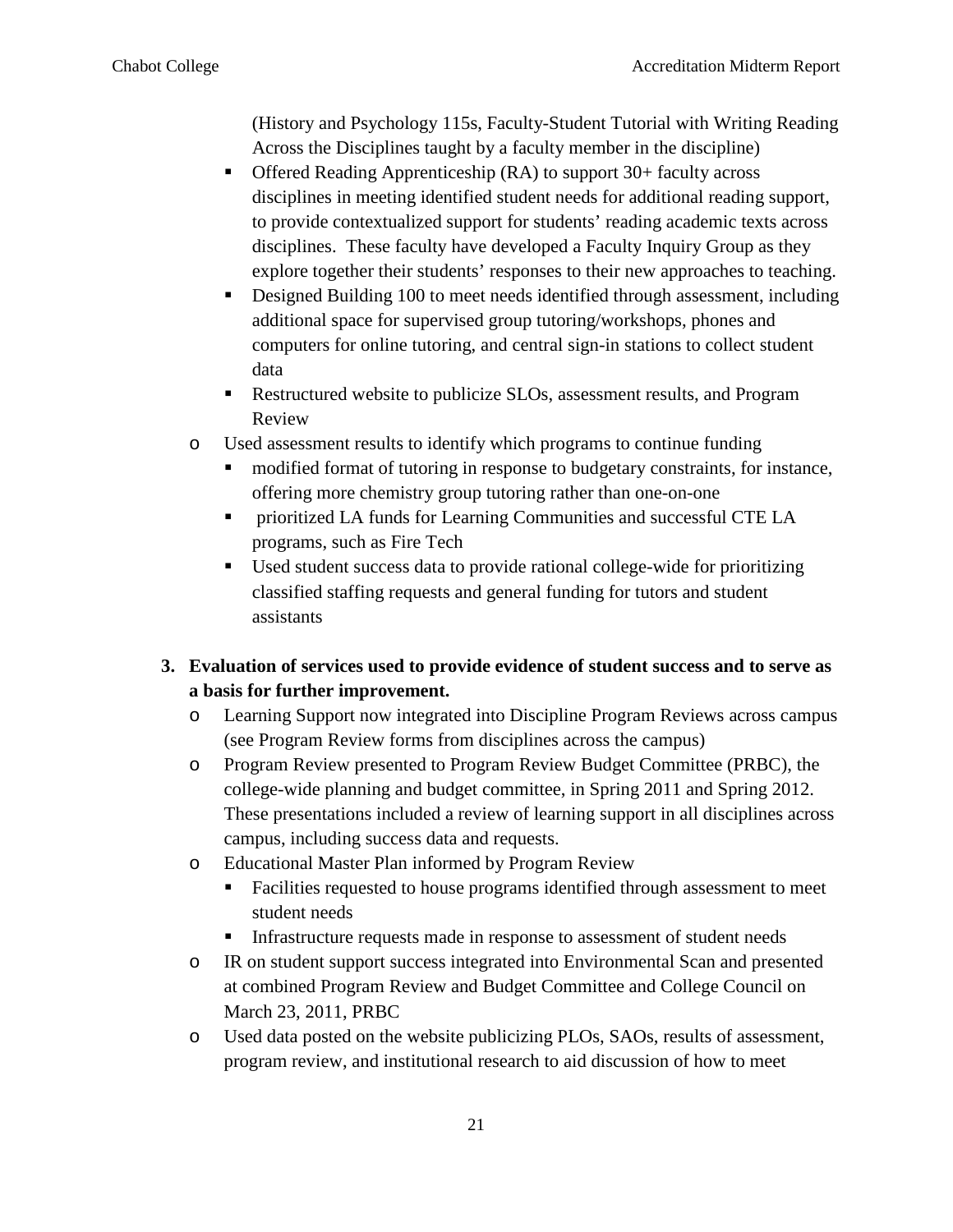student and program needs under budgetary constraints (for example, Dean's Meeting, February 29, 2012).

o Interviews of students receiving services to provide case studies of students' experiences using tutoring in Making Visible project to be viewed and discussed for developing new ways of better supporting students

#### **Analysis of Results Achieved:**

Program Design: Unlike learning support programs coordinated by full-time classified staff, our program is lead by faculty discipline leads who rotate responsibility for assessing and running support programs designed to meet the unique needs of students in their disciplines. These discipline liaisons meet regularly with the central Coordinator of the Learning Connection, a faculty member on 50% reassigned time, who facilitates interdisciplinary cooperation, maintains budget and staff, and, together with discipline leads, recruits and trains tutors and learning assistants. Program review is similarly organized: Each department completes their own program review integrating Learning Support while the Learning Connection's central Program Review accounts for SLOs, SAOs, and requests pertinent to the entire program and to the success of individual programs under its umbrella.

Programs under the Learning Connection umbrella include the Math Lab, the Writing and Reading Across the Curriculum (WRAC) center, the Communications lab, Peer Academic Tutoring Help (PATH), the Learning Assistant (LA) Program, the Language Center (for ESL students), the World Language Lab. We offer learning support in a variety of forms depending on student need; for instance, some students receive one-onone tutoring, either drop-in or scheduled, while others receive support in group settings or the classroom.

With respect to integrating program review and student learning assessment into institutional planning, our entire campus has made extensive progress over the course of the last two years. Two years ago, Program Review was revised to include Learning Outcomes and a newly formed committee to integrate program review with budgetary planning, the Planning, Review and Budget Council (PRBC). To avoid redundancy and to streamline work, PRBC is discussing whether or not to combine PRBC with College Council. The PRBC recently held four retreats to address indentified structural impediments to efficient, effective decision making. Our hope as a campus is to focus our mission and allocate resources based on identified student learning needs.

As part of this campus wide effort, the Learning Connection has written, revised, and assessed SLOs, SAOs, CLOs, and PLOs that support college-wide learning goals. This work began prior to receiving recommendation number three and continues forward,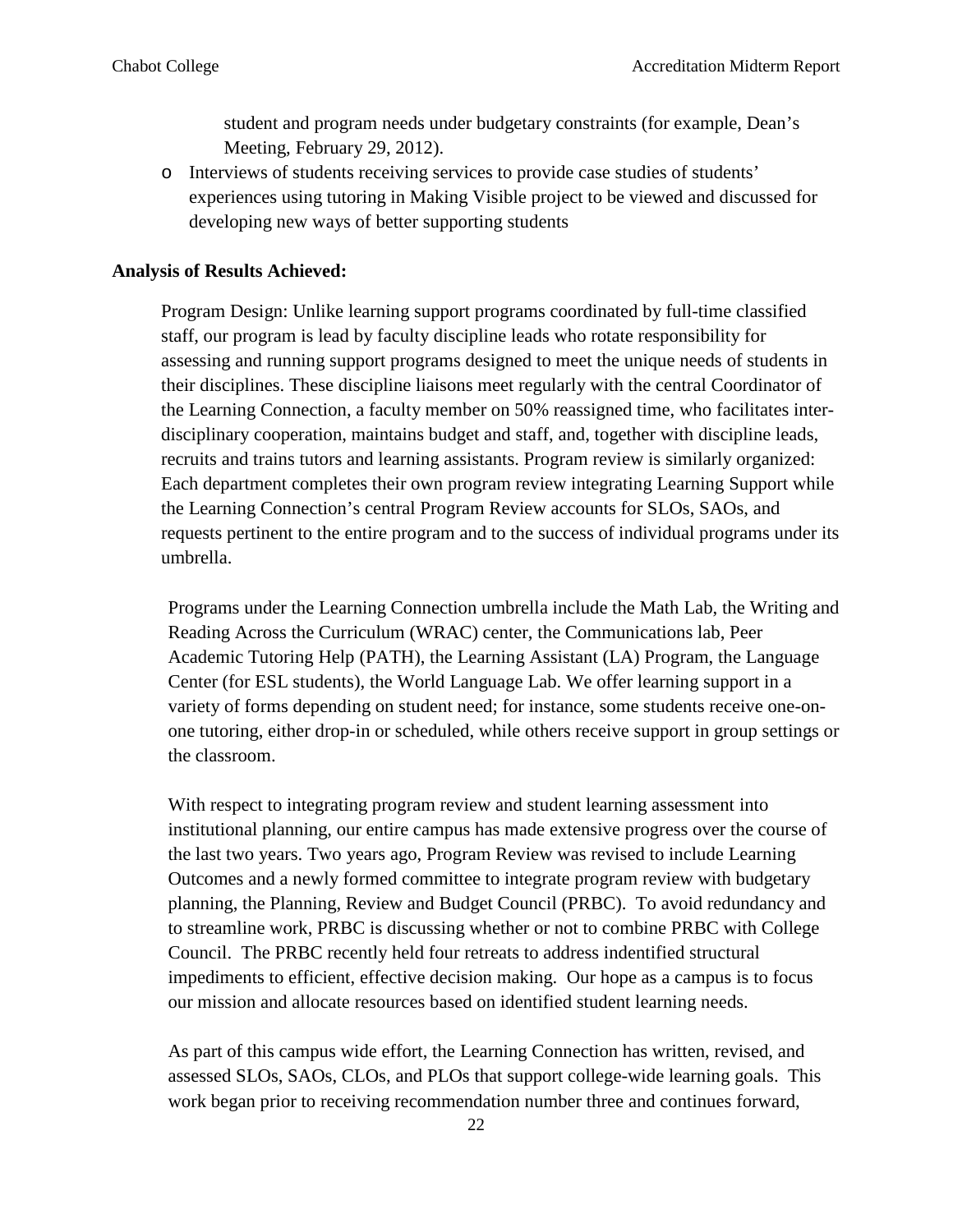evolving organically as assessment leads to program modifications which in turn lead to further assessment.

We are especially proud of the work our tutors have done in the last year to produce a documentary measuring the experience of students across campus who seek learning support. Student tutors from multiple disciplines have almost single handedly archived more than forty hours of footage on the tutoring experience. To prepare tutors to lead the inter-disciplinary project, the Coordinator of the Learning Connection trained tutors in the science of learning: Tutors learned to address both affective and cognitive learning domains. Simultaneously, they learned to reflect upon and modify their practice, after which they began writing assessment tools to assess student and program level outcome—almost half of the surveys administered by the Learning Connection are designed with support by student tutors. Collaborating with Sean McFarland's Making Visible team, these trained, experienced, assessment-savvy tutors then began interviewing students across campus. The qualitative data they gathered breathes life into our quantitative assessment and reveals what traditional assessment tools miss, including the life-altering experience students have when they receive needed support, and the frustration and dejection of students who shuttle between multiple labs across campus or who cannot get support. Combining qualitative and quantitative outcomes assessment has amplified the voice of student learning and allowed us to make informed decisions about how we allocate our resources.

Internally, the Learning Connection effectively uses the results of its assessment to allocate resources and modify programs. As noted under "Progress Made," we have piloted programs such as online tutoring and chemistry drop-in hours, revised training, altered how we schedule tutoring appointments, completed two rounds of the new program review process, and cut programs based on the data we collect.

Using our data and Program Reviews, the Learning Connection and Dean have articulated requests for additional general fund for tutors and for classified staff for the Learning Connection and Institutional Research. These have been reviewed as part of the budget prioritization and classified staffing prioritization process. General fund money has been received for tutors and learning assistants, and the classified requests are in the queue, and seen by the college as a priority. With the district's needs to further reduce our general fund and the decision to not replace vacant positions, it has been challenging to offer the level of service provided in the past. Yet the data have served us well, for reductions in hours and services were made based on current usage data; for example, identified subjects and times requested for tutors determined open hours based on former usage.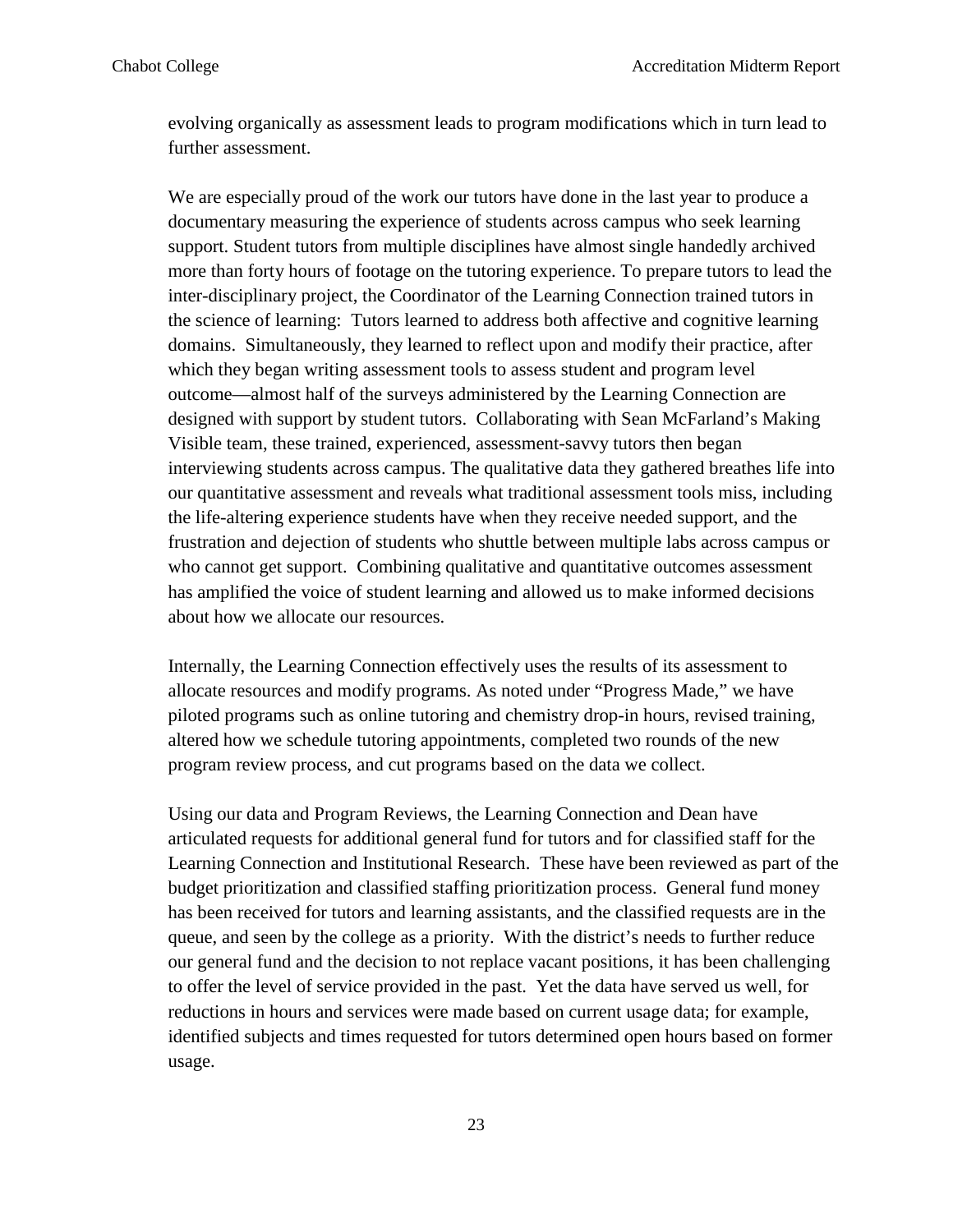Assessment of SAOs and SLOs has been structurally integrated into program review across campus with review of these from members of the Planning, Review, and Budget Council. Four retreats have been held in Spring and Summer of 2012, and learning support evidence was examined as well as other program review data. The members developed a proposal for one focused strategic planning priority for 2012-14—"increase the number of students that achieve their educational goal in an appropriate time by clarifying pathways and providing more information and support." This priority was discussed widely at Convocation for Fall 2012.

It's noteworthy to say that as a college we have been proactive in identifying needed modifications and finding solutions. The extensive work the college has completed over the course of the last few years to focus our priorities and work together to meet identified student needs bears testament to our ability to work together for our students under difficult circumstances. The work of the Learning Connection and Library reflects this interdisciplinary planning and exchange—representatives from labs across campus wrote SLOs and assessments together sharing their work with library staff; disciplines across campus reported on Learning Support in their individual Program Reviews; student tutors became involved, gathering assessment data and documenting individual voices; the Learning Connection reached out to departments across campus who lost staff to incorporate the learning outcomes of their students in facilities planning; PRBC read Program Reviews, focusing on identifying trends in student needs and requests; using data, PRBC mapped out the success trajectory of incoming students, identifying roadblocks and factors that contribute to success.

#### **Evidence:**

#### **Learning Connection:**

Documents in relation to the above are published on the Learning Connection website below:

#### **Assessment and Outcomes:**

<http://www.chabotcollege.edu/learningconnection/AssessmmentandOutcomes/index.cfm>

#### **Program Review and Planning:**

<http://www.chabotcollege.edu/learningconnection/programreview/index.cfm>

| Program Level<br>Outcomes (PLOs) | PLO#1: Students who take advantage of the Learning Connection's<br>Learning Support Programs will succeed and persist in the course(s) for<br>which they receive support at higher rates than students who do not. |
|----------------------------------|--------------------------------------------------------------------------------------------------------------------------------------------------------------------------------------------------------------------|
|                                  | PLO#2: Students who receive Learning Support will actively engage in<br>the learning process at higher rates than those who do not.                                                                                |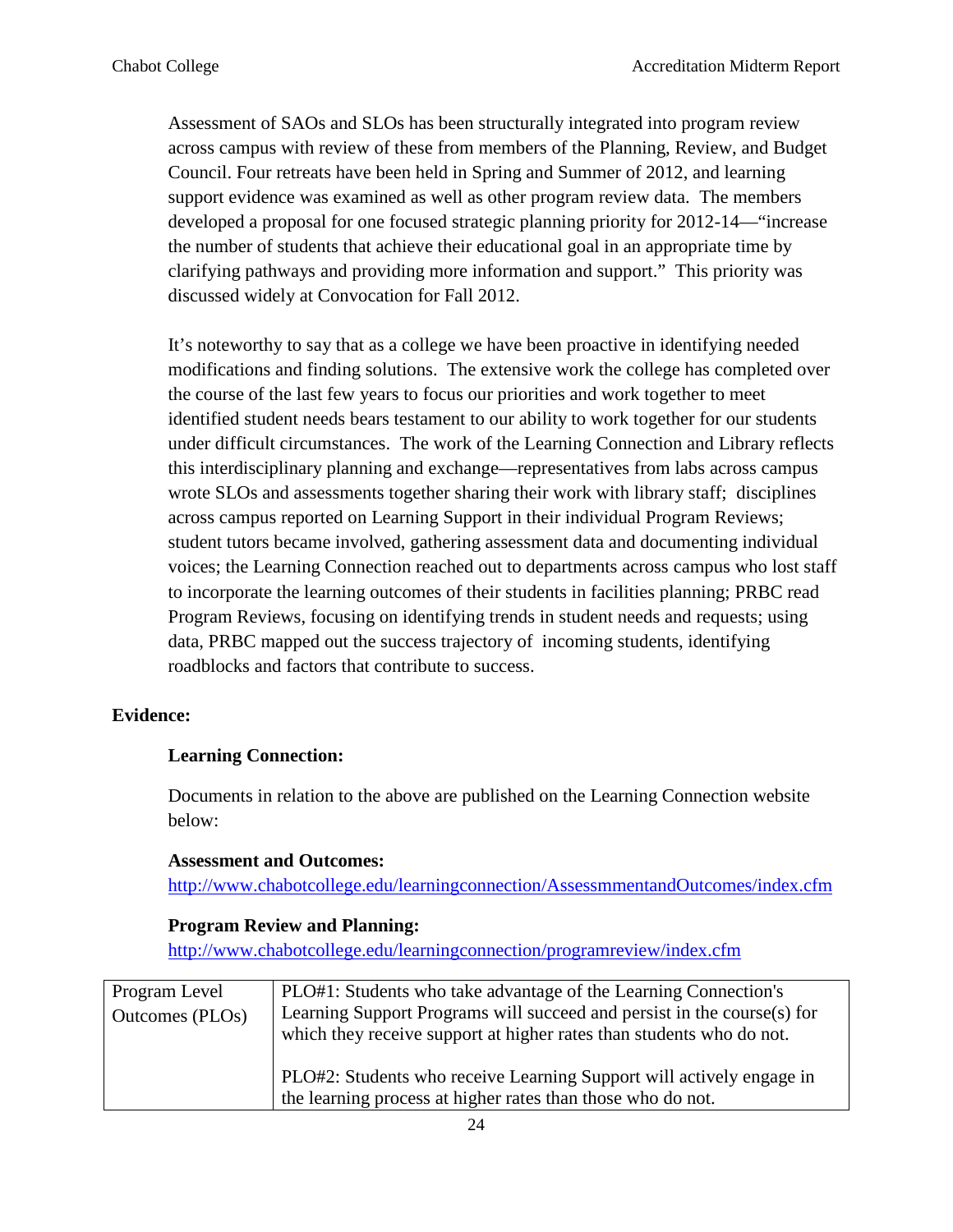| Service Area            | SAO #1: The Learning Connection's Learning Support Programs                                                                                   |
|-------------------------|-----------------------------------------------------------------------------------------------------------------------------------------------|
| Outcomes (SAOs)         | maintains a supportive environment that enhances student learning.                                                                            |
|                         | Facilities support student learning                                                                                                           |
|                         | Staff is knowledgeable and helpful                                                                                                            |
|                         | Programs and services are easy to navigate                                                                                                    |
|                         | Students receive services and help in a timely manner                                                                                         |
|                         | SAO #2: Students across campus are familiar with services available to                                                                        |
|                         | them and utilize them appropriately.                                                                                                          |
|                         |                                                                                                                                               |
| <b>Student Learning</b> | TUTR 1A CLO                                                                                                                                   |
| Outcomes (SLOs)         | While working with students, tutors and LAs will apply a variety of instructional<br>strategies, including auditory, kinesthetic, and visual. |
|                         |                                                                                                                                               |
|                         | TUTR 1B CLO                                                                                                                                   |
|                         | Reinforce concepts necessary for course mastery in the specific subject area<br>being studied.                                                |
|                         | TUTR 31 CLO                                                                                                                                   |
|                         |                                                                                                                                               |
| <b>CLO</b> Assessment   | <b>Closing-the-Loop forms on Program Review site:</b>                                                                                         |
| and Results             | http://www.chabotcollege.edu/prbc/2012programreview.cfm                                                                                       |
|                         |                                                                                                                                               |
| <b>SLO</b> Assessment   | <b>SLO</b> - Direct Student Survey - Spring 2011:                                                                                             |
| and Results             | http://www.chabotcollege.edu/LearningConnection/AssessmentandOutco                                                                            |
|                         | mes/SLO-Direct%20Student%20Survey.pdf                                                                                                         |
|                         | <b>SLO</b> - Tutor Survey - Fall 2010:                                                                                                        |
|                         | http://www.chabotcollege.edu/LearningConnection/AssessmentandOutco                                                                            |
|                         | mes/SLO-Tutor%20Survey.pdf                                                                                                                    |
|                         | SLO - LA Survey - Fall 2010:                                                                                                                  |
|                         | http://www.chabotcollege.edu/LearningConnection/AssessmentandOutco                                                                            |
|                         | mes/SLO-LA%20Survey.pdf                                                                                                                       |
|                         | <b>SLO - LA Instructor Survey - Fall 2010:</b>                                                                                                |
|                         | http://www.chabotcollege.edu/LearningConnection/AssessmentandOutco                                                                            |
|                         | mes/SLO-LA%20Instructor%20Survey.pdf                                                                                                          |
| <b>SAO</b> Assessment   | <b>SAO</b> – Student Survey – Spring 2011:                                                                                                    |
| and Results             | http://www.chabotcollege.edu/LearningConnection/AssessmentandOutco                                                                            |
|                         | mes/SAO-Student%20Survey.pdf                                                                                                                  |
|                         | SAO - Student Survey - Fall 2011:                                                                                                             |
|                         | http://www.chabotcollege.edu/LearningConnection/AssessmentandOutco                                                                            |
|                         | mes/SAO-Student%20Survey%20F11.pdf                                                                                                            |
|                         |                                                                                                                                               |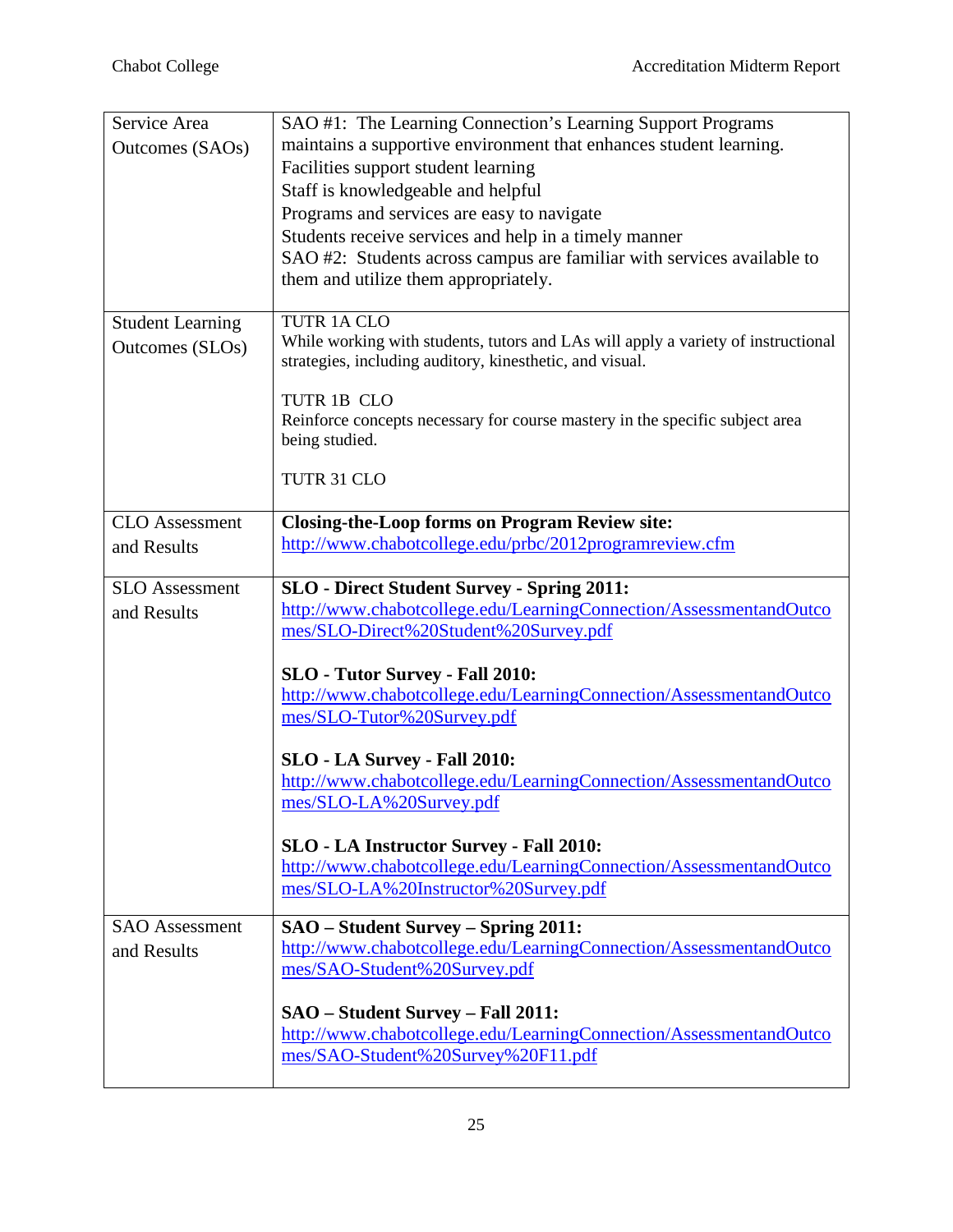| Institutional      | <b>Success Rates:</b>                                                  |
|--------------------|------------------------------------------------------------------------|
| Research (IR)      | http://www.chabotcollege.edu/LearningConnection/IRData/successrates.cf |
|                    | m                                                                      |
|                    | <b>Student Characteristics - Fall 2009:</b>                            |
|                    | http://www.chabotcollege.edu/LearningConnection/IRData/successrates.cf |
|                    | m                                                                      |
|                    | <b>Usage and other reports:</b>                                        |
|                    | http://www.chabotcollege.edu/LearningConnection/IRData/f07-spr10.cfm   |
|                    | <b>Learning Assistant Program - Surveys:</b>                           |
|                    | http://www.chabotcollege.edu/LearningConnection/AssessmentandOutco     |
|                    | mes/LASurveys.cfm                                                      |
|                    | <b>College Wide Satisfaction Surveys:</b>                              |
|                    | http://www.chabotcollege.edu/LearningConnection/AssessmentandOutco     |
|                    | mes/SatisfactionSurveys.cfm                                            |
|                    | <b>Environmental Scan 2011:</b>                                        |
|                    | http://www.chabotcollege.edu/IR/EnvironmentalScan/Environmental_Sca    |
|                    | n_Spring2011.pdf                                                       |
| Program Review     | http://www.chabotcollege.edu/learningconnection/programreview/Progra   |
| (PR)               | mReview.cfm                                                            |
| <b>PR</b> Position | http://www.chabotcollege.edu/learningconnection/programreview/index.cf |
| Requests           | m                                                                      |
| Assessment         | http://www.chabotcollege.edu/learningconnection/programreview/PRAsse   |
|                    | ssmentSchedule.pdf                                                     |

# *Recommendation 4*

*In order to improve, the team recommends that the college develop and implement formal processes to more fully integrate institution-wide assessment of planning for campus technology needs into all levels of planning and allocation of resources. (Standards I.A.I, I.B, I.B.I, II.B.I, II.B.3, II.B.4, III.C, III.C.I, III.C.2)*

# **I. Progress Made:**

In response to the Chabot Accreditation Evaluation Report, the Chabot Technology Committee decided that in an effort to weave itself into the tapestry that is Chabot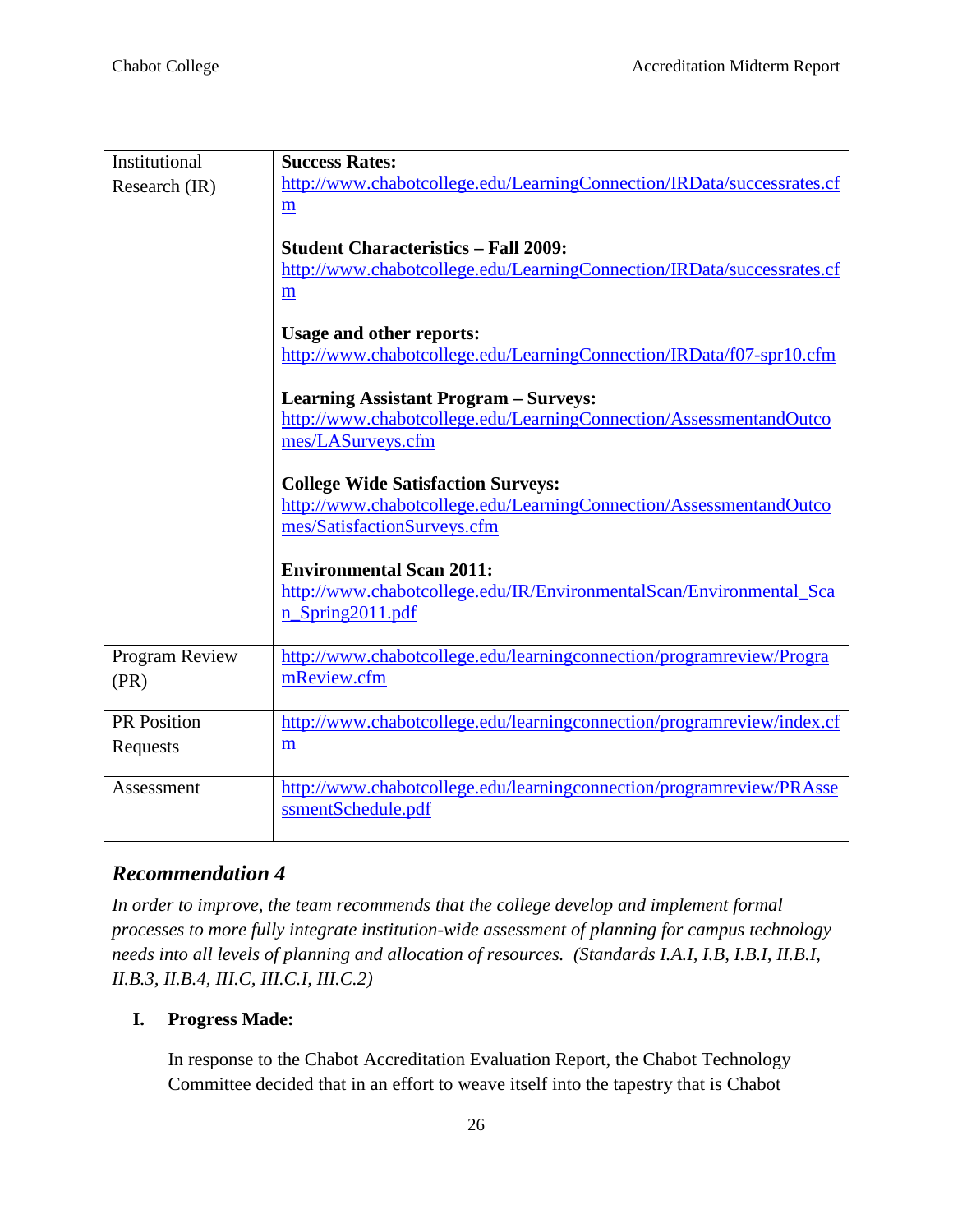College, one of our priorities had to be an assertive effort to involve the campus in Technology through their input and also for the Committee to reach out and actively participate in other committees of the College. This was a ready asset for the Committee as many of our dedicated faculty and staff are already on other Committees. They have served as a conduit for the Technology Committee to get the word out to the various committees as needed.

One effort to more fully integrate technology planning into college planning the Chabot Technology Committee has established a formal process effective Fall 2012 by which college-wide technology needs are assessed and evaluated through the use of a new Technology Request form that is centralized through the committee while still giving faculty and staff a voice in technology related decisions that affect the entire college. This allows the Chabot Technology Committee to be more effective in the planning and prioritization of new technology requests campus wide, since new technology requests will now consistently flow through the Technology Committee for their evaluation and recommendations. This new procedure will facilitate and formalize the process by which the budget committee consults with the Chabot Technology Committee for input on technology related requests.

The new Technology Request Form will be utilized by staff and faculty in conjunction with their program review request process for their annual unit plans. Any unit plan that requires some form of technology to support instruction will be required to also have a Technology Request Form with specific information that will allow the responsible technology support personnel to evaluate the requirement and make recommendations on how best to proceed to satisfy the instructional need. The new Technology Request form will be routed to the Chabot Technology Committee for their initial review and then routed to the Chabot Computer Support and the District ITS staffs for their technical assessment. During the annual Program Review cycle, the new Technology Request form will be submitted from the majority of disciplines since most, if not all, instructional areas now have some technical component associated with the class. This new Chabot Technology Request form can also be submitted throughout the year as major new hardware and/or software and/or network requirements are needed.

As new Technology Request forms are received, they will be stored in a database and updated with the latest recommendation and status from the appropriate parties. There will be online queries to view the full list of requests or any specific requests for status to ensure a closed loop of communication back to the original requester. Periodic reports will also be available for audit purposes to track the number of requests and the category of requests that are either closed or still pending. For the routine maintenance service requests, the Technology Committee and the District IT staff implemented a new online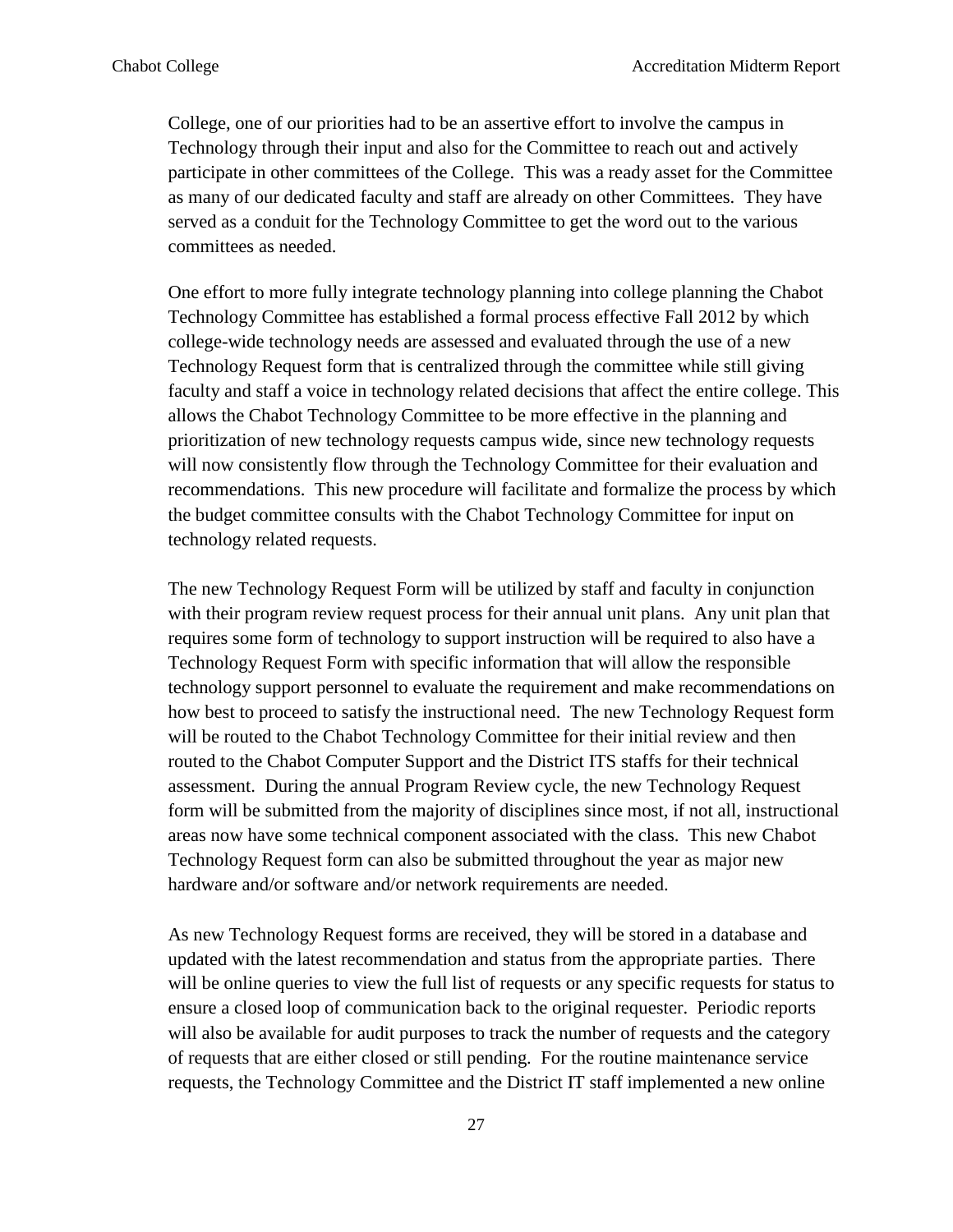problem ticket service through the ITS Help Desk that is routed to the appropriate Computer Support or ITS staff for action.

#### **II. Analysis of Results Achieved:**

With the introduction of the new Technology Request Form, and the new routing identified new technology needs through the help desk serve, the Technology Committee, the faculty and staff have the ability to identify their technology needs from their points of view, and then these needs are routed to the technology resources at the colleges and district for their assessment. The Chabot Technology Committee members in coordination with the IT staffs from both the college and district will either agree with the request as submitted and/or provide alternatives that are compatible with the current technology environment. These technology recommendations from the various experts may also result in proceeding with newer emerging technologies which can be introduced into the campus infrastructure. Since the review of these new Technology Request forms will be centralized through the Chabot Technology Committee and the IT staffs, it will give the respective groups the capability to identify commonalities and a global view of the technology needs across diverse divisions which may drive the type of final solution pursued. This streamlined and consolidated process will allow the college to take advantage of group purchases for discounts where appropriate and will provide the opportunity to bundle the requests for more efficient usage of manpower resources for installation.

#### **III. Evidence:**

<http://www.chabotcollege.edu/tech/>

#### *Recommendation 5*

*In order to meet the standards, the team recommends that the college develop existing decisionmaking processes to include outcomes assessment of the campus governance components. (Standards I.B.I, I.B.2, I.B.3, IV.A.I, IV.A.3, IV.A.5, IV.B.2.a, IV.B.2.b, IV.B.2.d, IV.B.3g)*

#### **I. Progress Made:**

In the Fall of 2010, in order to better integrate program review, planning and budgeting, the Institutional Planning and Budget Council (IPBC) was reorganized and the Planning, Review and Budget Council (PRBC) was established. The IPBC charge was reviewed, revised and approved by IPBC, College Council and the Academic and Classified Senates. The most significant change involved the make-up of council membership. The majority of PRBC membership is now comprised of the chairs/designees of shared governance committees in an effort to more closely align planning and budget. Since shared governance committees assess campus needs as well as allocate college resources,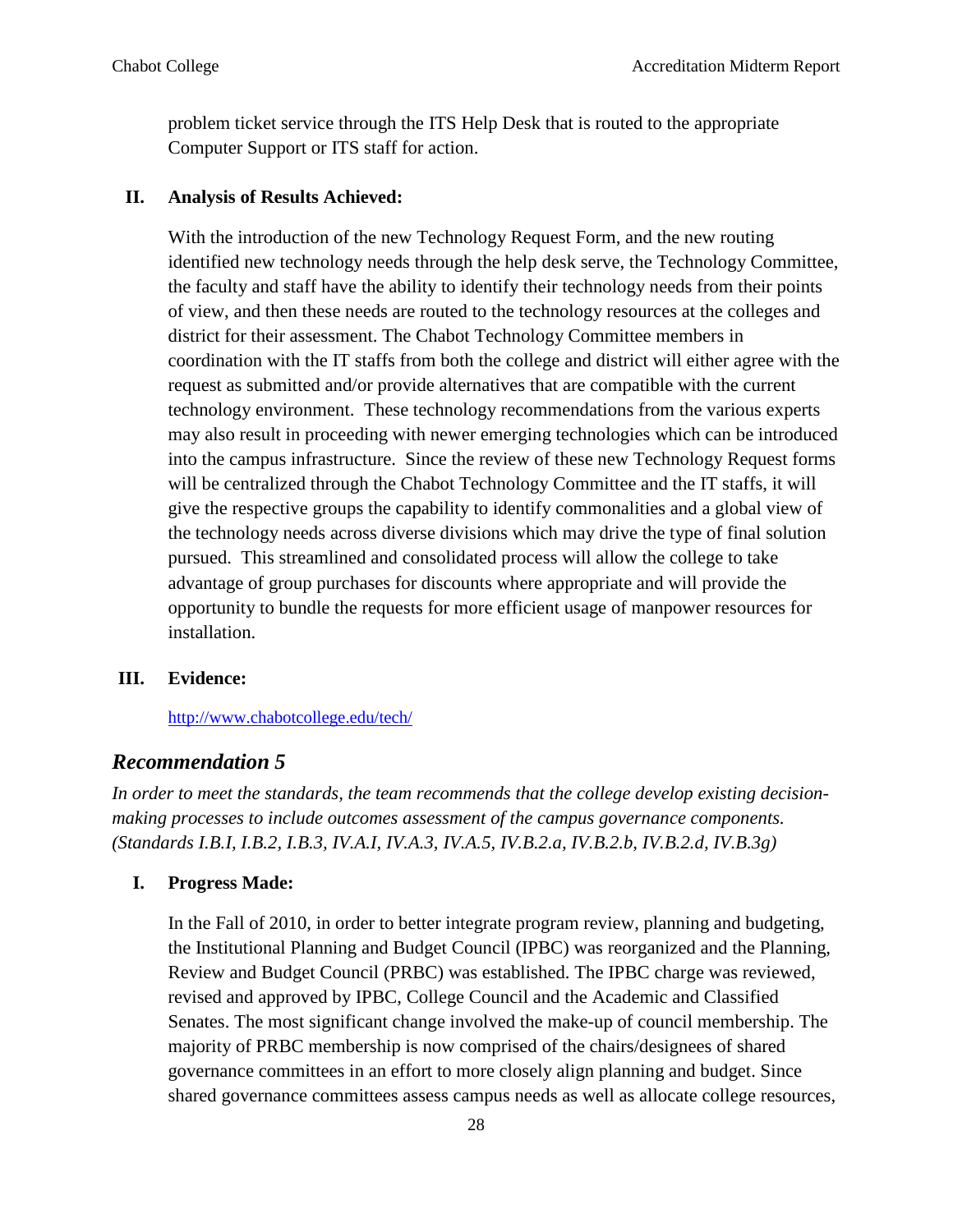it seemed a natural fit. The committee charge was also revised to include the integration of findings from college assessments and to clarify relationships with the Program Review and College Budget Committees. The new PRBC committee charge was approved on September 3, 2012, at College Council.

PRBC was chaired in 2010-11 by Kathy Kelley, Academic Senate President, and Yvonne Wu Craig, Classified Senate President. In 2011-12, Susan Sperling, Dean of Social Sciences Division chaired the committee for the majority of year until she became Chabot College President whereupon PRBC elected Jan Novak, Instructor of Business, who continues to chair the committee to this day.

Since PRBC was a "new" committee, it was important to evaluate the effectiveness of it and other college shared governance committees. Therefore, in Spring 2011, the PRBC piloted a committee effectiveness survey with the Committee on Online Learning. Our goal is to utilize this survey tool to assess the effectiveness of our campus governance components as perceived by the members of those committees, and we plan to fully implement this survey in Spring 2013 following a new overall committee outcomes and effectiveness process that will be further developed in Fall 2012. The PRBC Retreat in March 2012 also had a major focus on review of our current shared governance structure and effectiveness, and how to engage more of the Chabot community in shared governance.

Our plans are to:

- 1. Engage the committees in developing annual and 3-year goals consistent with our Strategic Planning cycle and the inputs from Program Review;
- 2. Update committee charters and membership annually;
- 3. Provide guidance/training to committee chairs on goal development and reporting, and broader participation of the College community through communication of goals, meeting agendas, and minutes on a timely basis;
- 4. Assess campus governance components annually in three ways:
	- a. Committee self-reporting on goal achievement and membership engagement;
	- b. PRBC review of goals and goal achievement, as well as the communication effectiveness of each committee;
	- c. Committee effectiveness surveys, both of members of each committee as well as the College at large.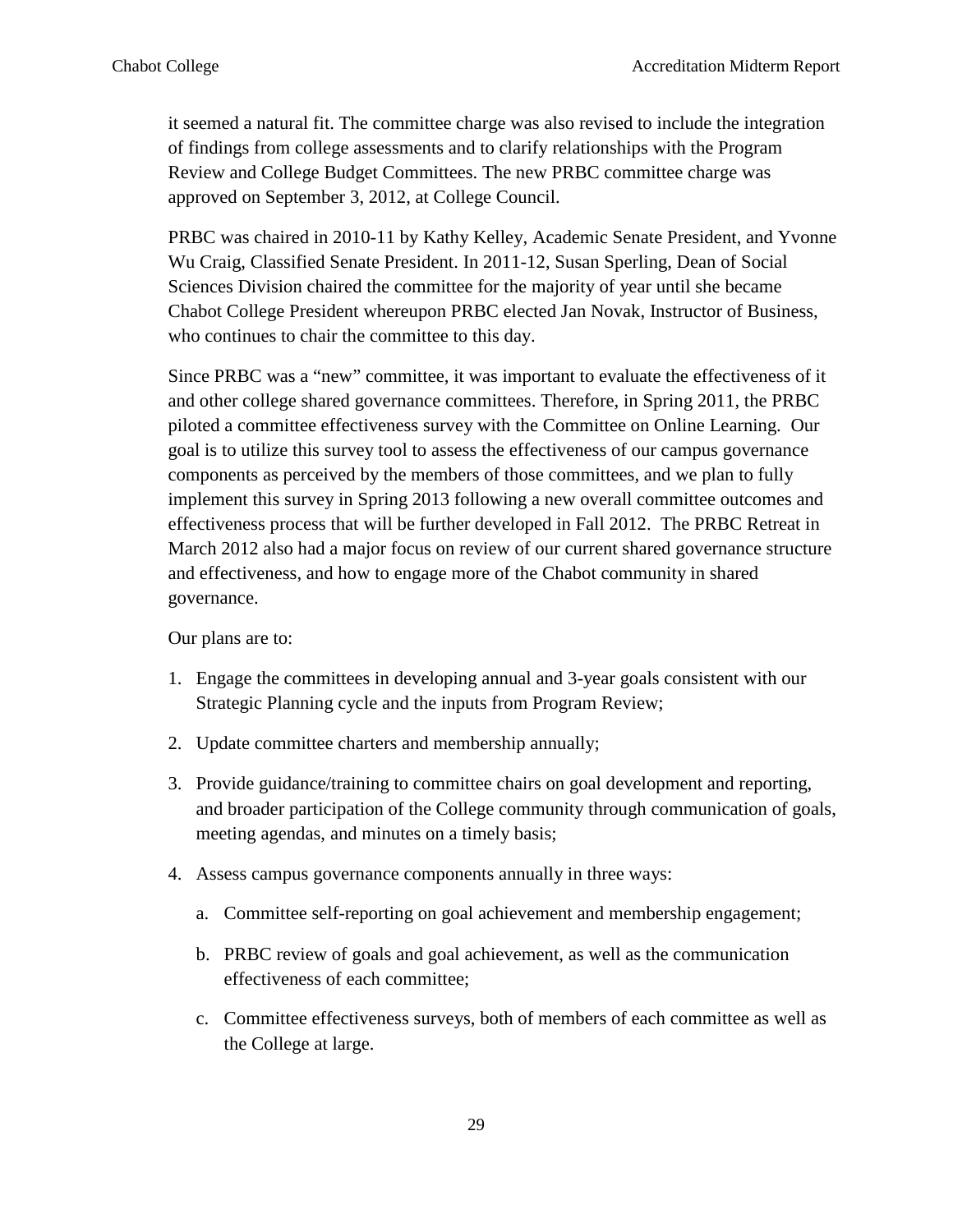These plans were shared first with Committee Chairs on September 3, 2010, and then all employees of Chabot were invited to participate in goal development and informal committee effectiveness workshops during our September 6-7, 2012, Flex days.

#### **II. Analysis of Results Achieved:**

Major accomplishments since the establishment of the PRBC include:

- 1. A thorough review and analysis of Environmental Scan data
- 2. Developing recommendations from Environmental Scan data
- 3. Establishment and piloting of the Classified Prioritization Process
- 4. Review of Faculty Hiring Prioritization results
- 5. Review of College Budget Committee resource allocations
- 6. Review of the Student Learning Outcomes and Assessment Committee (SLOAC) updates
- 7. Revision of Program Review forms to include SLOAC functions
- 8. Making presentations about the integrated Program Review process at College Flex Days where the planning process, forms and resource allocation spreadsheets were reviewed

These efforts concentrated on reviewing resource allocations to ensure alignment with the Strategic Plan before they were forwarded to the College Council, coordinating the efforts of college shared governance committees through frequent updates, and reviewing data and findings from program review and assessments.

#### **III. Evidence:**

#### **<http://www.chabotcollege.edu/prbc/>**

# *Recommendation 6 (District and College Recommendation)*

*In order to improve, the team recommends that the Board establish and formally adopt a clearly delineated orientation program for new Board members. (Standard IV.B.I.d, IV.B.I.e, IV.B.i.f)*

#### **I. Progress Made:**

A new board policy, BP7054 with procedures has been written which delineates the process for orientation of new board members as well as student trustees.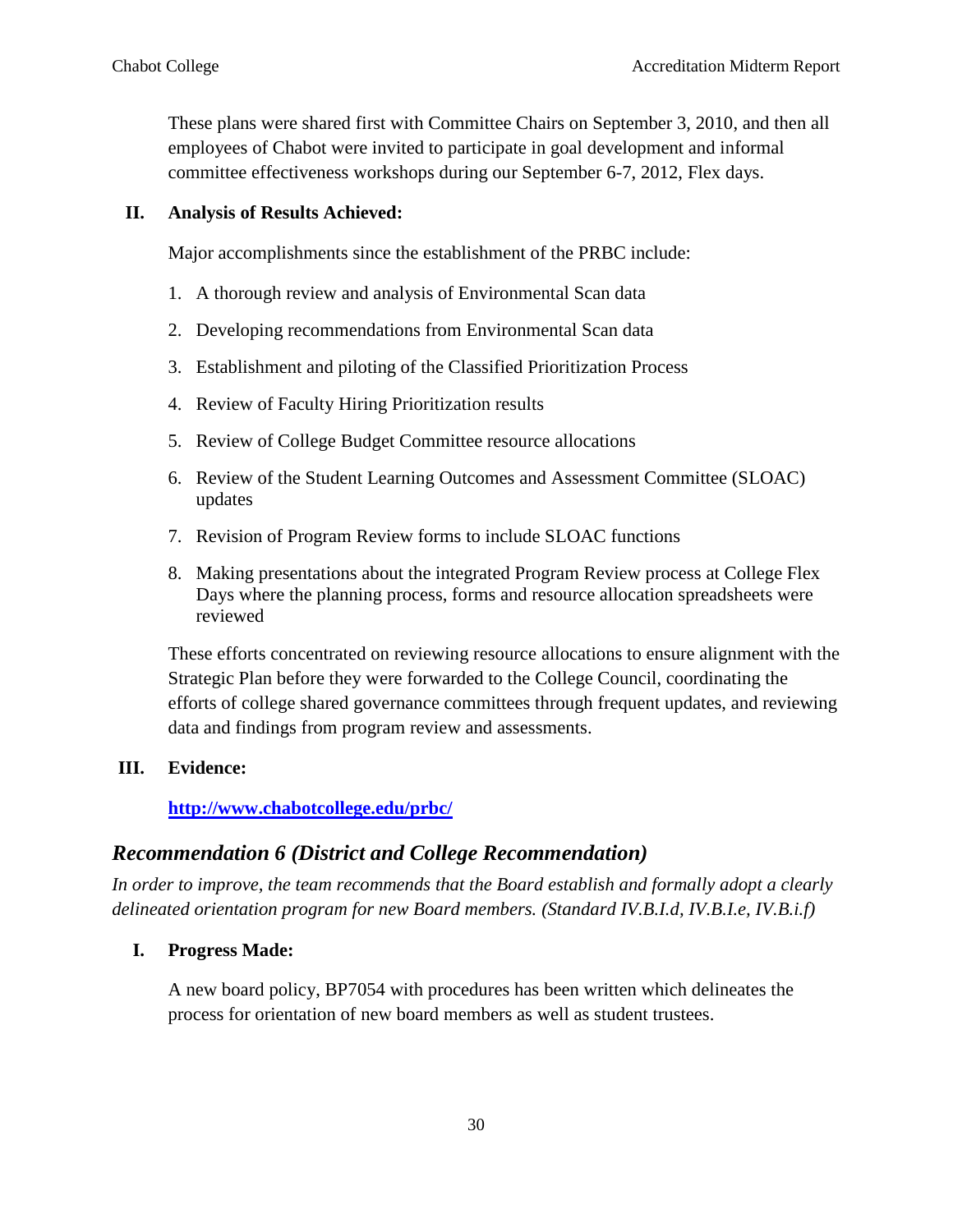### **II. Analysis of Results Achieved:**

The BP7054 policy was disseminated through the Chancellor's Council, [September](http://www.clpccd.org/board/documents/Binder1.pdf) 11, 2012, which is made up representatives of all major constituent groups. Once it was disseminated and returned to the Council was moved to the Board of Trustees for approval.

The BP7054 policy and procedures was on the board agenda for first reading on [September](http://www.clpccd.org/board/documents/2012_0918RegularMtgAgenda_Official.pdf) 18, 2012, and second reading approval October 16, 2012.

#### **III. Evidence: links available at<http://www.clpccd.org/board/Chancellor.php>**

7054 Board Education: Board Policy and Administrative Rules & Procedures

Minutes from the September 11, 2012, Chancellor's Council Meeting

Agenda and Minutes from September 18, 2012, CLPCCD Board Meeting

Agenda from October 16, 2012, CLPCCD Board Meeting

# *District and College Recommendation 1*

*To meet the standards the team recommends that the district and the college maintain an updated functional map and that the district and the college engage in a program of systematic evaluation to assess both the effectiveness of district and college functional relationships and the effectiveness of services that support the institution. (Standard III.A.6, IV.B.3)*

# **I. Progress Made:**

A meeting was held with the Interim Chancellor and college staff to determine how best to proceed with the mapping process. It was decided that this document should be a fluid, usable document that will delineate the relationship of the colleges with the District.

The Interim Chancellor and Vice Chancellor of Education and Planning met and organized the current functional map for review by Chancellor's Cabinet. A schedule has been created to gather input from constituent groups through Chancellor's Council for a draft document to be presented to the Board of Trustees at their December 3, 2012, meeting.

# **II. Analysis of Results Achieved:**

The current functional map document identifying the areas needed to be reviewed and validated was assigned to the responsible staff to conduct a detailed review and validation of their respective areas.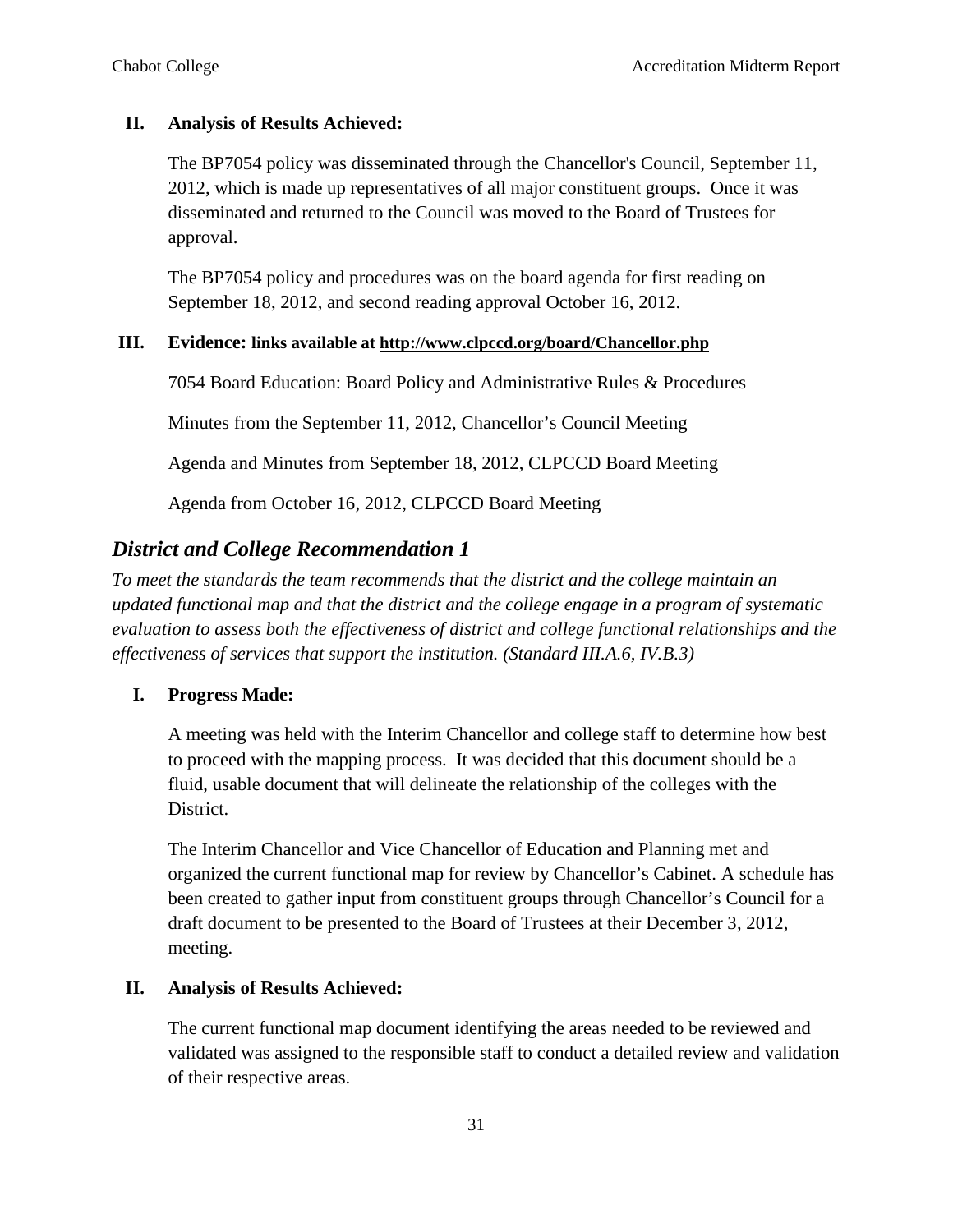These assignments with deadlines were issued by memo on October 4, 2012, to the responsible individuals for each area. The results were disseminated to the Chancellor's Council for consultation on October 9, 2012, and on the Chancellor's Cabinet agenda for October 17, 2012.

#### **III. Evidence: links available at<http://www.clpccd.org/board/Chancellor.php>**

September 28, 2008, map document

Schedule and assignments

Meeting agenda from October 9, 2012, Chancellor's Council

Meeting agenda October 17, 2012, Chancellor's Cabinet

# *District and College Recommendation 2*

*To meet the standards, the team recommends that the district and the college complete the evaluation of the resource allocation process in time for budget development for the 2010-2011 academic year, ensuring transparency and assessing the effectiveness of resource allocations in supporting operations. (Standard III.D.I, III.D.3, IV.B.3)*

#### **I. Progress Made:**

The District Budget Study Group (DBSG), made up of 30 members representing every constituency, was convened by the Vice Chancellor of Business Services in 2009 and designed to evaluate the effectiveness and transparency of the revenue allocation process. In November 2009, three subgroups were formed addressing the following topics: 1) Three-Year Budget Data Analysis; 2) Board Policy 3) Allocation Model – Nuts and Bolts. In March 2010, a fourth subgroup was formed 4) Health Benefits Group . The subgroups met periodically and for the next two years provided the DBSG with updates on their work and progress. Below is a summary of their work.

#### **Three-Year Budget Data Analysis**

Led by a faculty member, the Budget Data Analysis group attempted to do the trend analysis using various accounts by department for Las Positas College. The group looked at historical data and how they compared to the current budget. They encountered a number of hurdles including extracting certain data and how data are treated from year to year.

The group discovered that the work was very complicated and time consuming, so in May 2010 the lead faculty stated that the group was no longer viable because neither the resources nor the support was available at the time.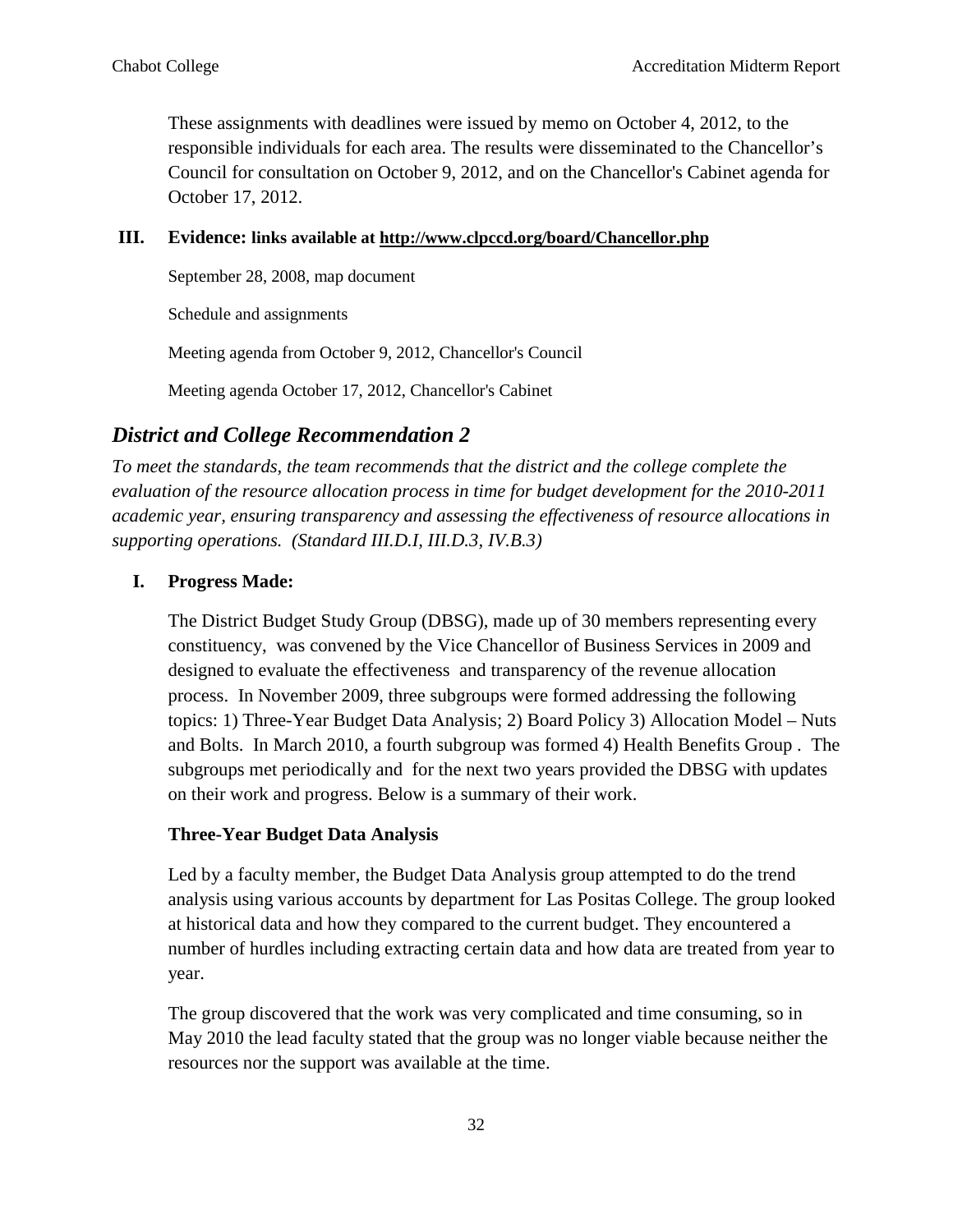#### **Board Policy**

Led by a college President, the group discussed the following:

- a. charge of the committee
- b. District's current Mission Statement
- c. policy for the relationship to the colleges and the district
- d. collegial consultation with administrative rules and procedures
- e. the budget allocation model
- f. California education code that affects all the above
- g. SB361, which is the enactment of that code
- h. draft of the guiding principles that were developed by members of the academic senates
- i. draft changes to the board policy prepared by the Vice Chancellor
- j. statement of the principles of sound fiscal management.

The group identified some guiding principles and the philosophical statement on how students are served. A draft of the policy was presented to the DBSG for consideration by the group and their feedback.

#### **Health Benefits**

Led by staff, the group reviewed benefits levels from other districts including their cap on benefits. The Faculty Association objected to the formation of the group and expressed that benefit discussions are the responsibility of the negotiations table. The Health Benefits group was discontinued.

#### **Allocation Model – Nuts and Bolts**

Led by a faculty member, the subgroup known as "Nuts and Bolts" was composed of all constituent groups including faculty, classified staff, and administrators from both colleges and the District Office. The subgroup was charged with the responsibility to study the structure and function of the Model and make recommendations to DBSG.

The Allocation Model was developed in 1994, and was based on the 1988 California law Assembly Bill 1725. The Program-Based Funding system established within the law directed funding from the State of California to each Community College district and then to the colleges and district operations based on researched best practices percentage formulas and state wide goals. While the AB 1725 formulas were not proscriptive to the districts, (the districts were not required to use the formulas), the DBSG recommended adoption of the formulas and Model, and the Board of Trustees adopted the Allocation Model in 1994. This Model was modified in 2000 to include a Full-Time Equivalent Faculty (FTEF) Allocation category which takes full-time faculty salaries "off the top" before the balance is allocated to each college for supplies, equipment, capital expenses, etc.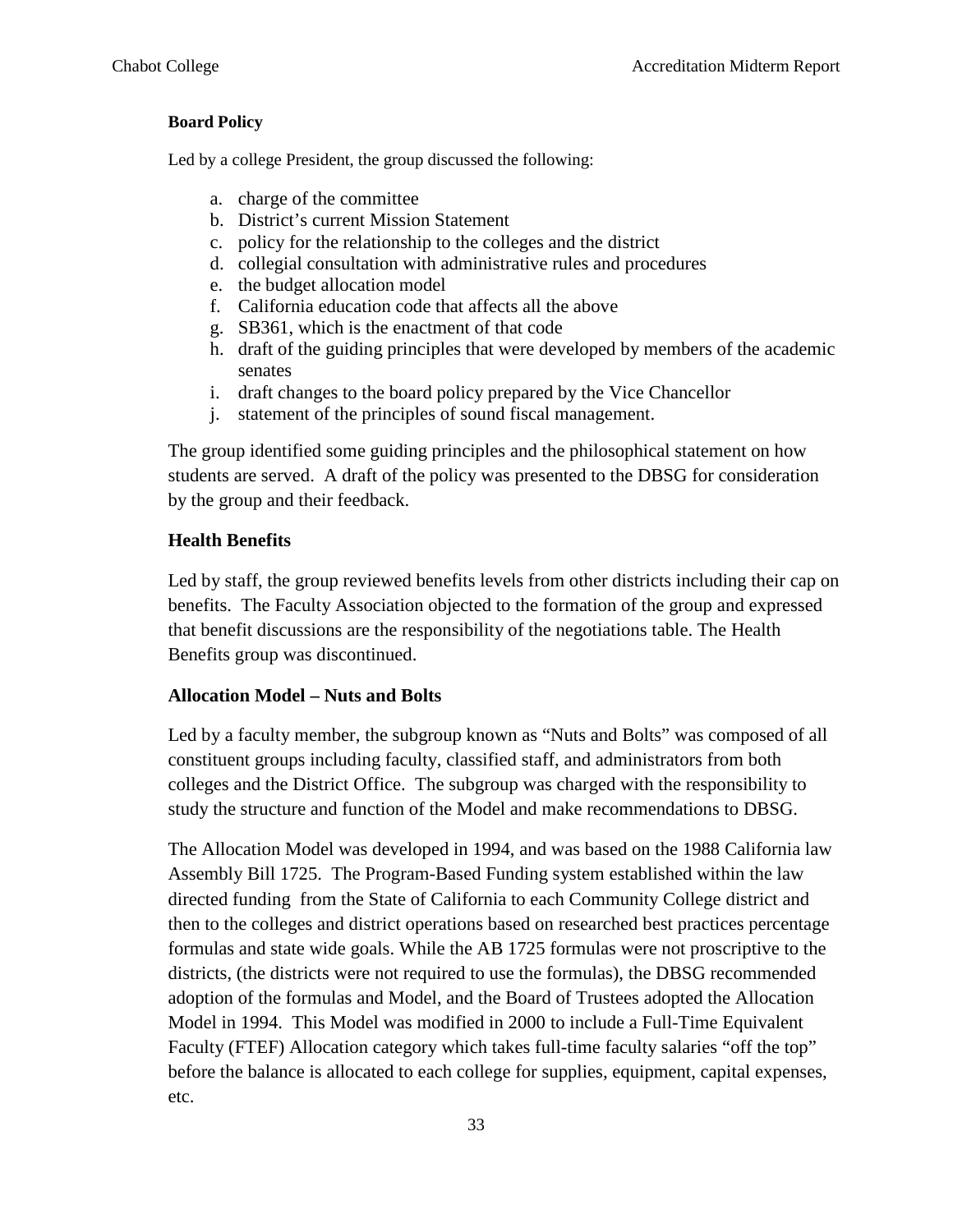The FTEF Allocation category was expanded after the District Enrollment Management Committee (DEMC) was formed as a result of the 2002 - 2005 Collective Bargaining Agreement with the Faculty Association. The FTEF Allocation change was made to include adjunct faculty costs consistent with the FTEF allocation from DEMC. In addition, this Model has several other categories, including Special Allocations, which covers retiree benefits, allocation to specific sites, including grants and other local revenue, and Discretionary Allocations, which functionally balances revenue to the District Office and Maintenance and Operations sectors after the allocations are made to each college.

The Nuts and Bolts subgroup reported to DBSG during the Spring semester of 2010 that the Allocation Model was flawed and outdated. It is important to note that in the wake of the allocation categories noted above, only a small percentage of revenue remains to be Split by this Model, e.g., in 2009-10, just 11 percent of the District's \$112.0M unrestricted revenue was indicated as Split by this Model. In addition, there existed a strong perception among faculty and staff at the two colleges that the Model shortchanged the colleges. In the current era of diminishing revenues from the state, funding reductions to non-instructional budgets appear to be deeper and more painful at the colleges. There may be a mathematical basis for such a phenomenon, because the allocation to the District Office is based on a flat 14.2 percent as suggested by AB 1725. This allocation includes certain administrative costs, such as funds for the Offices of the College Presidents and Administrative Vice Presidents that are in the present Model, but formally expensed within the college budgets. As part of its report to DBSG, the Nuts and Bolts subgroup recommended that DBSG critically review what constitutes District Services, to better understand what funding truly needs to be allocated for District Services and provide an appropriate level of support to the colleges. Further, it was noted that the District has a strong and functional mechanism, which is found in the DEMC, which is designed to allocate instructional costs. Developing a similar mechanism for other budget areas would be one possible approach to updating the current Allocation Model. Regardless, an updated Model would need to incorporate the DEMC allocations.

In addition, DBSG expanded the charge of the Nuts and Bolts subgroup to investigate allocation models in other multi-college districts in California in Spring 2010. To this end, the Vice Chancellor of Business Services provided a survey of allocation models from other districts in California. The Nuts and Bolts subgroup reviewed the survey on the basis of a list of criteria-based questions provided by various committee members and other budget-oriented personnel in the District. The result of this work, was provided to DBSG. It is interesting to note that allocation models in other Districts seem to work in two basic formats. The Chabot-Las Positas Community College District (CLPCCD) Allocation Model provides revenue from the state allocation dollars to the colleges and district sites directly according to calculated percentages—while in contrast, in a number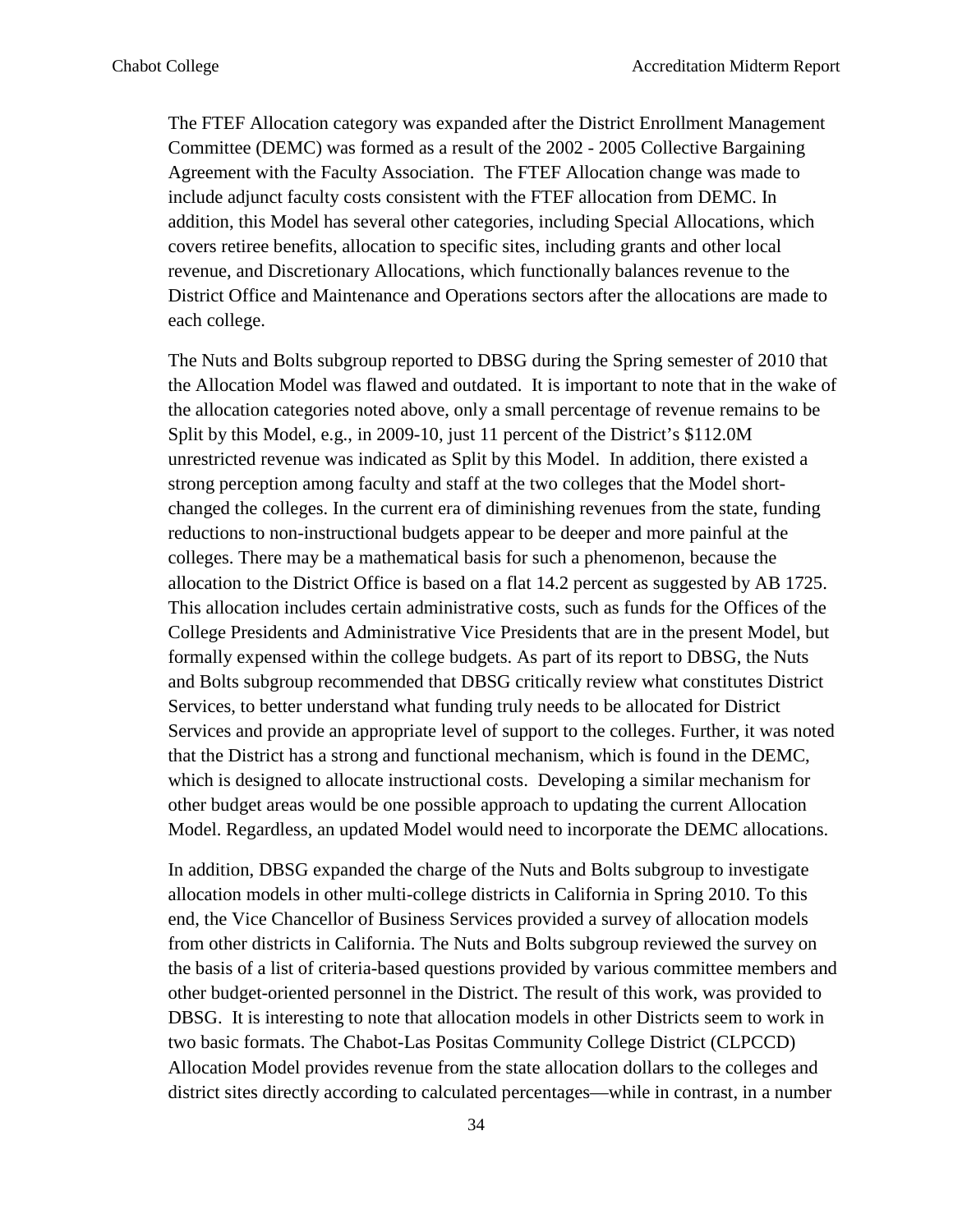of districts, apportionment dollars go directly to the campuses, upon which a calculated amount is reallocated back to district operations for services rendered to the campus. This latter approach was intriguing to some members of the subgroup because it was based upon the foundation that District operations are a service-providing entity. However, it may be difficult to implement such an approach within the framework of our contractual DEMC process. The DEMC allocations account for variances at one campus which has a markedly larger framework of low-productivity programs such as Nursing and Dental Hygiene. Thus, by design, the instructional dollars allocated to the campuses are not proportional to their FTES targets.

During fiscal Year 2011-12, the apportionment revenue declined by approximately 7 percent, and was further impacted by a state-wide deficit of about 2.7 percent. Most of the spending reductions came from instructional accounts reductions. Through DEMC action, instructional programs were reduced by 10 percent, resulting in \$2.6M savings, with further concessions from the Faculty Association Agreement, saving an additional \$1.2M. Additional savings were needed from non-instructional expenses; however, the District elected to spend down revenue reserves in order to delay a reduction of classified staff. As such, the Board of Trustees approved budgets to the sites which allowed each college to spend in excess of their revenue allocations by the Model.

In Spring 2012, DBSG became aware that extraordinary and painful cuts to noninstructional expenses would be necessary. It was also clear that using the Allocation Model would create widely disparate impacts at each college site. After much dialogue, the DBSG membership recommended that Chabot College, Las Positas College, and the District Office would each reduce spending by \$1.5M, beyond the instructional savings previously identified. This recommendation was developed by discussing criteria outside of the Model and included the impact the reductions would have on each site's operations, given current expenditure patterns. Reductions, totaling \$4.5M, were presented to DBSG in May, 2012.

CLPCCD has engaged a consultant, Mr. Michael Hill, to work with DBSG to develop a new Allocation Model. The initial goal is to have this new Model in place for the development of a budget for Fiscal Year 2013-14. While some believe it is an ambitious stretch goal for the District, many believe it is essential to complete this goal quickly. The necessity of accomplishing this goal is compounded by the uncertainties surrounding the passage of Governor Brown's tax initiative on the November 2012 ballot. A Districtwide dialogue began Fall 2012 with the promise of completion by Spring 2013.

#### **II. Analysis of Results Achieved:**

Establishing a new Allocation Model has been difficult during the current climate of budget reductions. Much effort and dialogue has been spent across the District seeking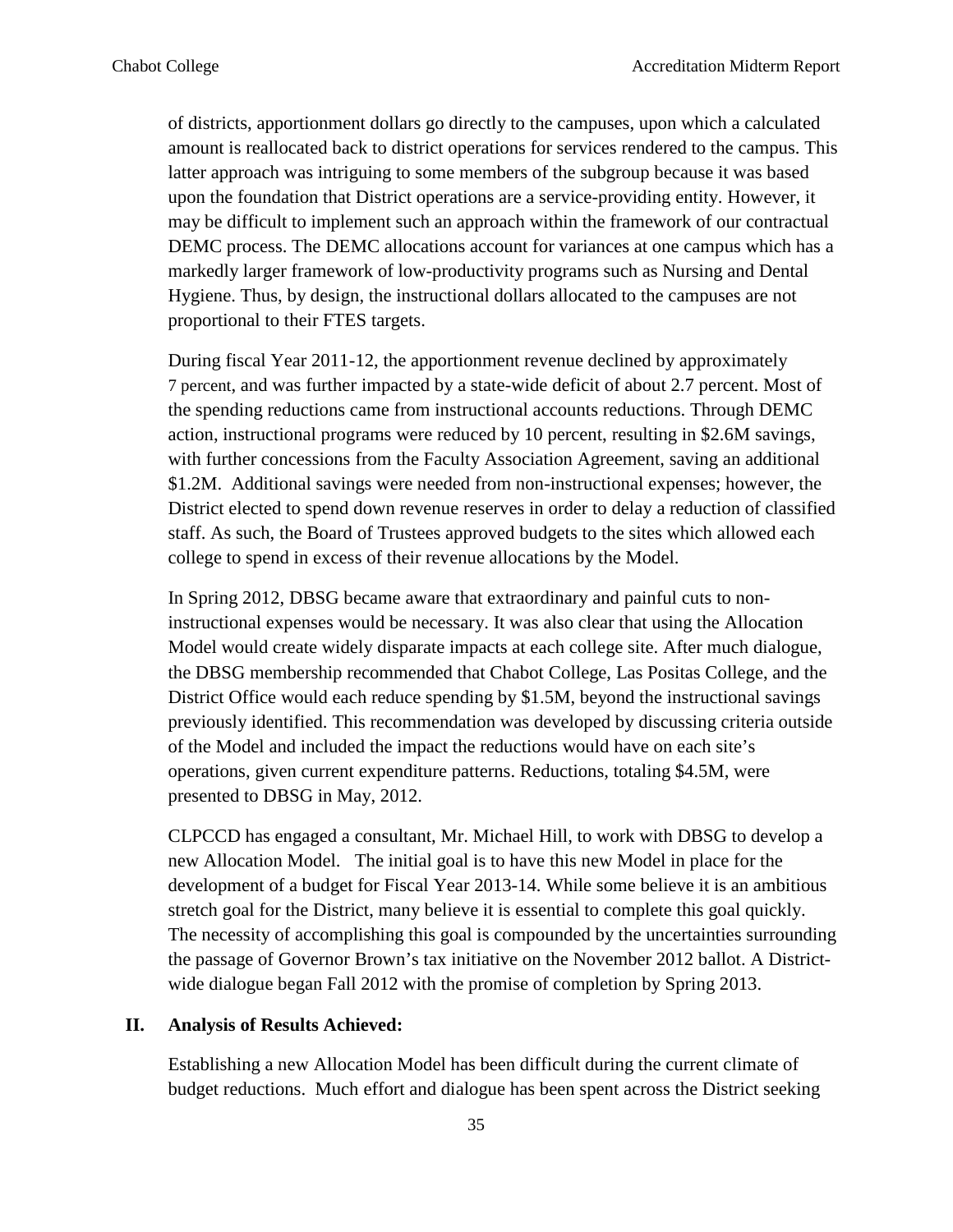ways to support programs and services for students and this has hindered progress toward final solutions for a new model. During Summer 2012, emphasis has been placed on seeking solutions through the work of Mr. Hill, the District Consultant for the DBSG.

The basic analysis of the "Nuts and Bolts" subgroup results was summarized for DBSG in November 2010. Basic findings are:

The Model is based on program-based funding, which was replaced by California law SB 361.

- 1. The Model has so many items taken "off the top" that it functions more like an expense model than an allocation model. This is evidenced by the fact that less than 12 percent of the District's total revenue is actually distributed by the model.
- 2. As revenue is reduced from the state, non-instructional expenditure reductions appear to affect the colleges disproportionately.
- 3. The basic allocation for District Services needs to be studied and better understood.

While the state of the California budget continues to decline and the result is a dramatic reduction in education and services for students, this fact makes developing a new allocation tool especially difficult. However, the effort to develop a fair and functional allocation model would be beneficial for all District entities. Ensuring and supporting fiscal responsibility will enhance the district in serving its students with the best practices available to our communities. In the development of the current budget, it is noted that the Tentative Budget, approved by the Board of Trustees in June 2012, retains the practice from the prior year of incorporating expenditure levels at each site that are inconsistent with revenue allocations. It is clear the Board of Trustees wishes to support student learning, success, and a well-qualified faculty and support staff. The practice of allocating beyond revenues makes it essential that movement with our fiscal consultant is critical in order to sustain a balanced and fair budget into the next fiscal year.

The District acknowledges the need to develop an effective Model that determines equitable funding levels for each site. Initial discussions with the consultant, Michael Hill, have been positive. In the coming months, DBSG will do a closer analysis in several categories, including but not limited to spending at each site, where funding disparities persist, and how dollars can best be allocated to minimize the negative impact to college programs and services provided to the surrounding communities. CLPCCD has met the intent and spirit of the District/College Recommendation 2 that directs the District and colleges to evaluate the resource allocation process, ensure transparency and effectiveness of resource allocation supporting operations.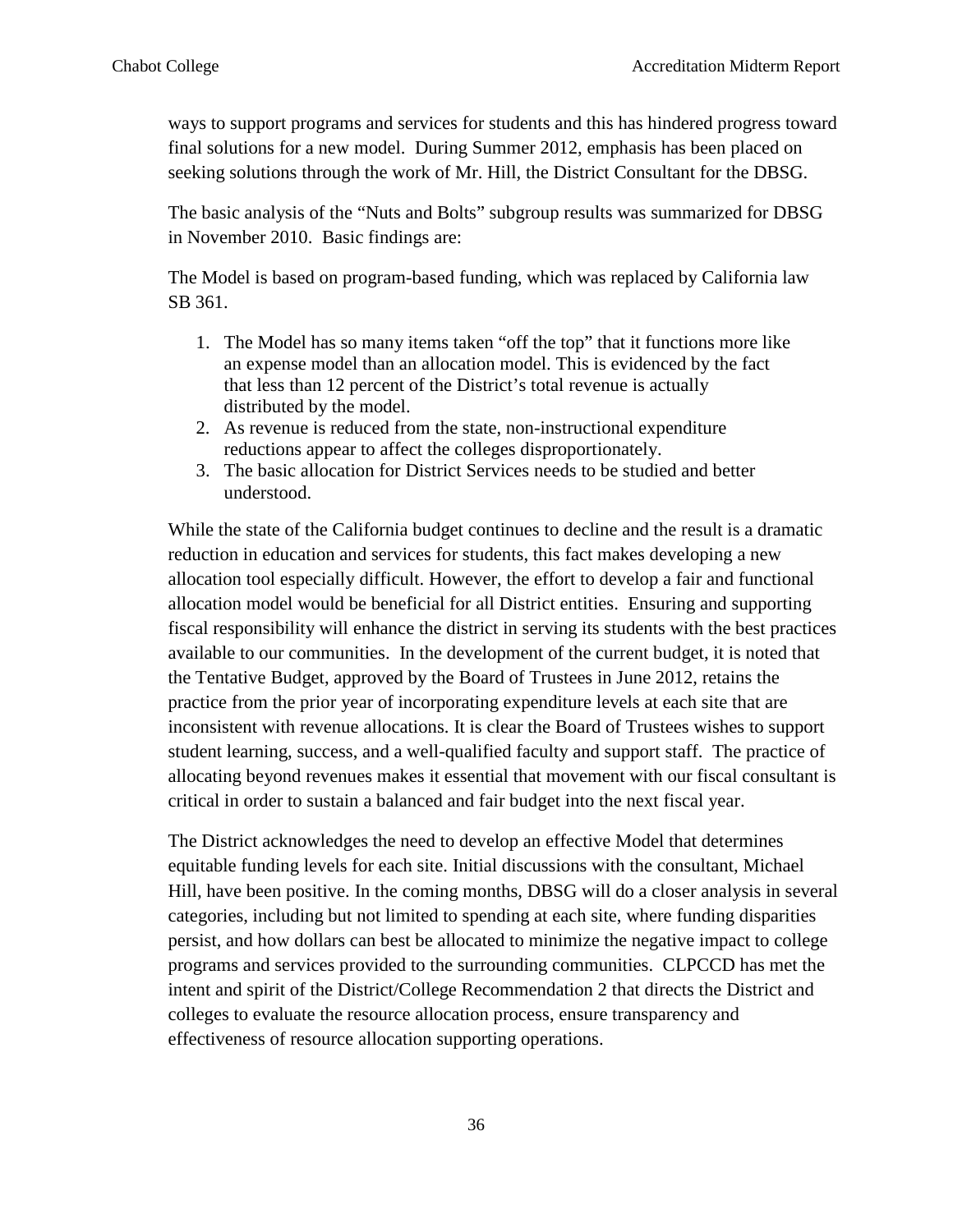#### **III. Evidence: links available at<http://www.clpccd.org/board/Chancellor.php>**

DBSG Membership

DBSG Membership by Position

DBSG Meeting Minutes-August 27, 2010

DBSG Meeting Minutes-October 8, 2010

DBSG Meeting Minutes-March 5, 2010

DBSG Meeting Minutes-March 30, 2012

Allocation Model Issues and Recommendations November 2010

(Specific to nuts and bolts of the current model)

Allocation Model Survey, March 2010

(Survey of allocation mechanisms in other districts in California)

Allocation Model Questions Addressed May 2010

(Includes the California survey and some initial recommendations)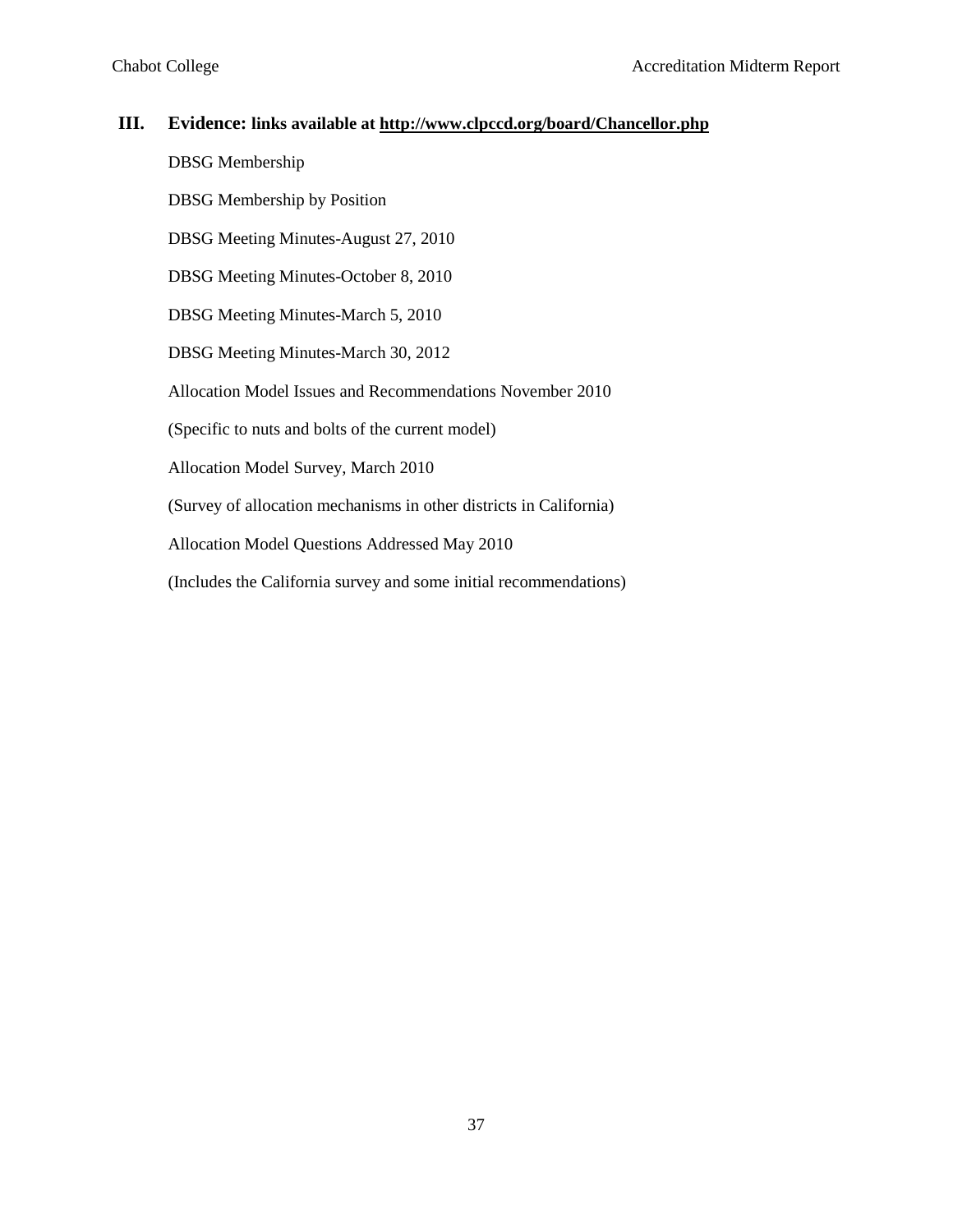# **RESPONSE TO PLANNING AGENDA**

# **STANDARD I: INSTITUTIONAL MISSION AND EFFECTIVENESS**

#### **Standard 2B:**

The institution sets goals to improve its effectiveness consistent with its stated purposes. The institution articulates its goals and states the objectives derived from them in measurable terms so that the degree to which they are achieved can be determined and widely discussed. The institutional members understand these goals and work collaboratively toward their achievement.

| <b>Planning Agenda:</b>                                | <b>Status:</b>                     |
|--------------------------------------------------------|------------------------------------|
| Promote awareness of the college-wide goals, the goal- | <b>PRBC</b> has conducted planning |
| setting process, and how unit planning relates to the  | retreats. It is an ongoing effort. |
| college-wide goals.                                    |                                    |
|                                                        |                                    |

### **Standard 3B:**

The institution assesses progress toward achieving its stated goals and makes decisions regarding the improvement of institutional effectiveness in an ongoing and systematic cycle of evaluation, integrated planning, resource allocation, implementation, and re-evaluation. Evaluation is based on analysis of both quantitative and qualitative data.

| <b>Planning Agenda:</b>                               | <b>Status:</b>                     |
|-------------------------------------------------------|------------------------------------|
| Increase communication across the campus to make      | <b>PRBC</b> has conducted planning |
| visible the collaboration and coordination between    | retreats. It is an ongoing effort. |
| IPBC and other college committees such as Facilities, |                                    |
| Technology, Staff Development, Program Review, and    |                                    |
| CEMC in the institutional planning process.           |                                    |
|                                                       |                                    |

# **Standard 4B:**

The institution provides evidence that the planning process is broad-based, offers opportunities for input by appropriate constituencies, allocates necessary resources, and leads to improvement of institutional effectiveness.

| <b>Planning Agenda:</b>                                  | <b>Status:</b>                       |
|----------------------------------------------------------|--------------------------------------|
| Increase the opportunities for classified professional   | Classified staff sit on college-wide |
| staff and adjunct faculty to participate in college-wide | planning committees.                 |
| planning.                                                |                                      |
|                                                          |                                      |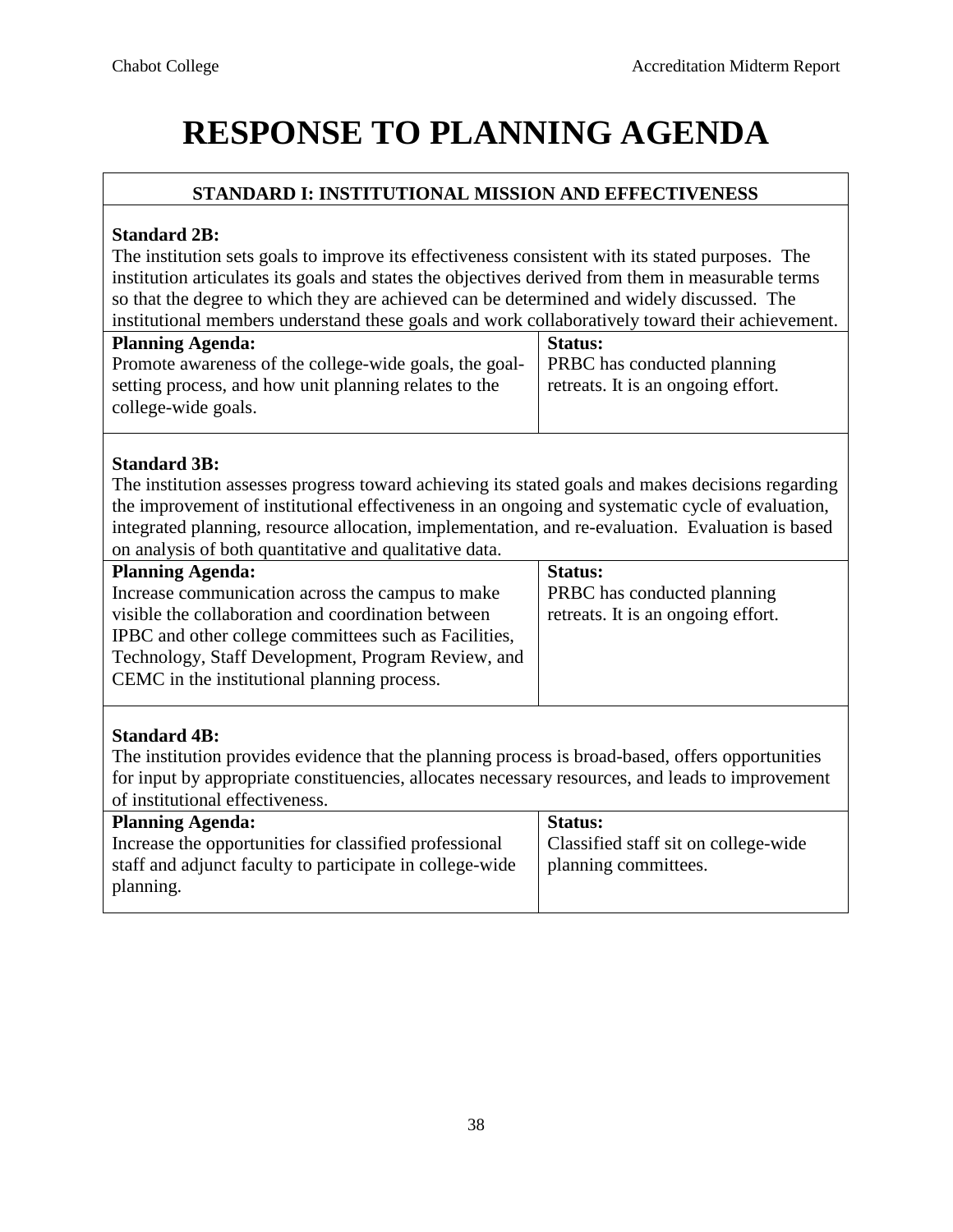Г

| <b>Standard 5B:</b><br>The institution uses documented assessment results to communicate matters of quality assurance                          |                                                                                                                                                                                                                                                                                                                                                                                                                                                                                                                                                                                                                                                                                                                                                                                                                                          |
|------------------------------------------------------------------------------------------------------------------------------------------------|------------------------------------------------------------------------------------------------------------------------------------------------------------------------------------------------------------------------------------------------------------------------------------------------------------------------------------------------------------------------------------------------------------------------------------------------------------------------------------------------------------------------------------------------------------------------------------------------------------------------------------------------------------------------------------------------------------------------------------------------------------------------------------------------------------------------------------------|
| to appropriate constituencies.<br><b>Planning Agenda:</b><br>Expand avenues to make assessment data available and<br>accessible to the public. | <b>Status</b><br>The public Institutional Research<br>website has been expanded and<br>reorganized to make student outcomes<br>data more available and accessible to<br>the public. There, student assessment<br>of college-wide learning goals, as well<br>as other student outcomes such as<br>success, persistence, degrees,<br>certificate, transfers, transfer-ready<br>status are all displayed on the web site.<br>In addition, research data assessing the<br>effectiveness of the Learning<br>Connection and basic skills courses is<br>also provided.<br>See www.chabotcollege.edu/ir.<br>Course and Program=level student<br>learning outcomes assessment data are<br>collected in eLumen, and faculty<br>report the results in their program<br>review. Program reviews are available<br>on the Planning, Review, and Budget |
|                                                                                                                                                | Council's website.<br>See www.chabotcollege.edu/prbc.                                                                                                                                                                                                                                                                                                                                                                                                                                                                                                                                                                                                                                                                                                                                                                                    |

# **Standard 6B:**

The institution assures the effectiveness of its ongoing planning and resource allocation process by systematically reviewing and modifying, as appropriate, all parts of the cycle, including intuitional and other research efforts.

| <b>Planning Agenda:</b><br>Establish a regular and frequent process for evaluating<br>the planning and resource allocation processes, | <b>Status:</b><br>Institutional Research is evaluated<br>during the Administrative Program                                                                                                                                   |
|---------------------------------------------------------------------------------------------------------------------------------------|------------------------------------------------------------------------------------------------------------------------------------------------------------------------------------------------------------------------------|
| including institutional and other research efforts.                                                                                   | Review cycle.                                                                                                                                                                                                                |
| Examine shared governance roles and strengthen links<br>between committees.                                                           | PRBC has conducted a series of<br>planning retreats from spring 2012 to<br>fall 2012 and has developed an<br>assessment of our planning processes<br>and made recommendations for<br>improvements.<br>Completion: Fall 2012. |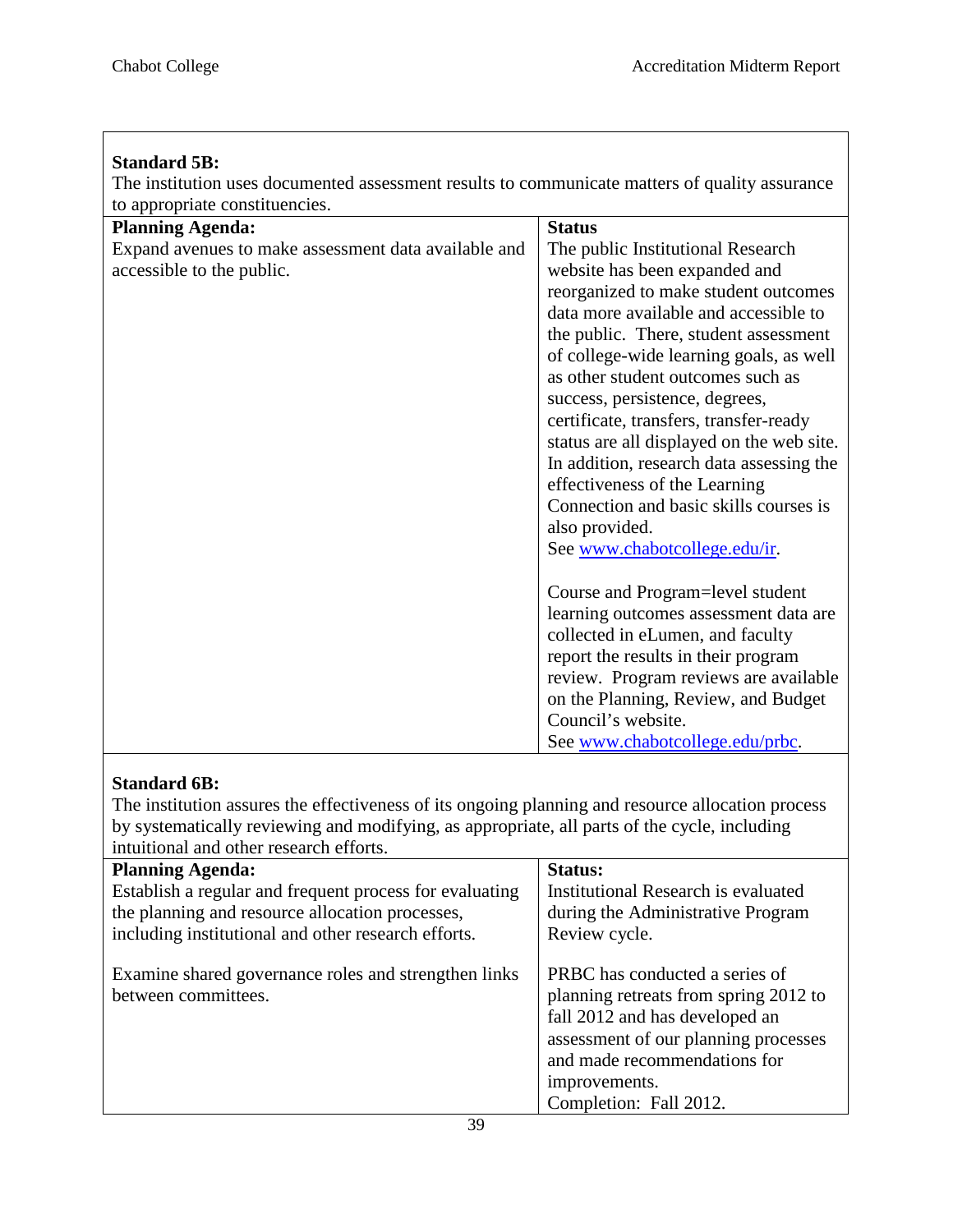| <b>Standard 7B:</b><br>The institution assesses its evaluation mechanisms through a systematic review of their<br>effectiveness in improving instructional programs, student support. |                                                 |
|---------------------------------------------------------------------------------------------------------------------------------------------------------------------------------------|-------------------------------------------------|
| <b>Planning Agenda:</b><br>Disseminate the results of Program Review through                                                                                                          | Status:<br>All program reviews are posed on the |
| shared governance structure to increase the level of<br>awareness of the systematic review of instructional                                                                           | PRBC web site.                                  |
| programs, student services, the Library, and other<br>learning support services.                                                                                                      | http://www.chabotcollege.edu/prbc/              |

# **STANDARD II: STUDENT LEARNING PROGRAMS AND SERVICES**

#### **Standard 1A:**

The institution demonstrates that all instructional programs, regardless of location or means of delivery, address and meet the mission of the institution and upholds its integrity.

| <b>Planning Agenda:</b>                            | <b>Status:</b>                      |
|----------------------------------------------------|-------------------------------------|
| Write and assess program outcomes in the 2008-2009 | All program outcomes are on the     |
| and 2009-2010 school years.                        | SLOAC website.                      |
|                                                    | http://www.chabotcollege.edu/sloac/ |

### **Standard 1A.a:**

The institution indentifies and seeks to meet the varied educational needs of its students through programs consistent with their educational preparation and diversity, demographics and economy of its communities. The institution relies upon research and analysis to identify student learning needs and to assess progress toward achieving stated learning outcomes.

| <b>Planning Agenda:</b>                                                        | Status: |
|--------------------------------------------------------------------------------|---------|
| Increase the number of students using the Assessment<br><b>Testing Center.</b> | Ongoing |
| Continue working through the SLO assessment cycle.                             | Ongoing |

#### **Standard 1A.c:**

The institution identifies student learning outcomes for courses, programs, certificates, and degrees; assess student achievement of those outcomes; and uses assessment results to make improvements

| <u>HILDI V VIIIUILIS.</u>                                      |                |
|----------------------------------------------------------------|----------------|
| <b>Planning Agenda:</b>                                        | <b>Status:</b> |
| Complete SLOA cycle for each course.                           | Ongoing        |
| Review assessments in Program Review and<br>implement changes. | Ongoing        |
| Write and implement program-level outcomes in<br>2009-2010.    | Completed 2010 |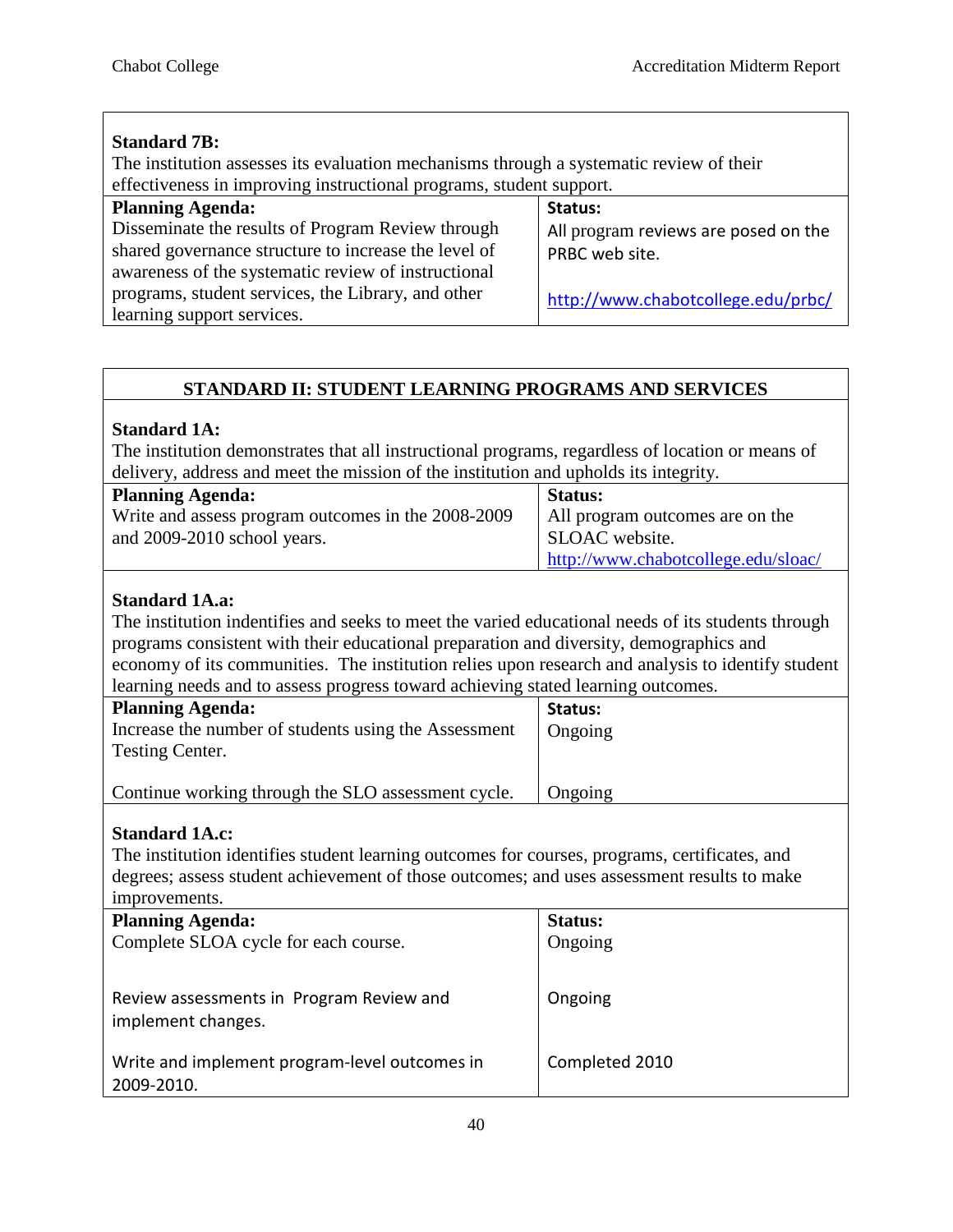# **Standard 2A.b:**

The institution relies on faculty expertise and the assistance of advisory committees when appropriate to identify competency levels and measurable student learning outcomes for courses, certificates, programs including general and vocational education, and degrees. The institution regularly assesses student progress towards achieving those outcomes.

| regularly assesses student progress towards achieving those outcomes. |                                       |
|-----------------------------------------------------------------------|---------------------------------------|
| <b>Planning Agenda:</b>                                               | <b>Status:</b>                        |
| Develop procedures to record and assess all program                   | Institutional learning outcomes       |
| and institutional learning outcomes.                                  | (ILO's) are assessed biennially       |
|                                                                       | through the student and graduate      |
|                                                                       | surveys and published on the          |
|                                                                       | Institutional Research Website. ILO's |
|                                                                       | have also been assessed by faculty in |
|                                                                       | pilot studies that developed          |
|                                                                       | assessment instruments. Program       |
|                                                                       | learning outcomes are assessed and    |
|                                                                       | recorded in eLumen.                   |
|                                                                       | http://www.chabotcollege.edu/sloac/   |
|                                                                       |                                       |

# **Standard 2A.c:**

High-quality instruction and appropriate breadth, depth, rigor, sequencing, time to completion, and synthesis of learning characterize all programs.

| <b>Status:</b> |
|----------------|
| Ongoing        |
|                |
|                |

# **Standard 2A.d:**

The institution uses delivery modes and teaching methodologies that reflect the diverse needs and learning styles of its students.

| <b>Planning Agenda:</b>                                                                                                                                                                                                                  | <b>Status:</b>                                                                                                   |
|------------------------------------------------------------------------------------------------------------------------------------------------------------------------------------------------------------------------------------------|------------------------------------------------------------------------------------------------------------------|
| Strengthen communication and coordination among the                                                                                                                                                                                      | Ongoing                                                                                                          |
| Staff Development Committee, the Center for Teaching                                                                                                                                                                                     |                                                                                                                  |
| and Learning, and the Instructional Technology Center                                                                                                                                                                                    |                                                                                                                  |
| to provide more on-campus opportunities for                                                                                                                                                                                              |                                                                                                                  |
| professional development in areas of identified need.                                                                                                                                                                                    |                                                                                                                  |
|                                                                                                                                                                                                                                          |                                                                                                                  |
| Develop a college-wide professional development plan<br>that will provide faculty with ideas, information, and<br>support for improving their knowledge of the learning<br>needs of our students and methods for meeting those<br>needs. | Chabot participates in the Flex<br>Calendar Program and submits is<br>professional development plan<br>annually. |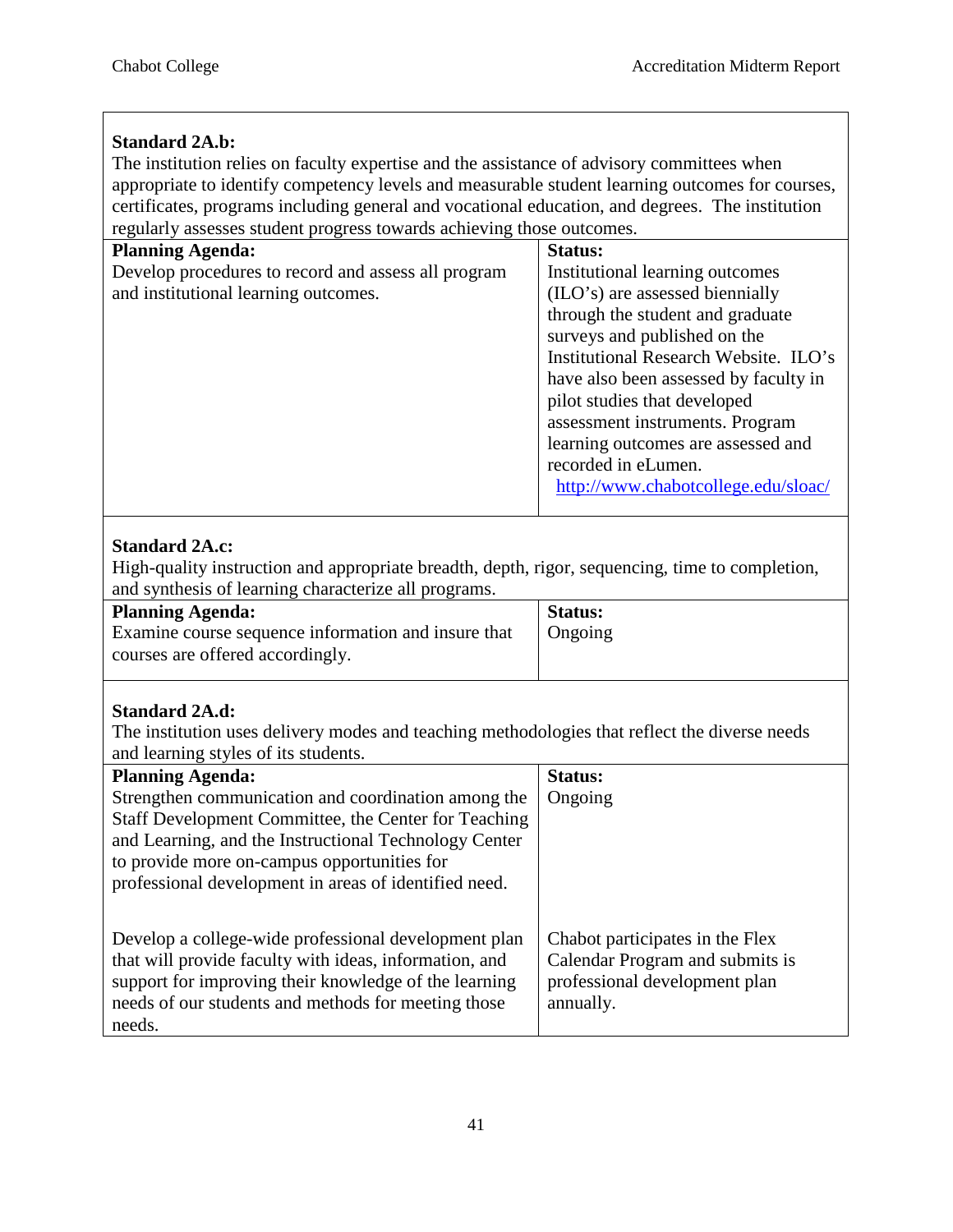| <b>Standard 2A.e:</b>                                                                            |                                       |  |
|--------------------------------------------------------------------------------------------------|---------------------------------------|--|
| The institution evaluates all courses and programs through an ongoing systematic review of their |                                       |  |
| relevance, appropriateness, achievement of learning outcomes, currency, and future needs and     |                                       |  |
| plans.                                                                                           |                                       |  |
| <b>Planning Agenda:</b>                                                                          | <b>Status:</b>                        |  |
| Create a mechanism for units to receive feedback on                                              | Completed                             |  |
| Unit Plans and Program Reviews from the IPBC and                                                 |                                       |  |
| the Budget Committees.                                                                           |                                       |  |
|                                                                                                  |                                       |  |
|                                                                                                  |                                       |  |
| <b>Standard 2A.f:</b>                                                                            |                                       |  |
| The institution engages in ongoing, systematic evaluation and integrated planning to assure      |                                       |  |
| currency and measure achievement of its stated student learning outcomes for courses,            |                                       |  |
| certificates, programs including general and vocational education, and degrees, the institution  |                                       |  |
| systematically strives to improve those outcomes and makes the results available to appropriate  |                                       |  |
| constituencies.                                                                                  |                                       |  |
| <b>Planning Agenda:</b>                                                                          | <b>Status:</b>                        |  |
| Continue to implement the procedures for systematic                                              | Ongoing                               |  |
| evaluation and ongoing planning that have been put in                                            |                                       |  |
| place.                                                                                           |                                       |  |
|                                                                                                  |                                       |  |
| <b>Standard 2A.i:</b>                                                                            |                                       |  |
| The institution awards degrees and certificates based on student achievement of a program's      |                                       |  |
| stated learning outcomes.                                                                        |                                       |  |
| <b>Planning Agenda:</b>                                                                          | <b>Status:</b>                        |  |
| Write and assess program outcomes for degree and                                                 | Completed 2010                        |  |
| certificate programs and use achievement of those                                                |                                       |  |
| outcomes as the basis for awarding degrees and                                                   |                                       |  |
| certificates.                                                                                    |                                       |  |
|                                                                                                  |                                       |  |
| <b>Standard 2A.3:</b>                                                                            |                                       |  |
| An understanding of the basic content and methodology of the major areas of knowledge: areas     |                                       |  |
| included the humanities and fine arts, at the natural sciences, and the social sciences.         |                                       |  |
| <b>Planning Agenda:</b>                                                                          | <b>Status:</b>                        |  |
| Assess student achievement of stated learning                                                    | Completed assessment of five college- |  |
| outcomes of the general education program.                                                       | wide learning goals in the current    |  |
|                                                                                                  | cycle ending Fall 2012.               |  |
|                                                                                                  |                                       |  |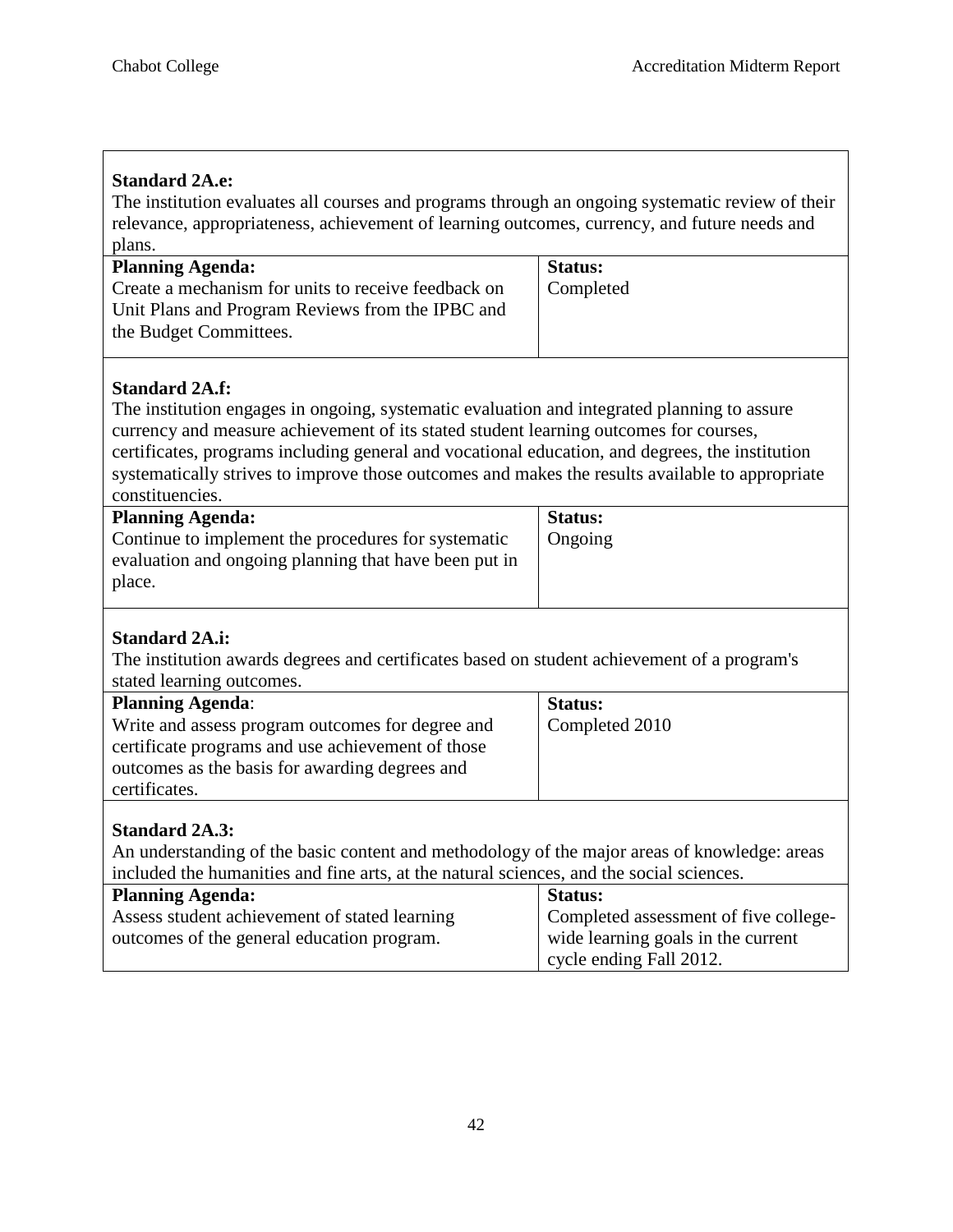### **Standard 2A3.c:**

Recognition of what it means to be an ethical human being and effective citizen: qualities include an appreciation of ethical principles; civility and interpersonal skills; respect for cultural diversity; historic and aesthetic sensitivity; and the willingness to assume civic, political and social responsibilities locally, nationally, and globally.

| <b>Planning Agenda:</b>                                                                             | <b>Status:</b>                                                                                         |
|-----------------------------------------------------------------------------------------------------|--------------------------------------------------------------------------------------------------------|
| Assess general education learning outcomes.                                                         | Completed assessment of five college-<br>wide learning goals in the current<br>cycle ending Fall 2012. |
| Complete learning outcomes at the course and program<br>level, and correlate them with GE outcomes. | Completed assessment of five college-<br>wide learning goals in the current<br>cycle ending Fall 2012. |

#### **Standard 2A5:**

Students completing vocational and occupational certificates and degrees demonstrate technical and professional competencies that meet employment and other applicable standards and are prepared of external licensure and certification.

| <b>Planning Agenda:</b>                            | <b>Status:</b>                |
|----------------------------------------------------|-------------------------------|
| Create a systematic mechanism to track students in | Completed: A local survey was |
| career technical education programs.               | developed.                    |

#### **Standard 2A6:**

The institution assures that students and prospective students receive clear and accurate information about education courses and programs and transfer policies. The institution describes its digress and certificates in terms of their purpose, content, course requirements, and expected student learning outcomes. In every class section students receive a course syllabus that specifies learning objectives consistent with those in the institution's officially approved course outlines.

| <b>Planning Agenda:</b>                                               | <b>Status:</b>                          |
|-----------------------------------------------------------------------|-----------------------------------------|
| Develop an optional basic syllabus form that can be                   | The district has adopted CurricUNET     |
| adapted to a particular course or section and                         | and serves as the standard platform for |
| transmitted electronically.                                           | curriculum submission.                  |
|                                                                       |                                         |
| Maintain a collection of syllabi writing resources in the   Completed |                                         |
| Center for Teaching and Learning.                                     |                                         |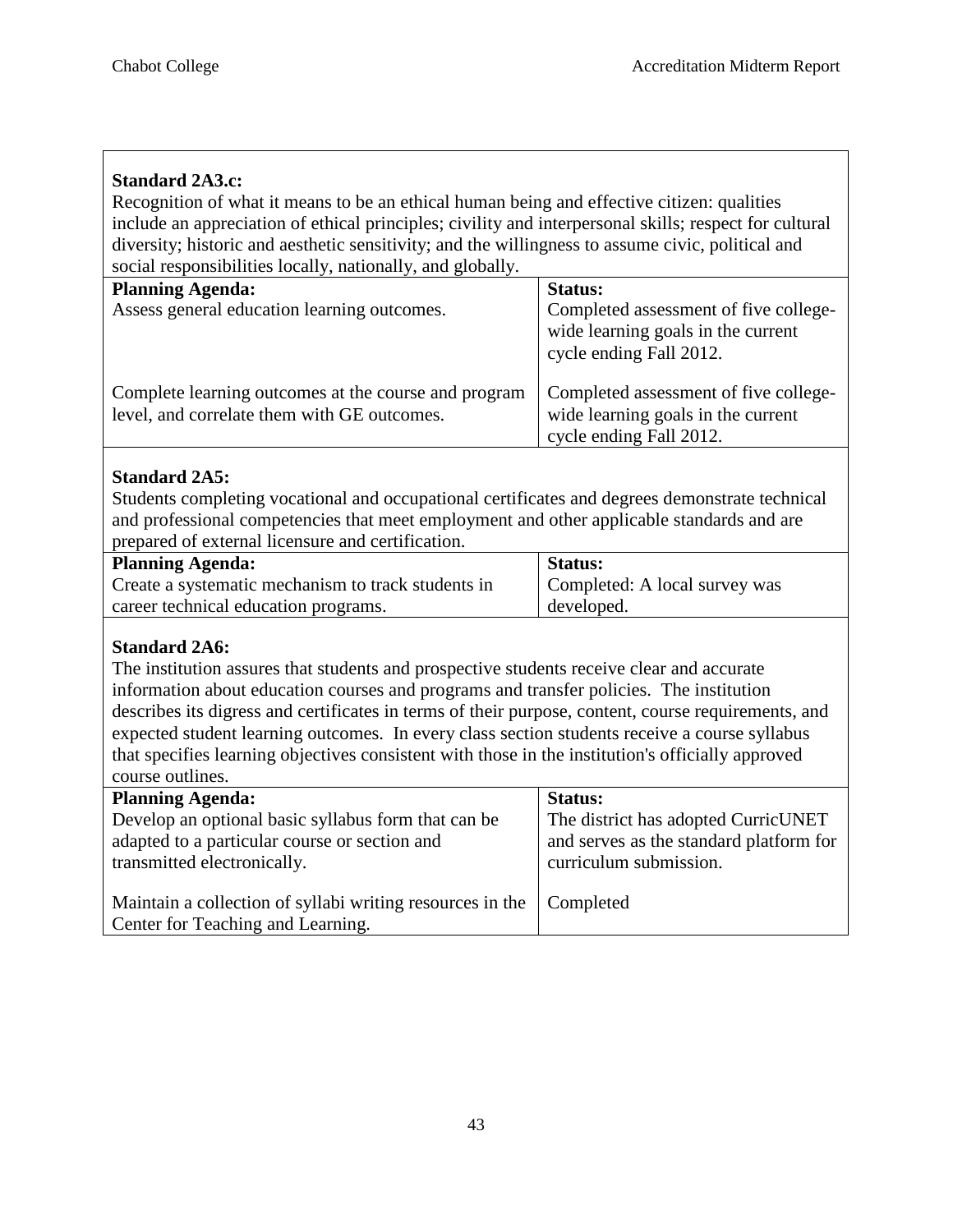| STANDARD IIB: STUDENT SUPPORT SERVICES                                                                                                                                                                                                                               |                                                                                                                                                                                                                                                                                                                                                                                                                                          |
|----------------------------------------------------------------------------------------------------------------------------------------------------------------------------------------------------------------------------------------------------------------------|------------------------------------------------------------------------------------------------------------------------------------------------------------------------------------------------------------------------------------------------------------------------------------------------------------------------------------------------------------------------------------------------------------------------------------------|
| <b>Standard 2B1:</b><br>The institution assures the quality of student support services and demonstrates that these<br>services, regardless of location or means of delivery, support student learning and enhance<br>achievement of the mission of the institution. |                                                                                                                                                                                                                                                                                                                                                                                                                                          |
| <b>Planning Agenda:</b><br>Continue to expand the work of the student Equity and<br>Success Coordinating Group college-wide to increase<br>the percentage of student who attend Chabot upon<br>graduating from high school.                                          | Status:<br>The Student Equity and Success<br>Coordinating Group was re-<br>constituted as the Student Services<br>Council under new VPSS, and<br>continued to meet each term to<br>advance student equity and success.                                                                                                                                                                                                                   |
| Ensure an adequate level of support services targeted to<br>Spanish-speaking and Hispanic students.                                                                                                                                                                  | Chabot piloted the Peer Mentor<br>program in Fall of 2009 that included<br>several Spanish-speaking student Peer<br>Mentors who were assigned to new<br>student orientation groups. The<br>program continues as an<br>institutionalized student access and<br>retention program. Additionally, four<br>Spanish-speaking Counselor/<br>Instructors were hired between 2009-<br>2012 in both Special Programs and<br>"general" Counseling. |
| Revisit the growing need in the college community for<br>Career Technical Education as identified by Clarus and<br>other survey tools.                                                                                                                               | The Chabot Counseling Division<br>secured two major workforce<br>development grants/contracts<br>including a \$538,000 FIPSE Special<br>Focus Grant for Adult and Dislocated<br>Workers over 3 years, and a \$600,000<br>per year contract with the Alameda<br><b>County Workforce Investment Board</b><br>to serve Dislocated workers affected<br>by the NUMMI plant closure. All<br>outcomes of grant/contract met.                    |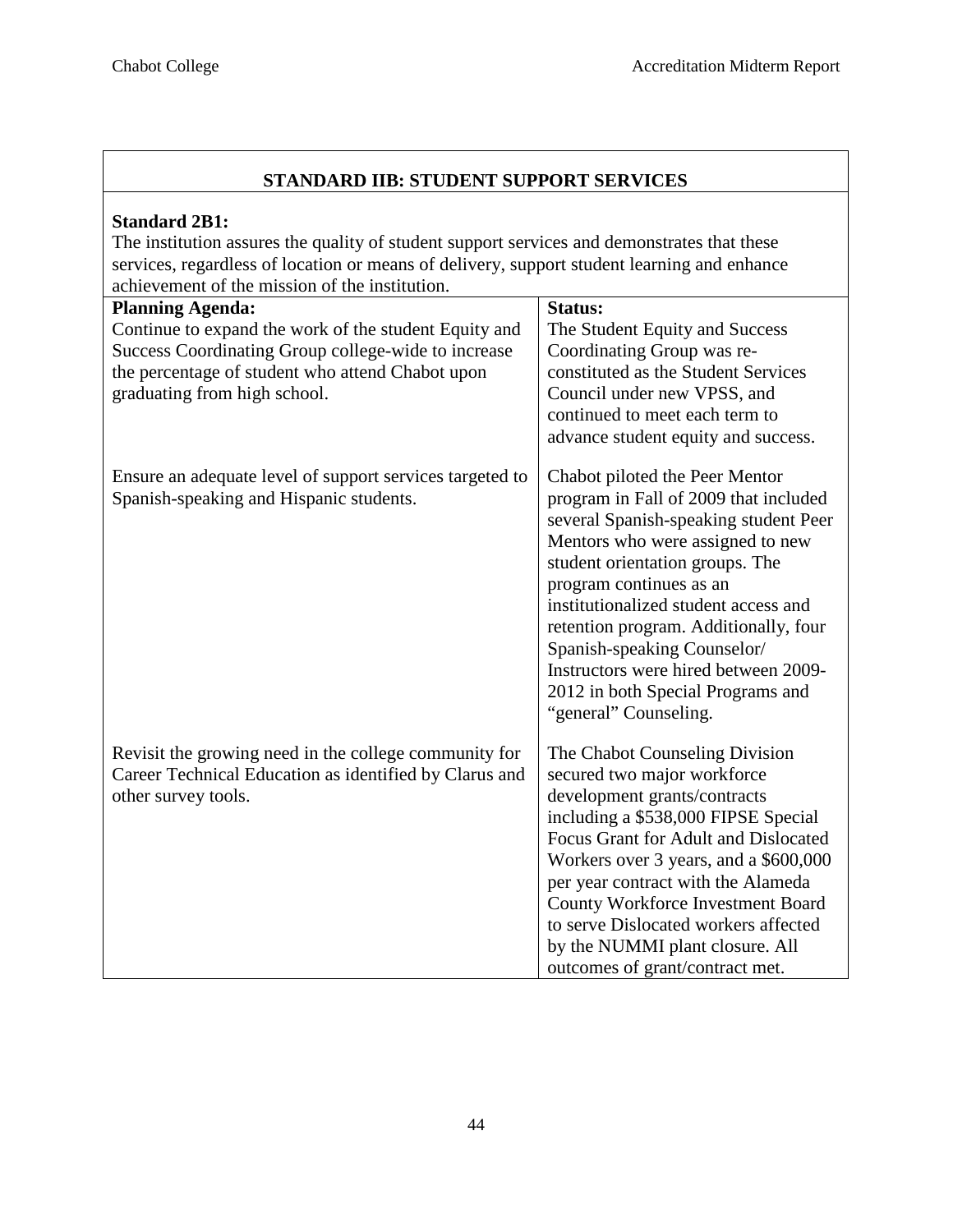$\mathsf{r}$ 

| Re-emphasize support for transfer as an institutional<br>priority.                                                                                                                                                     | The Chabot Counseling Division<br>developed a Transfer Council of three<br>Counselor/Instructors to cover the<br>breadth of Transfer-promoting<br>activities. FIPSE grant leveraged to<br>increase transfer counseling,<br>university field trips, and workshops<br>for adult workers who want to<br>transfer. Counseling was also<br>instrumental in Enrollment<br>Management discussions throughout<br>the past three years in prioritizing<br>course reductions that have the least<br>impact on transfer student<br>requirements. |
|------------------------------------------------------------------------------------------------------------------------------------------------------------------------------------------------------------------------|---------------------------------------------------------------------------------------------------------------------------------------------------------------------------------------------------------------------------------------------------------------------------------------------------------------------------------------------------------------------------------------------------------------------------------------------------------------------------------------------------------------------------------------|
| <b>Standard 2B2:</b><br>The institution provides a catalog for its constituencies with precise, accurate, and current<br>information concerning (B2.a) General information, (B2.b) Requirements, (B2.c) Major policies |                                                                                                                                                                                                                                                                                                                                                                                                                                                                                                                                       |

| Affecting Students, and (B2d) Locations of publications where other policies may be found. |                                   |
|--------------------------------------------------------------------------------------------|-----------------------------------|
| <b>Planning Agenda:</b>                                                                    | <b>Status:</b>                    |
| Include Academic Freedom Statement in College                                              | The Academic Freedom Statement is |
| publications such as the College Catalog and the                                           | included in the College Catalog.  |
| Student Handbook.                                                                          |                                   |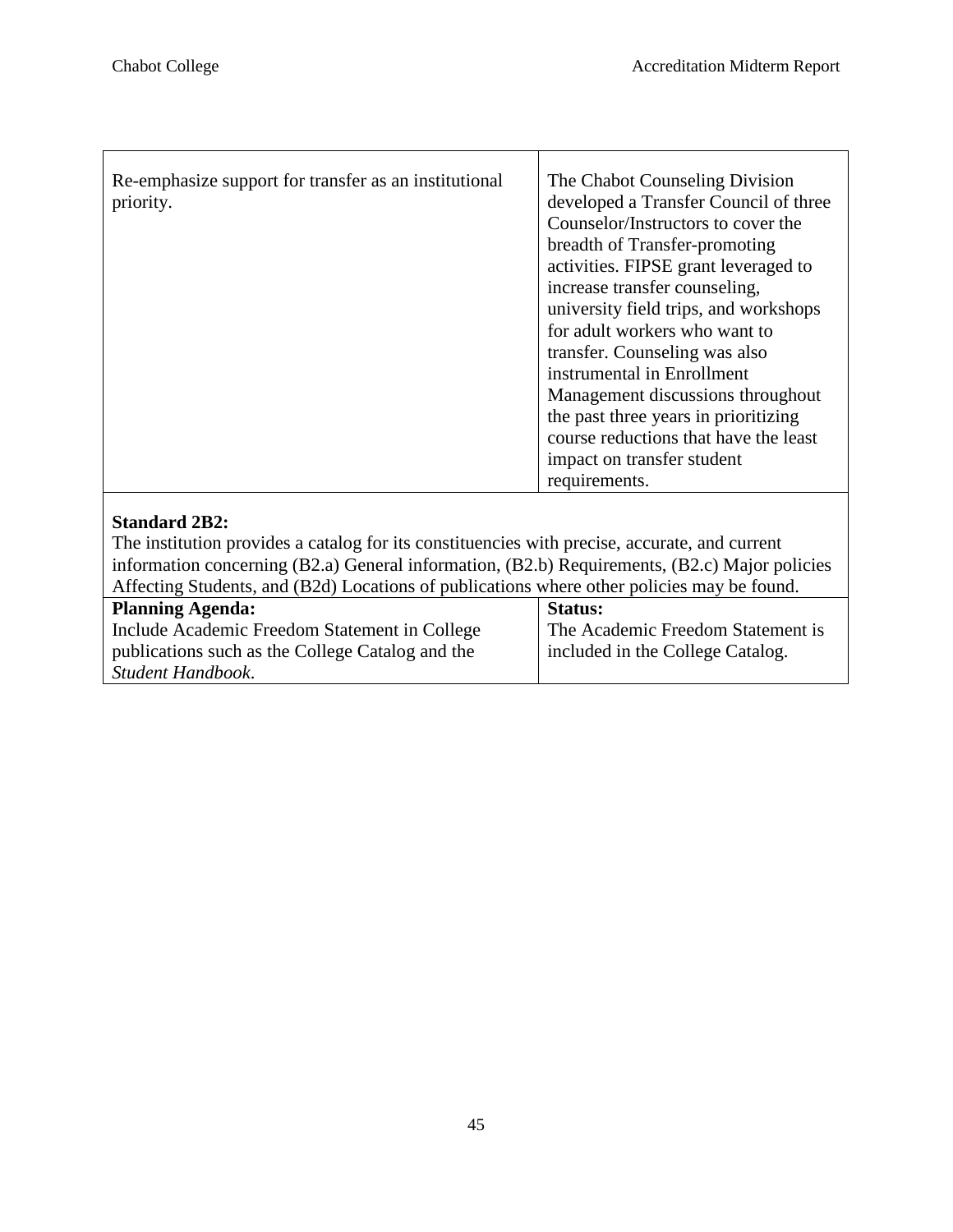| <b>Standard 2B.3.a</b>                                                                                                                                                                                        |                                                                                                                                                                                                                                                 |
|---------------------------------------------------------------------------------------------------------------------------------------------------------------------------------------------------------------|-------------------------------------------------------------------------------------------------------------------------------------------------------------------------------------------------------------------------------------------------|
| The institution assures equitable access to all of its students by providing appropriate,                                                                                                                     |                                                                                                                                                                                                                                                 |
| comprehensive, and reliable services to students regardless of service location or delivery                                                                                                                   |                                                                                                                                                                                                                                                 |
| method.                                                                                                                                                                                                       |                                                                                                                                                                                                                                                 |
| <b>Planning Agenda:</b>                                                                                                                                                                                       | Status:                                                                                                                                                                                                                                         |
| Expand support services offered to Online Learning<br>Students.                                                                                                                                               | Completed. Online Services partnered<br>with Online Learning Coordinator and<br>Faculty to offer Blackboard<br>Orientations each term for online<br>students.                                                                                   |
| Ensure an adequate level of support services for<br>students at the San Leandro and Union City Centers.                                                                                                       | Completed. Each term, staff were<br>assigned as needed to off-campus sites<br>for student support services. Due to<br>budget constraints, offerings at the San<br>Leandro Center and plans for the<br>Union City Center have been<br>postponed. |
| Integrate online counseling services information via<br>"The Zone" single sign-on web portal with the online"<br>course information.                                                                          | In prigress. Some counseling services<br>information is available via the Zone<br>web portal.                                                                                                                                                   |
| <b>Standard 2B.3.b</b><br>The institution provides an environment that encourages personal and civic responsibility, as<br>well as intellectual, aesthetic, and personal development for all of its students. |                                                                                                                                                                                                                                                 |
| <b>Planning Agenda:</b>                                                                                                                                                                                       | Status:                                                                                                                                                                                                                                         |
| Support the efforts of the ASCC to expand involvement                                                                                                                                                         | Supported ASCC in increasing                                                                                                                                                                                                                    |
| and opportunities for all students.                                                                                                                                                                           | Student Body fee to expand co-                                                                                                                                                                                                                  |
|                                                                                                                                                                                                               | curricular opportunities for students.                                                                                                                                                                                                          |
|                                                                                                                                                                                                               | Supported Law & Democracy joint                                                                                                                                                                                                                 |
|                                                                                                                                                                                                               | sponsored event with college.                                                                                                                                                                                                                   |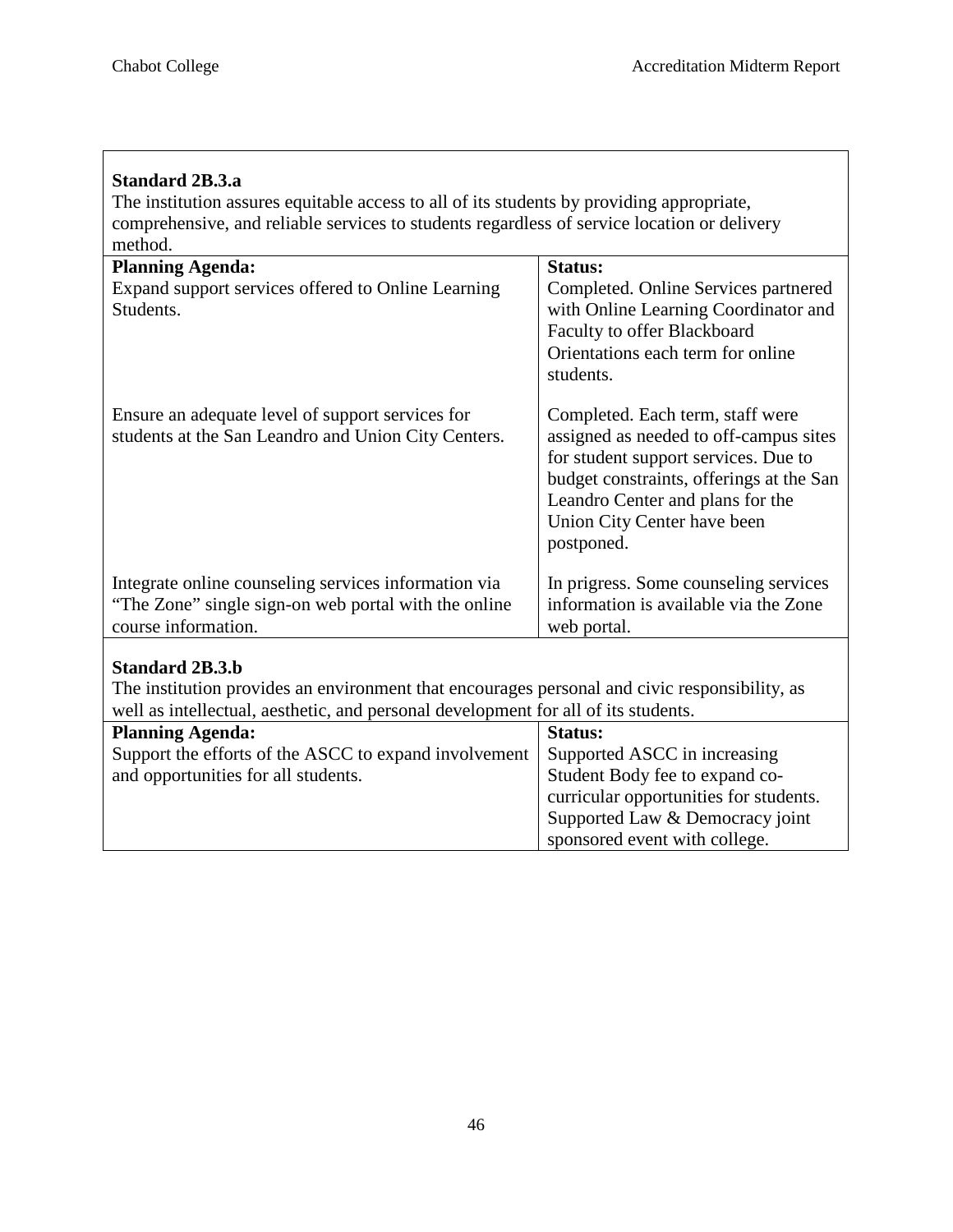| <b>Standard 2B.3.c</b>                                                                          |                                                                                                                                                                                                                                                                                                                                                                                                                             |  |
|-------------------------------------------------------------------------------------------------|-----------------------------------------------------------------------------------------------------------------------------------------------------------------------------------------------------------------------------------------------------------------------------------------------------------------------------------------------------------------------------------------------------------------------------|--|
| The institution designs, maintains, and evaluates counseling and/or academic advising programs  |                                                                                                                                                                                                                                                                                                                                                                                                                             |  |
| to support student development and success and prepares faculty and other personnel responsible |                                                                                                                                                                                                                                                                                                                                                                                                                             |  |
| for the advising function.                                                                      |                                                                                                                                                                                                                                                                                                                                                                                                                             |  |
| <b>Planning Agenda:</b>                                                                         | Status:                                                                                                                                                                                                                                                                                                                                                                                                                     |  |
| Implement the new Matriculation Passport System.                                                | Completed and still in use.                                                                                                                                                                                                                                                                                                                                                                                                 |  |
| Increase Psychology-Counseling course offerings.                                                | State-mandated workload reductions<br>forced reductions in PSCN sections.<br>Core PSCN sections for AS in Human<br>Services and Certificate programs<br>preserved. Several sections were<br>grant-funded to protect from<br>reductions as institutional priority<br>setting for this planning agenda.                                                                                                                       |  |
| Expand and explore interventions for at-risk students.                                          | Increased support for at-risk students<br>through several grants written and<br>received by Special Programs<br>including Trio Excel grant for ESL<br>learners, FIPSE grant for adult and<br>dislocated workers, and MAA<br>program to connect low-income<br>students and their families with Medi-<br>Cal state health insurance and Medi-<br>Cal covered services that also<br>generates un-restricted<br>reimbursements. |  |
| Evaluate the effectiveness of transfer counseling.                                              | Transfer Council formed to evaluate<br>transfer counseling functions. Meets<br>with Dean to prioritize resources that<br>have the largest positive effect on<br>transfer.                                                                                                                                                                                                                                                   |  |

47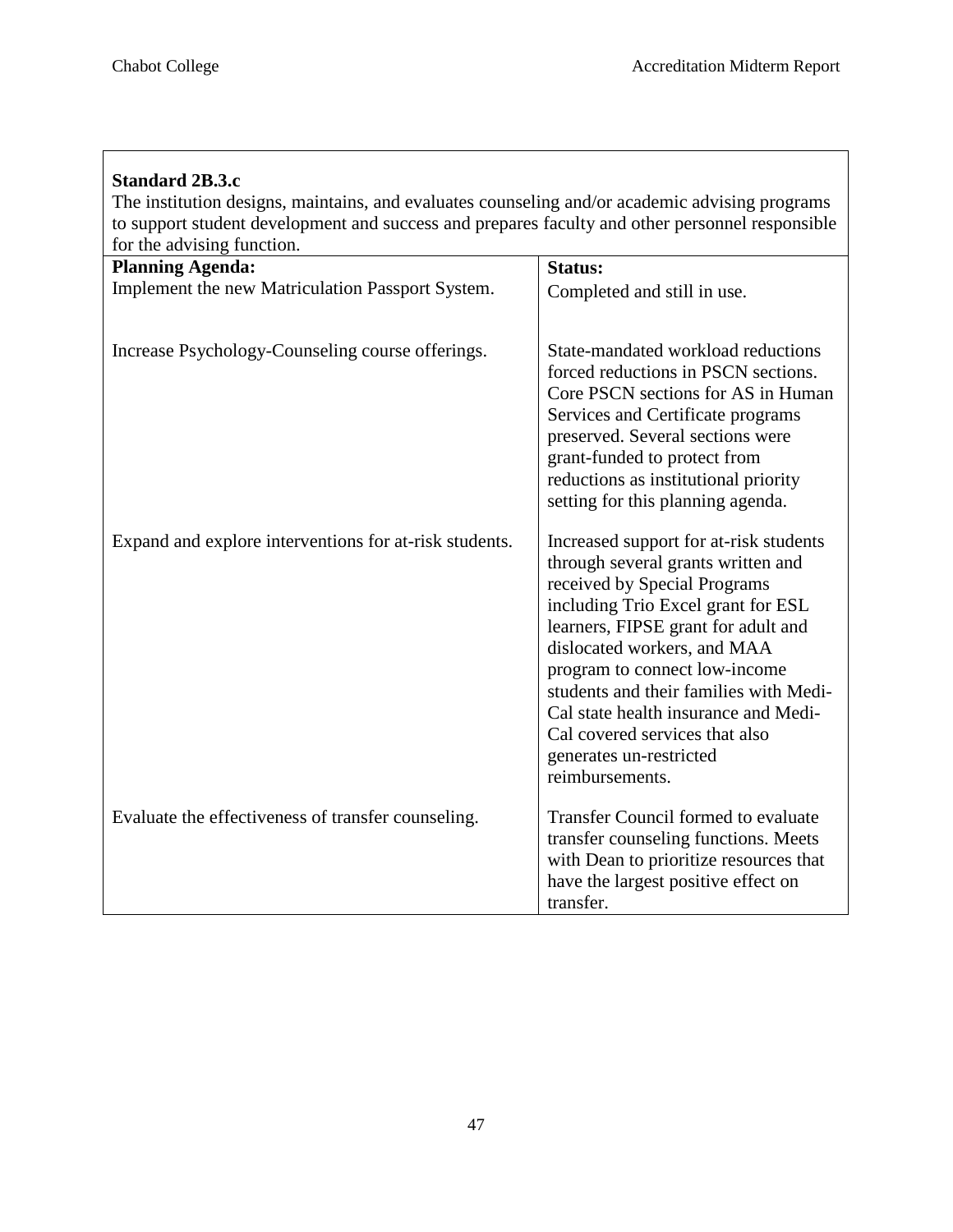| <b>Standard 2B.3.d</b>                                                                           |                                                                                |  |
|--------------------------------------------------------------------------------------------------|--------------------------------------------------------------------------------|--|
| The institution designs and maintains appropriate programs, practices, and services that support |                                                                                |  |
| and enhance student understanding and appreciation of diversity.                                 |                                                                                |  |
| <b>Planning Agenda:</b>                                                                          | <b>Status:</b>                                                                 |  |
| Expand the work of the Student Equity and Success                                                | Work towards student equity and                                                |  |
| Coordinating Group to involve all segments of the                                                | success has become more                                                        |  |
| college community.                                                                               | institutionalized college-wide as the                                          |  |
|                                                                                                  | leadership has ensured this with more                                          |  |
|                                                                                                  | broad initiatives implemented across                                           |  |
|                                                                                                  | the college.                                                                   |  |
| Continue the short- and long-range planning for                                                  | The percentage of Hispanic/Latino                                              |  |
| maintaining status as a Hispanic-Serving Institution.                                            | students has increased to 31%. The                                             |  |
|                                                                                                  | work continues, including the next                                             |  |
|                                                                                                  | steps to apply for a Title 5 Grant to                                          |  |
|                                                                                                  | continue the student equity work                                               |  |
|                                                                                                  | across the college.                                                            |  |
|                                                                                                  |                                                                                |  |
| Plan the Multi-cultural Center/El Centro in the new                                              | Given the cultural diversity of Chabot<br>students as well as Student Services |  |
| Community and Student Services Center.                                                           |                                                                                |  |
|                                                                                                  | staff, the Community and Student<br>Services Center has become a "Multi-       |  |
|                                                                                                  | cultural Center" including bilingual                                           |  |
|                                                                                                  | counselors and staff who are                                                   |  |
|                                                                                                  | integrated into the fabric of the                                              |  |
|                                                                                                  | institution.                                                                   |  |
|                                                                                                  |                                                                                |  |
| <b>Standard 2B.3.e</b>                                                                           |                                                                                |  |

 $\mathsf{I}$ 

The institution regularly evaluates admissions and placement instruments and practices to validate their effectiveness while minimizing biases.

| <b>Planning Agenda:</b>                              | <b>Status:</b>                          |
|------------------------------------------------------|-----------------------------------------|
| Continue to evaluate the College assessment          | IR regularly evaluates assessment       |
| instruments for accuracy and placement effectiveness | instruments for validity and            |
| in the required six year cycle.                      | disproportional impact.                 |
|                                                      |                                         |
| Through the Basic Skills Initiative (BSI) Committee, | Completed analysis and have college-    |
| explore the possibility of mandatory assessment,     | wide strategic plan buy-in in place for |
| orientation, and placement.                          | Fall 2013 implementation.               |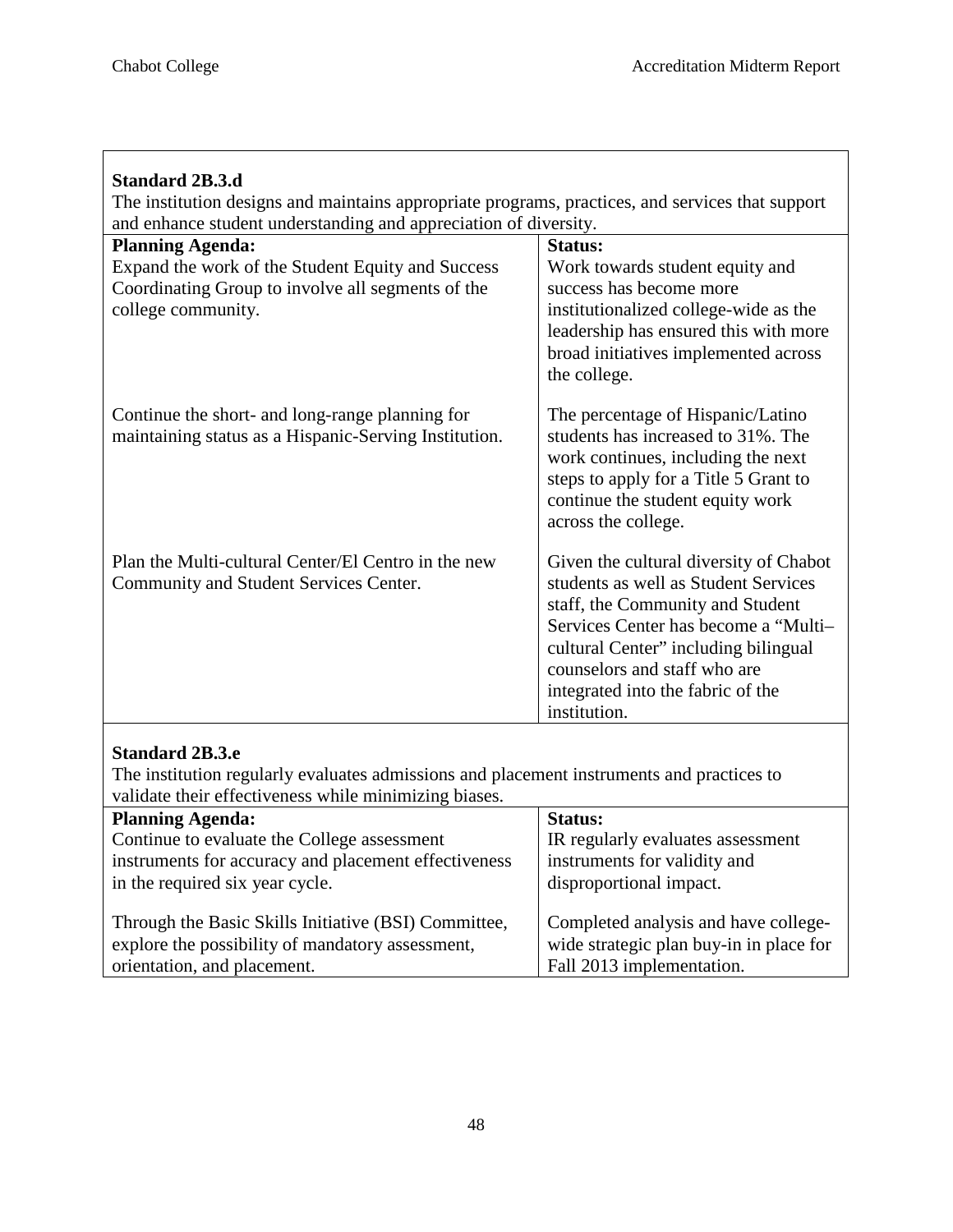# **Standard 2B.3.f**

Student records are maintained permanently, securely, and confidentially, with provision for secure backup of all files, regardless of the form in which those files are maintained.

| <b>Planning Agenda:</b>                                                                                                                                                             | <b>Status:</b>                                                                                                                                                                                                                                     |
|-------------------------------------------------------------------------------------------------------------------------------------------------------------------------------------|----------------------------------------------------------------------------------------------------------------------------------------------------------------------------------------------------------------------------------------------------|
| Explore resources and options for<br>consolidating all records, including<br>the possibility of off-site data storage<br>for back-up documentation.                                 | In progress.                                                                                                                                                                                                                                       |
| Continue progress towards a records<br>management manual with a records<br>classification system based on state<br>requirements to be utilized for staff<br>training and reference. | Ongoing/in progress; constant updates and changes.                                                                                                                                                                                                 |
| Co-mingle student records from<br>Chabot and Las Positas Colleges so<br>that the records are easily accessible<br>between colleges.                                                 | <b>BDMS</b> (Banner Data Management System) is expected<br>to be implemented by end of 2012. This will combine<br>all existing scanned documents from both Chabot and<br>LPC—that will enable both colleges to view and access<br>student records. |

# **Standard 2B.4.**

The institution evaluates student support services to assure their adequacy in meeting identified student needs. Evaluation of these services provides evidence that they contribute to the achievement of student learning outcomes. The institution uses the results of these evaluations as the basis for improvement.

| <b>Planning Agenda:</b>                | <b>Status:</b>                                           |
|----------------------------------------|----------------------------------------------------------|
| Refine the Unit Planning and Program   | Completed. The Unit Planning and Program Review          |
| Review processes as a single avenue    | process has been refined as a single avenue for          |
| for providing evidence and utilizing   | providing evidence and utilizing assessment results to   |
| assessment results to improve services | improve services to students and fully integrated into   |
| to students.                           | the college-wide Program Review and Unit Planning        |
|                                        | process. Evidence is at:                                 |
|                                        | http://www.chabotcollege.edu/prbc/2012programreview.cfm. |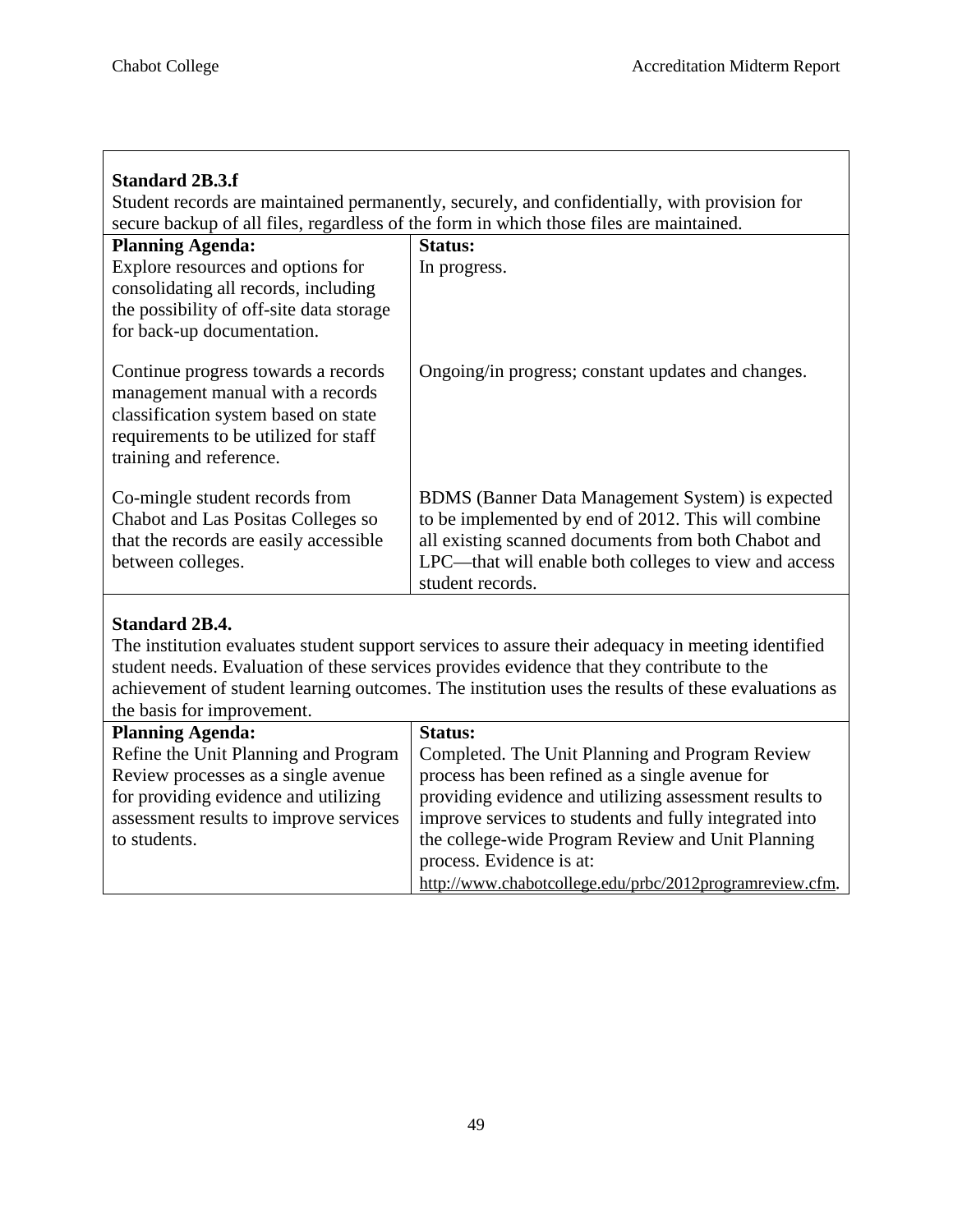# **STANDARD IIC: STUDENT SUPPORT SERVICES**

#### **Standard 2C.1a.**

Relying on appropriate expertise of faculty, including librarians and other learning support services professionals, the institution selects and maintains educational equipment and materials to support student learning and enhance the achievement of the mission of the institution.

| <b>Planning Agenda:</b><br>Analyze student research habits to increase the use of<br>the Library collections by students. | Status:<br>Some analysis of research habits was<br>conducted for Fall 07, Fall 09, and Fall<br>11 Student Survey.                                                                                                                                                                                       |
|---------------------------------------------------------------------------------------------------------------------------|---------------------------------------------------------------------------------------------------------------------------------------------------------------------------------------------------------------------------------------------------------------------------------------------------------|
| Work closely with the administration on a realistic<br>Learning Connection budget.                                        | The Learning Connection has<br>conducted a thorough analysis of their<br>service outcomes and identified, and<br>priortized through their program<br>review, their programmatic needs.<br>Their budgetary requests are<br>forwarded through our budgeting<br>process and reviewed for<br>consideration. |
| Identify additional resources for funding, such as the<br>Chabot Foundation.                                              | The Chabot Foundation was disbanded<br>during the 2011 academic year.<br>Currently we are in the process of<br>reconstituting the foundation and plan<br>to be operational by the conclusion of<br>spring $2013$ .                                                                                      |

# **Standard 2C.1c.**

The institution provides students and personnel responsible for student learning programs and services adequate access to the library and other learning support services, regardless of their location or means of delivery.

| <b>Planning Agenda:</b>                                  | <b>Status:</b>                       |
|----------------------------------------------------------|--------------------------------------|
| The Portal Committee will continue to improve            | No longer applicable                 |
| services and explore avenues for easier access to online |                                      |
| library resources including online reference.            |                                      |
|                                                          |                                      |
| Provide more services to the weekend on-campus           | Due to budget cuts, unable to expand |
| students.                                                | services.                            |
|                                                          |                                      |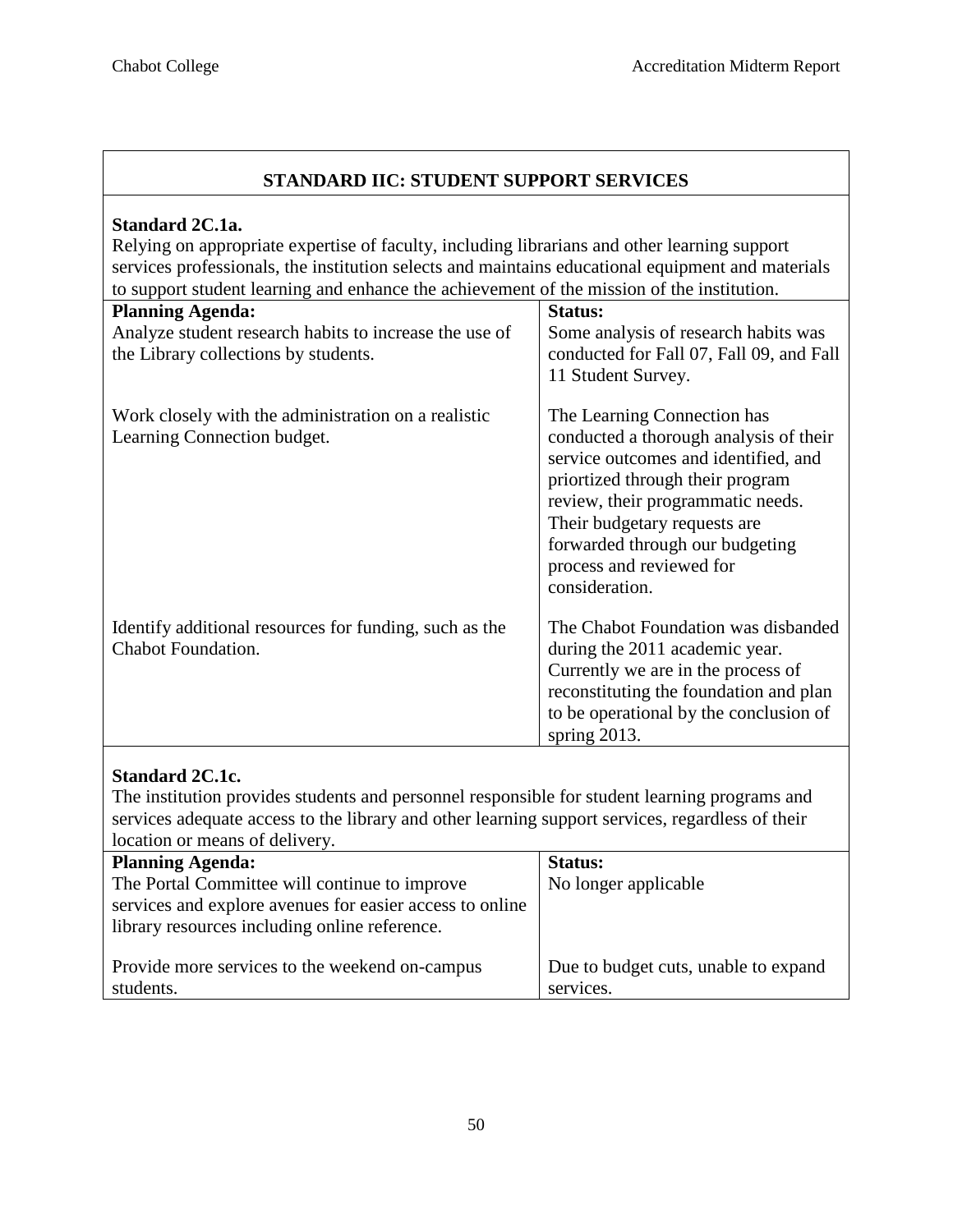# **Standard 2C.1d.**

The institution provides effective maintenance and security for its library and other learning support services.

| <b>Planning Agenda: Library:</b>                                      | <b>Status:</b>                 |
|-----------------------------------------------------------------------|--------------------------------|
| Pursue the remodel and new building options.                          | Campus Technology Committee is |
|                                                                       | exploring potential solutions. |
| <b>Planning Agenda: Learning Connection:</b>                          | Status:                        |
| Purchase laptop computers and appropriate security                    | Due to budget cuts, unable to  |
| devices.                                                              | purchase.                      |
| Continue with the check-out system.                                   | Completed                      |
| Refine staffing priorities to ensure that websites are<br>maintained. | Ongoing                        |

# **Standard 2C.1e.**

When the institution relies on or collaborates with other institutions or other sources for library and other learning support services for its instructional programs, it documents that formal agreements exist and that such resources and services are adequate for the institution's intended purposes, are easily accessible, and utilized. The performance of these services is evaluated on a regular basis. The institution takes responsibility for and assures the reliability of all services provided either directly or through contractual arrangement.

| <b>Planning Agenda: Learning Connection:</b>             | <b>Status:</b> |
|----------------------------------------------------------|----------------|
| We are proceeding appropriately in considering           | Ongoing        |
| collaboration with other institutions or resources as we |                |
| develop our projects.                                    |                |

# **Standard 2C2.**

The institution evaluates library and other learning support services to assure their adequacy in meeting identified student needs. Evaluation of these services provides evidence that they contribute to the achievement of student learning outcomes. The institution uses the results of these evaluations as the basis for improvement.

| <b>Planning Agenda:</b>                                 | <b>Status:</b>                     |
|---------------------------------------------------------|------------------------------------|
| Research and implement ways to better fulfill students' | Web page redesigned, new resources |
| research needs in the Library and through the Library's | created.                           |
| online presence.                                        |                                    |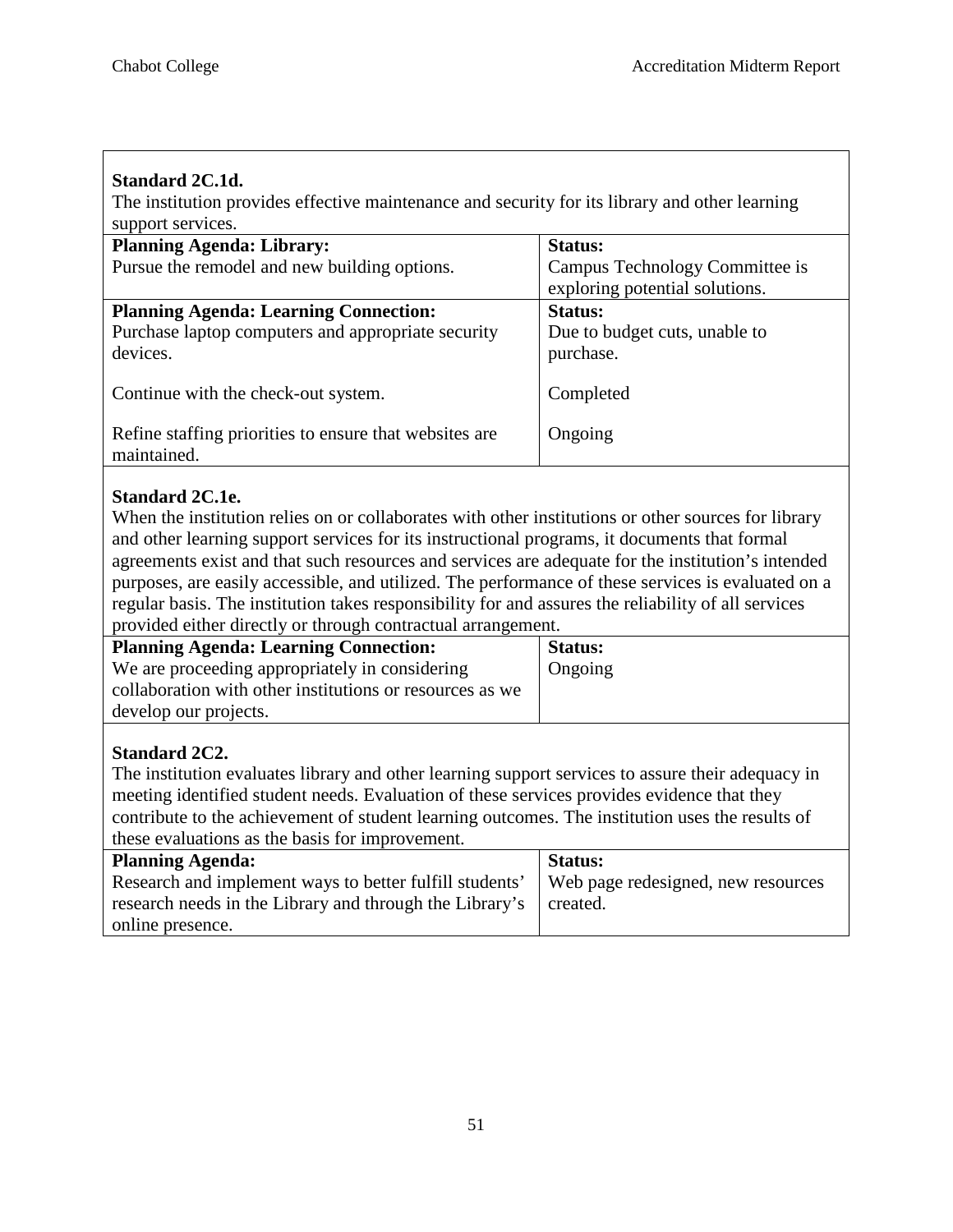# **STANDARD IIIA: HUMAN RESOURCES**

#### **Standard 3A1.a.**

Criteria, qualifications, and procedures for selection of personnel are clearly and publicly stated. Job descriptions are directly related to institutional mission and goals and accurately reflect position duties, responsibilities, and authority. Criteria for selection of faculty include knowledge of the subject matter or service to be performed (as determined by individuals with discipline expertise), effective teaching, scholarly activities, and potential to contribute to the mission of the institution. Institutional faculty play a significant role in selection of new faculty. Degrees held by faculty and administrators are from institutions accredited by recognized U.S. accrediting agencies. Degrees from non-U.S. institutions are recognized only if equivalence has been established.

| <b>Planning Agenda:</b>                                  | Status:                                |
|----------------------------------------------------------|----------------------------------------|
| Implement any agreed to changes identified in the        | Due to budget cuts, no action has been |
| <b>Classification Study.</b>                             | taken.                                 |
| Implement revised Faculty Hiring Policy when<br>adopted. | In progress                            |

#### **Standard 3A4.c.**

The institution subscribes to, advocates, and demonstrates integrity in the treatment of its administration, faculty, staff and students.

| <b>Planning Agenda:</b>                                |             |
|--------------------------------------------------------|-------------|
| Update Board policy for unlawful discrimination based. | In progress |
| on Title 5 and the State's EEO Plan.                   |             |
|                                                        |             |

#### **Standard 3A.5.b.**

With the assistance of the participants, the institution systematically evaluates professional development programs and uses the results of these evaluations as the basis for improvement.

| <b>Planning Agenda:</b>                              | <b>Status:</b> |
|------------------------------------------------------|----------------|
| Develop and coordinate the efforts of the Center for | Ongoing        |
| Teaching and Learning, the Staff Development         |                |
| Committee, and the Instructional Technology          |                |
| Committee.                                           |                |

#### **Standard 3A.6.**

Human resource planning is integrated with institutional planning. The institution systematically assesses the effective use of human resources and uses the results of the evaluation as the basis for improvement.

| <b>Planning Agenda:</b>                            | <b>Status:</b> |
|----------------------------------------------------|----------------|
| Develop a fully transparent, detailed process for  | Completed 2010 |
| assessing and filling human resources needs at the |                |
| classified and administrative levels.              |                |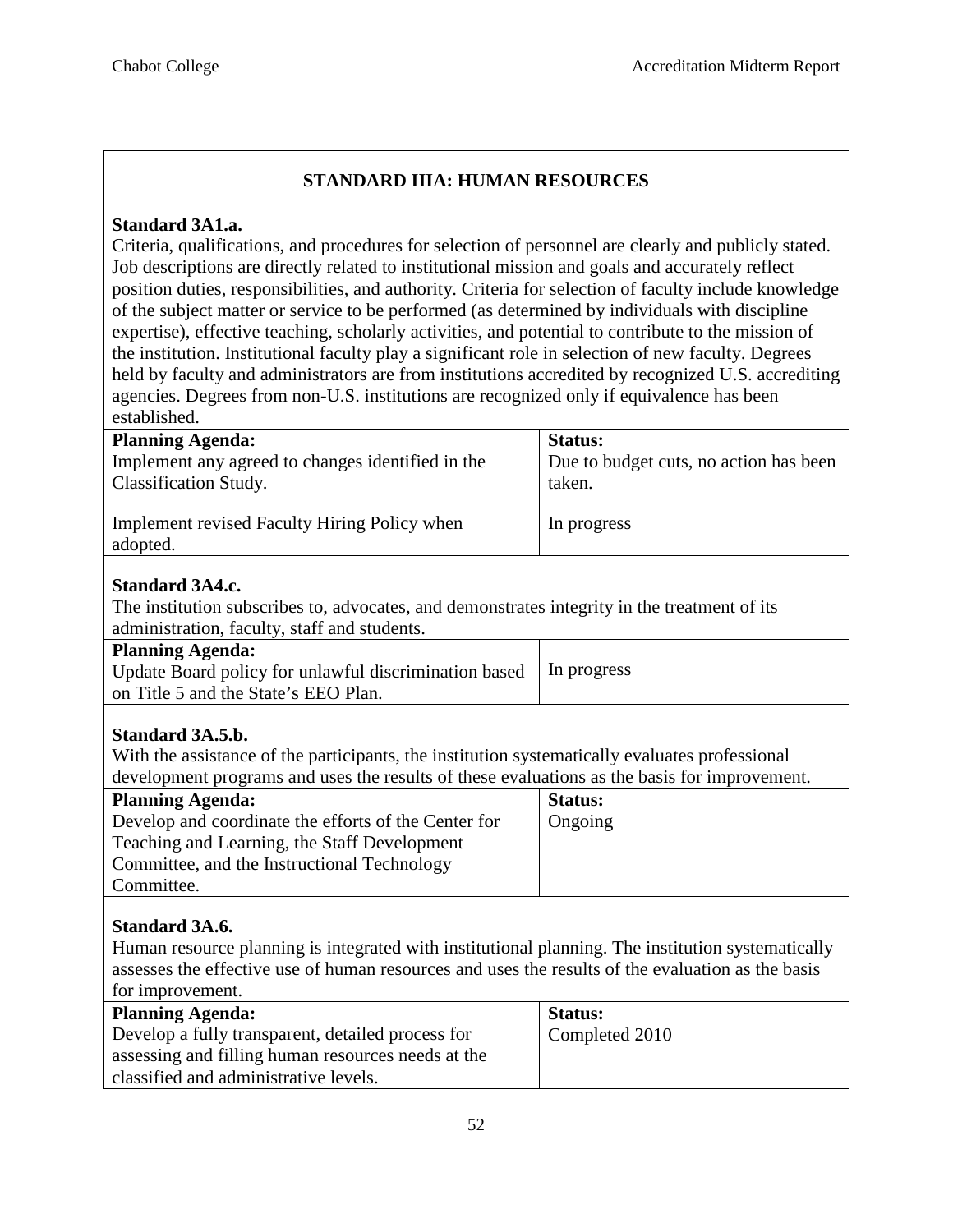# **STANDARD IIIB: PHYSICAL RESOURCES**

#### **Standard 3B1.a.**

The institution plans, builds, maintains, and upgrades or replaces its physical resources in a manner that assures effective utilization and the continuing quality necessary to support its programs and services.

| <b>Planning Agenda:</b>     | Status:               |
|-----------------------------|-----------------------|
| Revise the Facilities Plan. | Completed spring 2012 |

#### **Standard 3B.2.**

To assure the feasibility and effectiveness of the physical resources in supporting institutional programs and services, the institution plans and evaluates its facilities and equipment on a regular basis, taking utilization and other relevant data into account.

| <b>Planning Agenda:</b>                          | <b>Status:</b>                         |
|--------------------------------------------------|----------------------------------------|
| Advocate for replacement of needed M&O personnel | Due to budget cuts, no action has been |
| based on the M&O five-year staffing plan.        | taken.                                 |

# **STANDARD IIIC: TECHNOLOGY RESOURCES**

#### **Standard 3C1.**

The institution assures that any technology support it provides is designed to meet the needs of learning, teaching, college-wide communications, research, and operational systems.

| <b>Planning Agenda:</b>                             | <b>Status:</b>                     |
|-----------------------------------------------------|------------------------------------|
| Better incorporate the Technology Plan and the      | Completed 2012, see recommendation |
| Technology Committee into the planning processes of | #4.                                |
| the College, including sending formal               |                                    |
| recommendations to the appropriate administrators,  |                                    |
| planning committees, and College Council.           |                                    |

#### **Standard 3C1.b.**

The institution provides quality training in the effective application of its information technology to students and personnel.

| <b>Planning Agenda:</b>                                  | <b>Status:</b>                       |
|----------------------------------------------------------|--------------------------------------|
| Improve the training opportunities for faculty and staff | Decentralized training opportunities |
| by including it as an objective and requesting the       | have been developed. Media Services  |
| appropriate resources in the Media Services Unit Plan.   | staff utilize state-wide training    |
|                                                          | opportunities as well as campus Flex |
|                                                          | Day trainings.                       |
|                                                          |                                      |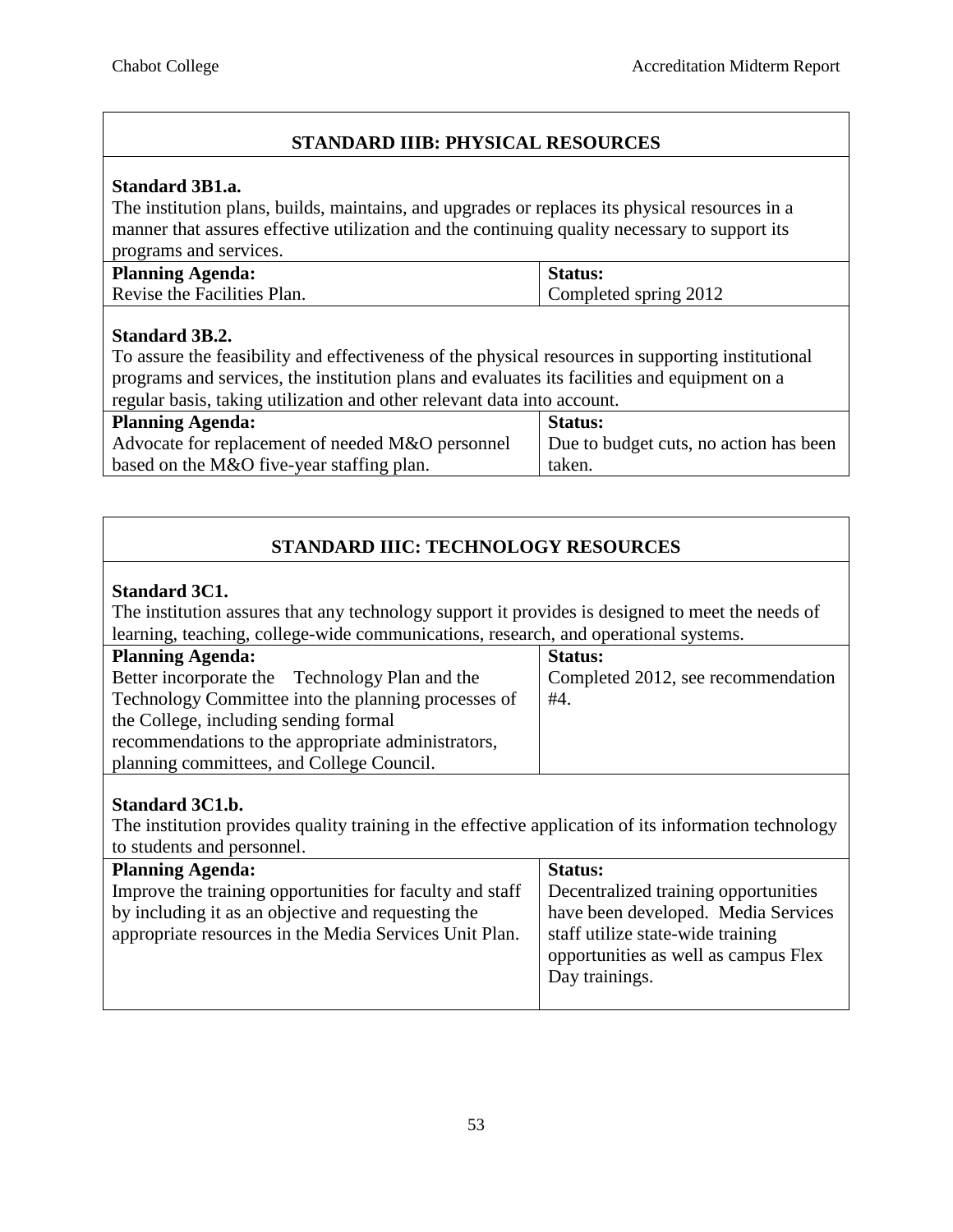| Standard 3C1.d.<br>The distribution and utilization of technology resources support the development, maintenance,<br>and enhancement of its programs and services.                                                                              |                                              |  |
|-------------------------------------------------------------------------------------------------------------------------------------------------------------------------------------------------------------------------------------------------|----------------------------------------------|--|
| <b>Planning Agenda:</b>                                                                                                                                                                                                                         | Status:                                      |  |
| Develop plans to store backup data at an offsite                                                                                                                                                                                                | Completed 2012.                              |  |
| location.                                                                                                                                                                                                                                       |                                              |  |
| <b>Standard 3C2.</b><br>Technology planning is integrated with institutional planning. The institution systematically<br>assesses the effective use of technology resources and uses the results of evaluation as the basis<br>for improvement. |                                              |  |
| <b>Planning Agenda:</b>                                                                                                                                                                                                                         | <b>Status:</b>                               |  |
| Continue the process of integrating the Technology                                                                                                                                                                                              | Completed 2012, see recommendation           |  |
| Plan with Unit Planning, so that the whole College can                                                                                                                                                                                          | #4.                                          |  |
| benefit from the goals set in this plan.                                                                                                                                                                                                        |                                              |  |
| Establish future specific directions for the whole<br>College with input from the Technology Committee<br>and the District as well as divisions and units.                                                                                      | Completed 2012, see recommendation<br>$#4$ . |  |

| STANDARD IIID: FINANCIAL RESOURCES                                                                                                                                                                                                  |                        |  |
|-------------------------------------------------------------------------------------------------------------------------------------------------------------------------------------------------------------------------------------|------------------------|--|
| <b>Standard 3D1.a.</b><br>Financial planning is integrated with and supports all institutional planning.                                                                                                                            |                        |  |
| <b>Planning Agenda:</b>                                                                                                                                                                                                             | <b>Status:</b>         |  |
| Institute an annual workshop for College personnel,                                                                                                                                                                                 | In progress with PRBC. |  |
| including budgeting and planning committees, focusing                                                                                                                                                                               |                        |  |
| on an analysis of College finances.                                                                                                                                                                                                 |                        |  |
| <b>Standard 3D1.d.</b><br>The institution clearly defines and follows its guidelines and processes for financial planning and<br>budget development, with all constituencies having appropriate opportunities to participate in the |                        |  |
| development of institutional plans and budgets.<br><b>Planning Agenda:</b>                                                                                                                                                          | Status:                |  |
| Draw a simple, unified College budget allocation<br>model that describes processes already in place and<br>working.                                                                                                                 | In progress with PRBC. |  |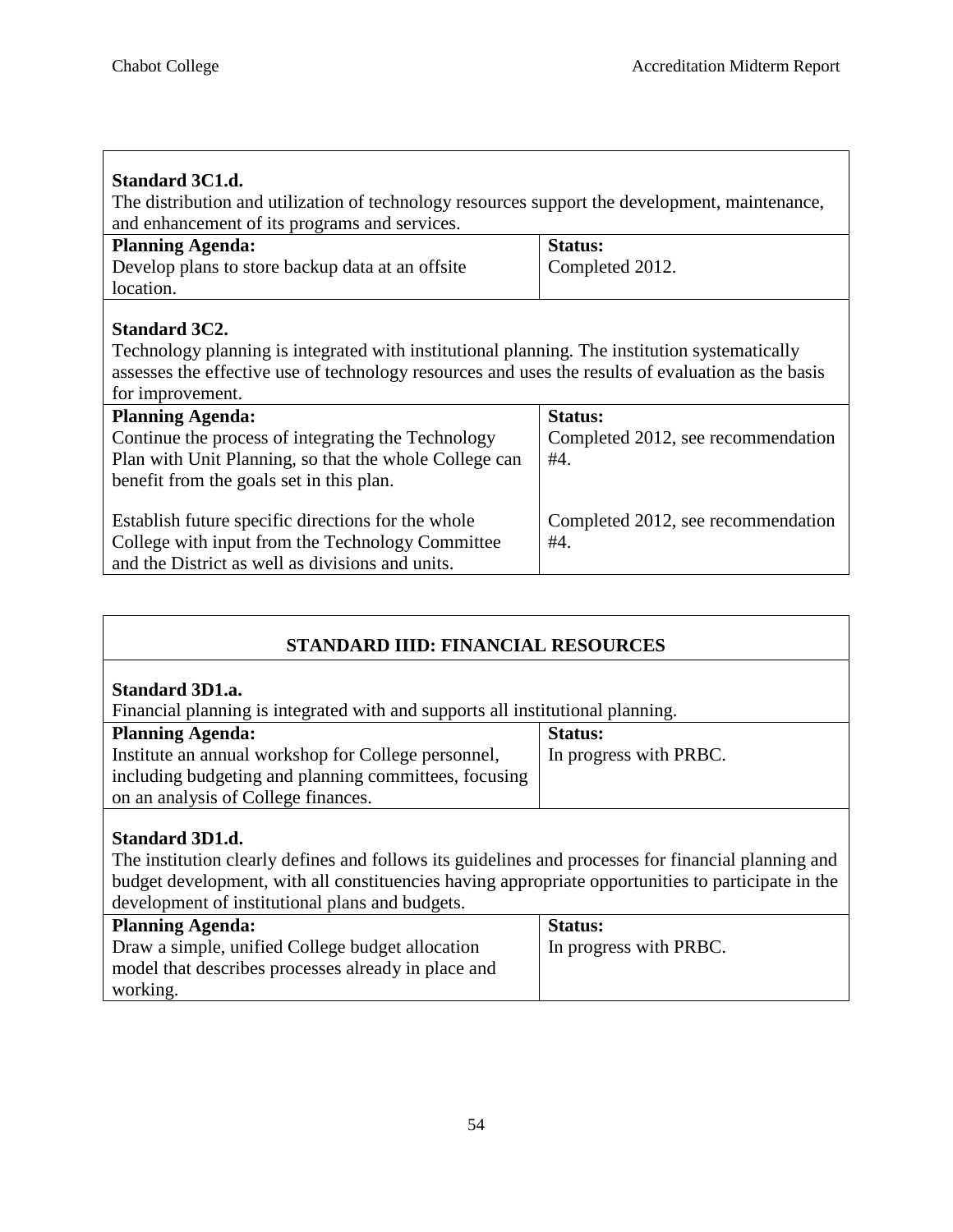| Standard 3D2.b.                                                                                              |                                                   |  |
|--------------------------------------------------------------------------------------------------------------|---------------------------------------------------|--|
| Appropriate financial information is provided throughout the institution.                                    |                                                   |  |
| <b>Planning Agenda:</b>                                                                                      | <b>Status:</b>                                    |  |
| Make the College Budget Committee the vehicle for                                                            | Completed                                         |  |
| disseminating budgeting information to the College<br>community.                                             | http://www.chabotcollege.edu/budget/              |  |
| Formalize a College policy of regular budget status<br>announcements through postings on intranet and email. | Completed<br>http://www.chabotcollege.edu/budget/ |  |
|                                                                                                              |                                                   |  |

# **STANDARD IVA: LEADERSHIP & GOVERNANCE**

#### **Standard 4A3.**

Through established governance structures, processes, and practices, the governing board, administrators, faculty, staff, and students work together for the good of the institution. These processes facilitate discussion of ideas and effective communication among the institution's constituencies.

| <b>Planning Agenda:</b><br>Continue periodic review of shared governance<br>structure.                                                      | <b>Status:</b><br>Ongoing with PRBC                                                                                |
|---------------------------------------------------------------------------------------------------------------------------------------------|--------------------------------------------------------------------------------------------------------------------|
| Conduct targeted survey on planning and Program<br>Review to track the response to improved shared<br>governance practices.                 | This was done in Spring 08 and 09, as<br>part of Accreditation self-study, and<br>will be done again in Spring 13. |
| Revise survey questions regarding faculty participation<br>to focus on the adequacy of input from faculty<br>representatives on committees. | This is being revised by Institutional<br>Research for next staff survey.                                          |

#### **Standard 4A5.**

The role of leadership and the institution's governance and decision-making structures and processes are regularly evaluated to assure their integrity and effectiveness. The institution widely communicates the results of these evaluations and uses them as the basis for improvement.

| <u>hildro velilent.</u>                                |                            |
|--------------------------------------------------------|----------------------------|
| <b>Planning Agenda:</b>                                | <b>Status:</b>             |
| Develop a regular schedule to review shared            | Ongoing conducted by PRBC. |
| governance structure and the needs by area to evaluate |                            |
| whether all areas' concerns are met.                   |                            |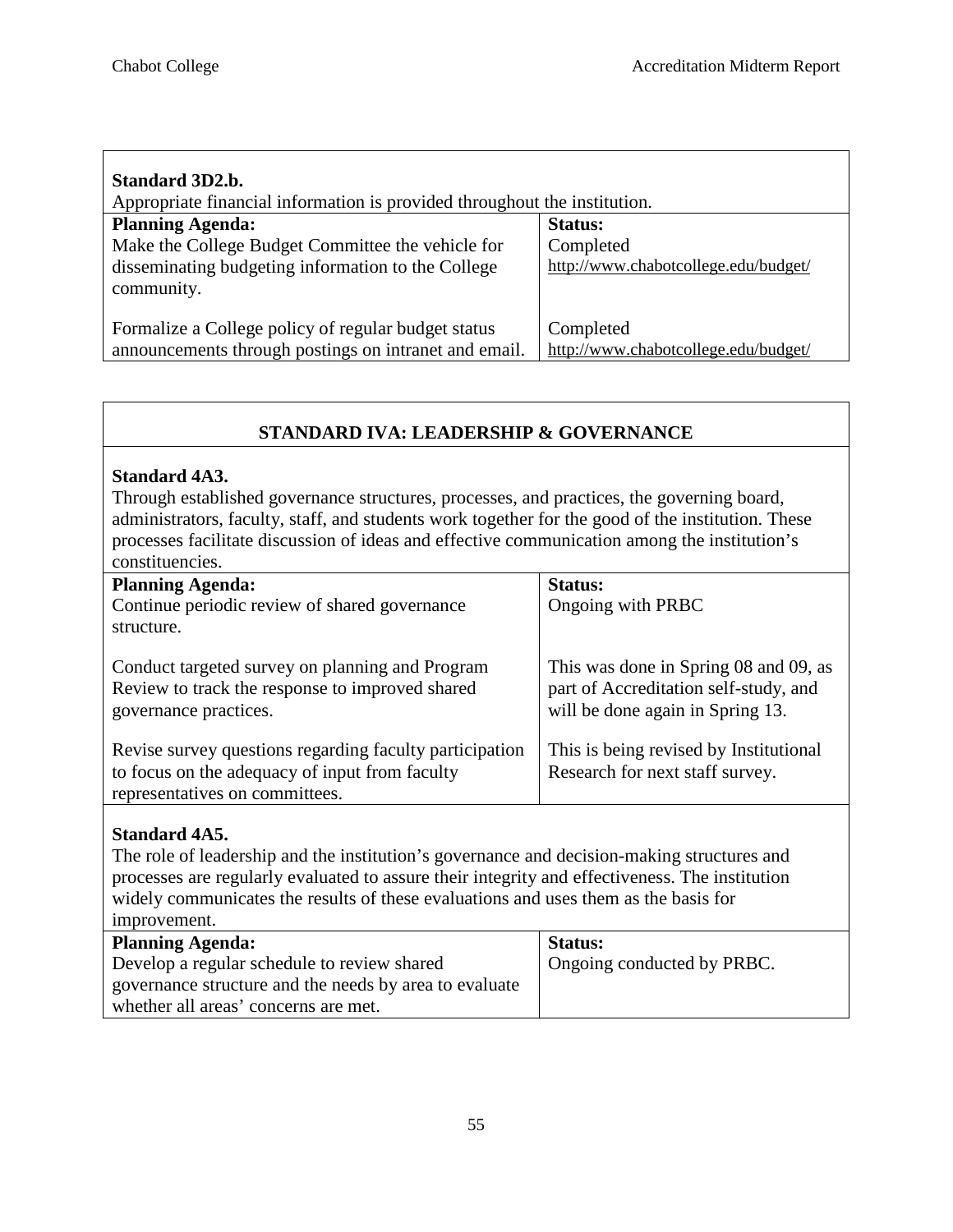ヿ

 $\overline{\Gamma}$ 

| <b>Standard 4B1.a.</b><br>The governing board is an independent policy-making body that reflects the public interest in |                                                                                |
|-------------------------------------------------------------------------------------------------------------------------|--------------------------------------------------------------------------------|
| board activities and decisions. Once the board reaches a decision, it acts as a whole. It advocates                     |                                                                                |
| for and defends the institution and protects it from undue influence or pressure.                                       |                                                                                |
| <b>Planning Agenda:</b>                                                                                                 | Status:                                                                        |
| Distribute communication to the college community                                                                       | Completed.                                                                     |
| every semester describing actions taken by the Board.                                                                   |                                                                                |
|                                                                                                                         | All Board agendas are distributed over<br>district email and Board minutes are |
|                                                                                                                         |                                                                                |
|                                                                                                                         | posted on the district website                                                 |
|                                                                                                                         | http://www.clpccd.org/board/                                                   |
| <b>Standard 4B1.c</b>                                                                                                   |                                                                                |
|                                                                                                                         |                                                                                |
| The governing board has ultimate responsibility for educational quality, legal matters, and                             |                                                                                |
| financial integrity.                                                                                                    |                                                                                |
| <b>Planning Agenda:</b>                                                                                                 | Status:                                                                        |
| Distribute communication to the college community                                                                       | Completed.                                                                     |
| every semester describing actions taken by the Board.                                                                   | All Board agendas are distributed over                                         |
|                                                                                                                         | district email and Board minutes are                                           |
|                                                                                                                         | posted on the district website                                                 |
|                                                                                                                         | http://www.clpccd.org/board/                                                   |
|                                                                                                                         |                                                                                |
| Standard 4B1.g.                                                                                                         |                                                                                |
| The governing board's self-evaluation processes for assessing board performance are clearly                             |                                                                                |
| defined, implemented, and published in its policies or bylaws.                                                          |                                                                                |
| <b>Planning Agenda:</b>                                                                                                 | Status:                                                                        |
| Include the self-evaluation process for Board                                                                           | All Board Policies with                                                        |
| performance in Board Policy 7052.                                                                                       | <b>Administrative Rules and Procedures</b>                                     |
|                                                                                                                         | are currently being reviewed and                                               |
|                                                                                                                         | updated. Completed by September                                                |
|                                                                                                                         | 2013.                                                                          |
|                                                                                                                         |                                                                                |
| The Board evaluation process will be posted                                                                             | Self evaluations are done annually.                                            |
| electronically in order to make it accessible.                                                                          | Ongoing.                                                                       |
|                                                                                                                         |                                                                                |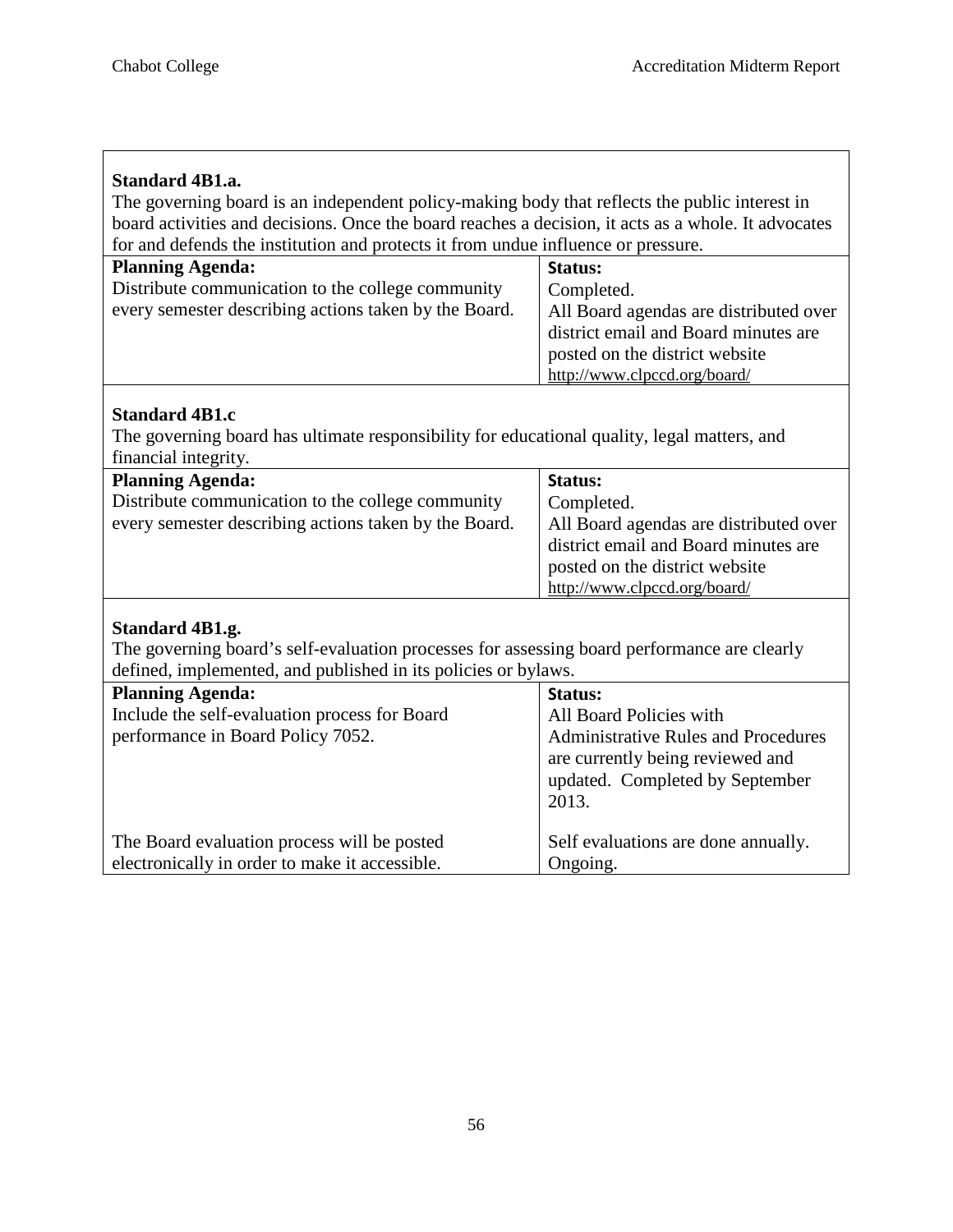Г

| <b>Standard 4B2.a.</b><br>The president plans, oversees, and evaluates an administrative structure organized and staffed to<br>reflect the institution's purposes, size, and complexity. He/she delegates authority to<br>administrators and others consistent with their responsibilities, as appropriate. |                                         |  |  |  |  |  |
|-------------------------------------------------------------------------------------------------------------------------------------------------------------------------------------------------------------------------------------------------------------------------------------------------------------|-----------------------------------------|--|--|--|--|--|
| <b>Planning Agenda:</b>                                                                                                                                                                                                                                                                                     | <b>Status:</b>                          |  |  |  |  |  |
| Stabilize the administrative structure by hiring                                                                                                                                                                                                                                                            | Due to recent retirements,              |  |  |  |  |  |
| administrators on a permanent basis.                                                                                                                                                                                                                                                                        | administrative and voluntary            |  |  |  |  |  |
|                                                                                                                                                                                                                                                                                                             | administrative separations, the college |  |  |  |  |  |
|                                                                                                                                                                                                                                                                                                             | is in the process of seeking permanent  |  |  |  |  |  |
|                                                                                                                                                                                                                                                                                                             | replacements for its key administrative |  |  |  |  |  |
|                                                                                                                                                                                                                                                                                                             | positions.                              |  |  |  |  |  |
|                                                                                                                                                                                                                                                                                                             | Completed by Spring 2013.               |  |  |  |  |  |
| <b>Planning Agenda:</b>                                                                                                                                                                                                                                                                                     | <b>Status:</b>                          |  |  |  |  |  |
| Stabilize the administrative structure by hiring                                                                                                                                                                                                                                                            | Due to recent retirements,              |  |  |  |  |  |
| administrators on a permanent basis.                                                                                                                                                                                                                                                                        | administrative and voluntary            |  |  |  |  |  |
|                                                                                                                                                                                                                                                                                                             | administrative separations, the college |  |  |  |  |  |
|                                                                                                                                                                                                                                                                                                             | is in the process of seeking permanent  |  |  |  |  |  |
|                                                                                                                                                                                                                                                                                                             | replacements for its key administrative |  |  |  |  |  |
|                                                                                                                                                                                                                                                                                                             | positions.                              |  |  |  |  |  |
|                                                                                                                                                                                                                                                                                                             | Completed by Spring 2013.               |  |  |  |  |  |
|                                                                                                                                                                                                                                                                                                             |                                         |  |  |  |  |  |
| <b>Standard 4B2.c.</b>                                                                                                                                                                                                                                                                                      |                                         |  |  |  |  |  |
| The president assures the implementation of statutes, regulations, and governing board policies                                                                                                                                                                                                             |                                         |  |  |  |  |  |
| and assures that institutional practices are consistent with institutional mission and policies.                                                                                                                                                                                                            |                                         |  |  |  |  |  |
| <b>Planning Agenda:</b>                                                                                                                                                                                                                                                                                     | <b>Status:</b>                          |  |  |  |  |  |
| Create and conduct a staff survey.                                                                                                                                                                                                                                                                          | Completed. Staff survey was             |  |  |  |  |  |
|                                                                                                                                                                                                                                                                                                             | conducted in Spring 2008.               |  |  |  |  |  |

# **Standard 4B3.b.**

The district/system provides effective services that support the colleges in their missions and functions.

| <b>Planning Agenda:</b>                             | <b>Status:</b>                          |
|-----------------------------------------------------|-----------------------------------------|
| Raise the awareness continually of the roles and    | The Interim Chancellor will, after      |
| responsibilities of the District and the College as | discussion with the Chancellor's        |
| indicated in the Delineation of Functions Map.      | Cabinet, provide a draft to be          |
|                                                     | distributed to the Chancellor's         |
|                                                     | Council, and all major constituent      |
|                                                     | groups for additional discussion and    |
|                                                     | input. Once discussion has been         |
|                                                     | received from the colleges, the current |
|                                                     | document will be formally revised.      |
|                                                     | Completed by December 2012.             |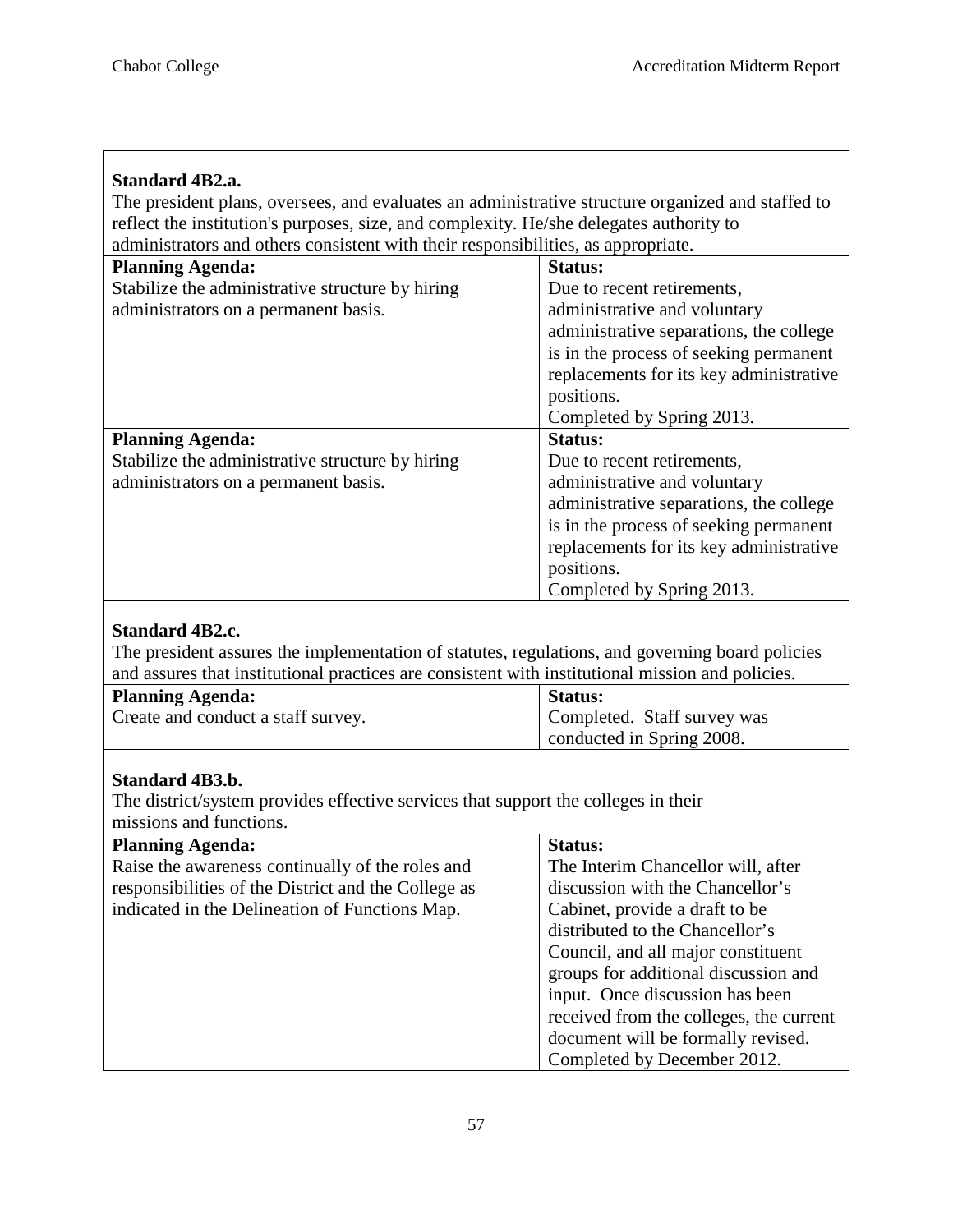| Continually inform faculty and staff of<br>the changes in roles and responsibilities<br>of the District administrative personnel. | The Chancellor will keep the colleges and District<br>personnel informed of changes in the roles and<br>responsibilities of District personnel through its shared<br>governance structures and district-wide<br>communication mechanisms.<br>Ongoing |
|-----------------------------------------------------------------------------------------------------------------------------------|------------------------------------------------------------------------------------------------------------------------------------------------------------------------------------------------------------------------------------------------------|
| <b>Standard 4B3.c</b>                                                                                                             |                                                                                                                                                                                                                                                      |
|                                                                                                                                   | The district/system provides fair distribution of resources that are adequate to support the                                                                                                                                                         |
| effective operations of the colleges.                                                                                             |                                                                                                                                                                                                                                                      |
| <b>Planning Agenda:</b>                                                                                                           | <b>Status:</b>                                                                                                                                                                                                                                       |
| The reconstituted DBSG needs to                                                                                                   | Following the conclusion of its spring 2010-summer                                                                                                                                                                                                   |
| provide recommendations to the                                                                                                    | 2012 meetings, DBSG recommended that the                                                                                                                                                                                                             |
| Chancellor upon financial matters,                                                                                                | allocation model needed to be revised. Further, the                                                                                                                                                                                                  |
| especially on the revenue allocation                                                                                              | committee recommended the current model should not                                                                                                                                                                                                   |
| model.                                                                                                                            | be used to determine college and District budget                                                                                                                                                                                                     |
|                                                                                                                                   | reductions, and work should continue to develop a                                                                                                                                                                                                    |
|                                                                                                                                   | new allocation model in time for the 2013-2014                                                                                                                                                                                                       |
|                                                                                                                                   | budget year.                                                                                                                                                                                                                                         |
|                                                                                                                                   | Completed by: Spring 2013                                                                                                                                                                                                                            |
| The DBSG needs to make                                                                                                            | All documentation of District budgets and DBSG                                                                                                                                                                                                       |
| documentation of the revenue                                                                                                      | meeting agendas and minutes are available on the                                                                                                                                                                                                     |
| allocation model available and                                                                                                    | District web site under Business Services, Budget,                                                                                                                                                                                                   |
| accessible.                                                                                                                       | http://www.clpccd.org/business/BusinessServicesBud                                                                                                                                                                                                   |
|                                                                                                                                   | get.php and DBSG, http://www.clpccd.org/business/                                                                                                                                                                                                    |
|                                                                                                                                   | Business/ServicesDistrictBusinessBudgetStudyGroup.                                                                                                                                                                                                   |
|                                                                                                                                   | php                                                                                                                                                                                                                                                  |
|                                                                                                                                   | Routinely updated each month.                                                                                                                                                                                                                        |

# **Standard 4B3.g.**

The district/system regularly evaluates district/system role delineation and governance and decision-making structures and processes to assure their integrity and effectiveness in assisting the colleges in meeting educational goals. The district/system widely communicates the results of these evaluations and uses them as the basis for improvement.

| of these evaluations and does them as the ously for improvement.                                                                                    |                                                                                                                                                   |
|-----------------------------------------------------------------------------------------------------------------------------------------------------|---------------------------------------------------------------------------------------------------------------------------------------------------|
| <b>Planning Agenda:</b>                                                                                                                             | Status:                                                                                                                                           |
| The District will study the need for a<br>process to regularly evaluate<br>governance and decision-making<br>structures and processes.              | In progress; see district recommendation #1.                                                                                                      |
| The District will develop a document<br>control process to archive Board-<br>approved policies and procedures in a<br>usable and accessible format. | District process documents are posted on the District<br>website and site and Board-approved procedures are<br>scheduled for review in 2012-2013. |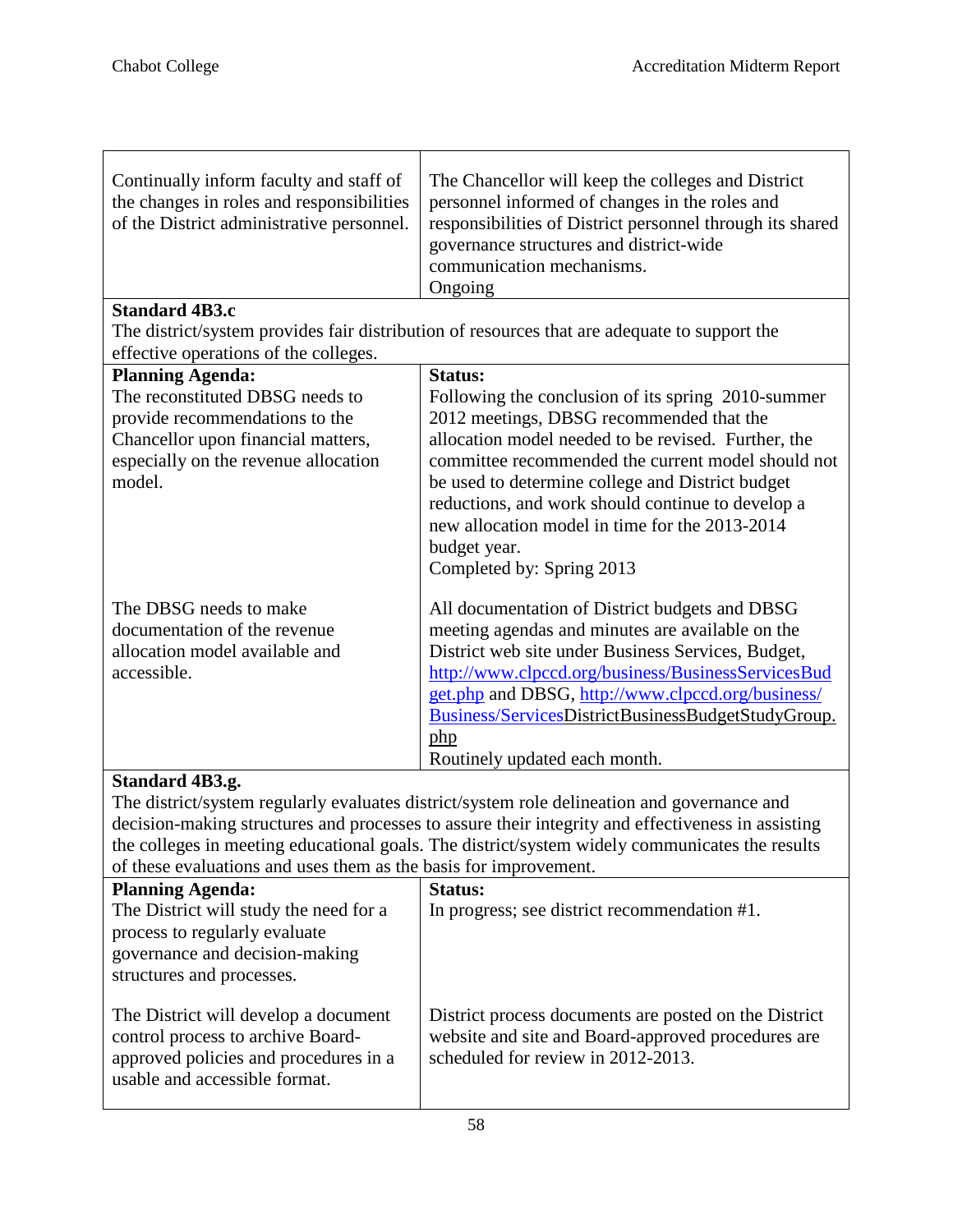# **APPENDIX 1**

#### **Learning Connection and Library Learning Outcomes and Assessment Progress Report**

#### **Chart 1: Alignment of SAOs and PLOs**

| SAO <sub>s</sub> :                                       | <b>Alignment with PLOs:</b>               |
|----------------------------------------------------------|-------------------------------------------|
| The Library will support student learning by providing   | Access appropriate information to achieve |
| secure and adequate space, conducive to study and        | educational, professional and personal    |
| research.                                                | objectives.                               |
| The Library will support student learning by providing   | Develop a lifelong ethic of learning.     |
| appropriate hours of operation for students to access    |                                           |
| physical library resources.                              | Access appropriate information to achieve |
|                                                          | educational, professional and personal    |
|                                                          | objectives.                               |
| The Library will continue to acquire audio-visual        | Access appropriate information to achieve |
| materials that support student learning across the       | educational, professional and personal    |
| curriculum.                                              | objectives.                               |
| Students will be able to identify their professor's      | Develop a lifelong ethic of learning.     |
| name, course, and title of the textbook(s) used in their |                                           |
| class.                                                   | Access appropriate information to achieve |
|                                                          | educational, professional and personal    |
|                                                          | objectives.                               |

# **Chart 2**: **Library assessment instruments and Library SAOs Assessment Schedule**

| <b>Assessment Tool</b>                     | <b>Develop</b>   | <b>Implement</b> | <b>Assess</b>    |
|--------------------------------------------|------------------|------------------|------------------|
| Library Satisfaction Student Survey        | Spring 2011      | Fall 2011        | Spring 2012      |
| <b>Library Programming Survey</b>          | Spring 2011      | Fall 2011        | Spring 2012      |
| <b>Library Satisfaction Faculty Survey</b> | <b>Fall 2011</b> | Spring 2012      | Fall 2012        |
| Library Services Survey to Student         | <b>Fall 2011</b> | Spring 2012      | <b>Fall 2012</b> |
| <b>Services Faculty</b>                    |                  |                  |                  |
| <b>Library Orientation Survey</b>          | Spring 2011      | Fall 2011        | Spring 2012      |
| <b>Library Suggestion Box</b>              | <b>Fall 2010</b> | Spring 2011      | ongoing          |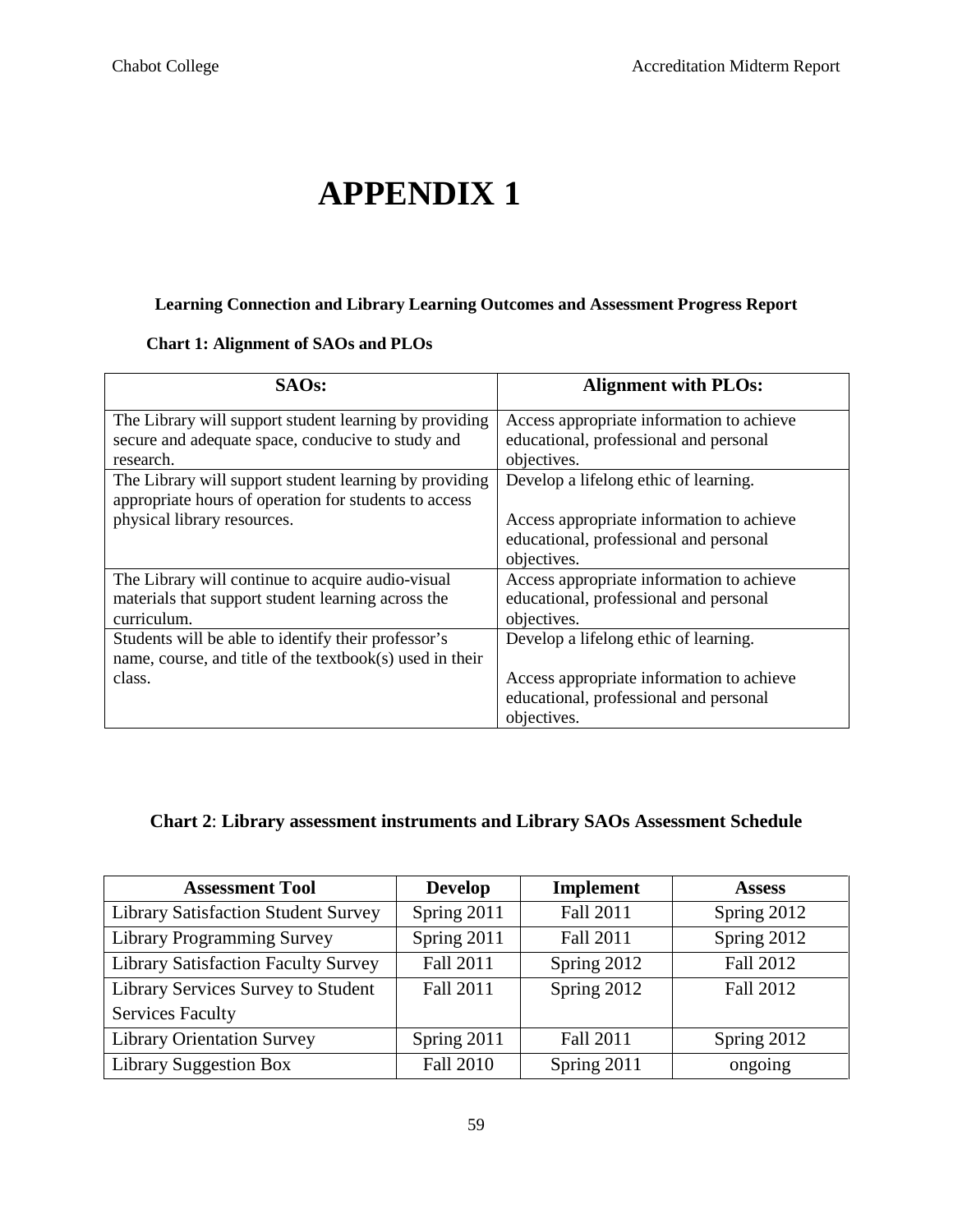| SAOs:                                                                                                                                                            | <b>Fall 2010</b>                | Spring 2011 | <b>Fall 2011</b>      | Spring 2012 | <b>Fall 2012</b>        |
|------------------------------------------------------------------------------------------------------------------------------------------------------------------|---------------------------------|-------------|-----------------------|-------------|-------------------------|
| The Chabot College<br>Library will<br>provide secure and<br>adequate space,<br>conducive to study<br>and research.                                               | <b>Create SAO</b>               |             | Assess                | Reflect     | Implement $&$<br>Adjust |
| The Library will<br>support student<br>learning by<br>providing<br>appropriate hours<br>of operation for<br>students to access<br>physical library<br>resources. |                                 | Create SAO  | Assess                | Reflect     | Implement $&$<br>Adjust |
| The Library will<br>continue to acquire<br>audio-visual<br>materials that<br>support student<br>learning across the<br>curriculum.                               |                                 | Create SAO  | Assess                | Reflect     | Implement $&$<br>Adjust |
| Students will be<br>able to identify<br>their professor's<br>name, course, and<br>title of the<br>textbook(s) used in<br>their class.                            | <b>Create SAO</b><br>and Assess | Reflect     | Implement &<br>Adjust |             |                         |

# **Library SAOs Assessment Schedule**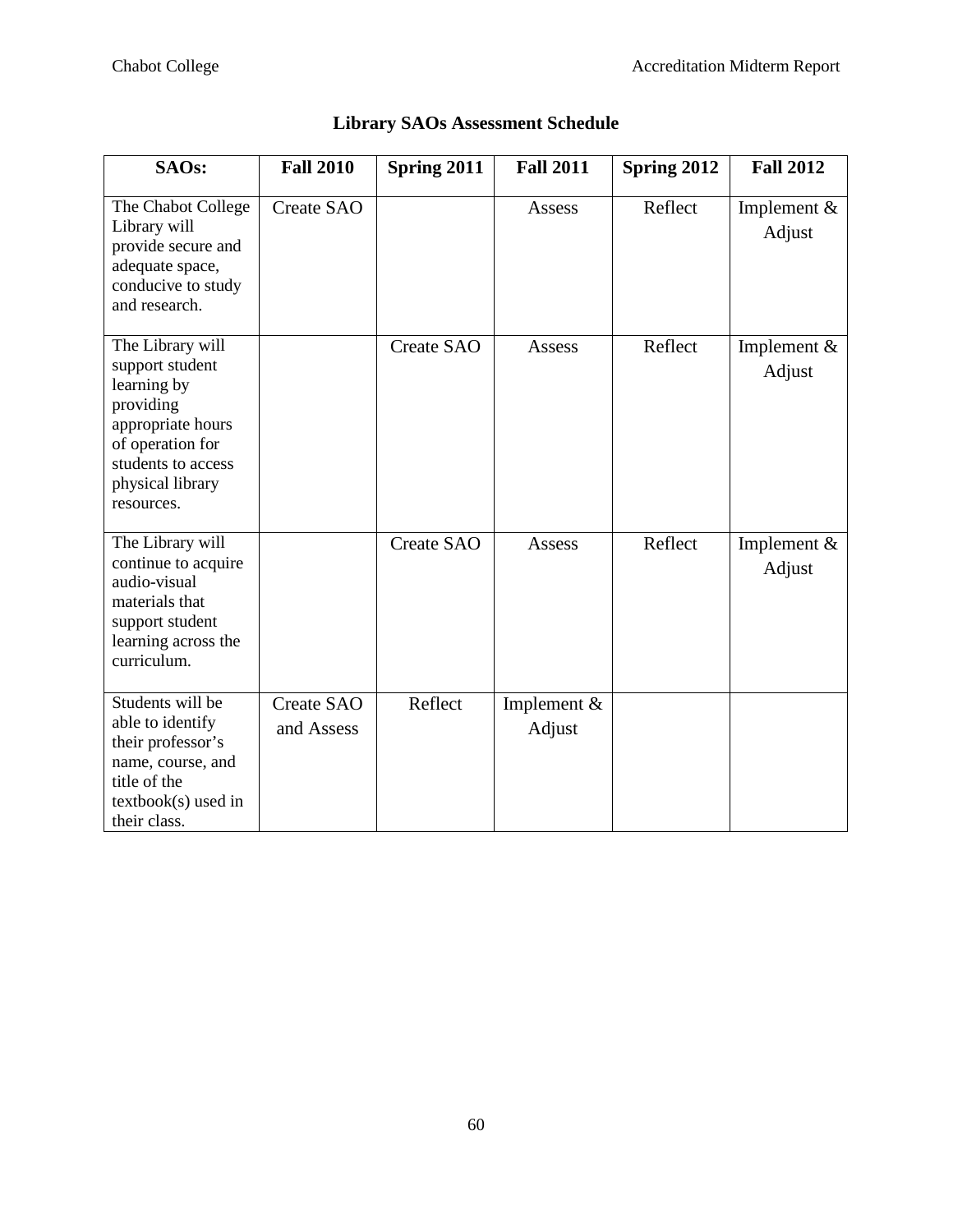# **Chart 3: Library Orientation SLOs**

| <b>Library Orientation</b>          | <b>SLOs:</b>                            | <b>Alignment with PLOs:</b>   |
|-------------------------------------|-----------------------------------------|-------------------------------|
| Library Orientation in Rm. 119      | <b>SLO.1:</b> Learn how to search       | Access appropriate            |
| (Computer lab with 24 work)         | Chabot Library's online catalog for     | information to achieve        |
| stations with hands on activity)    | materials                               | educational, professional and |
|                                     | <b>SLO.2:</b> Learn how to develop      | personal objectives.          |
|                                     | and implement a search strategy         |                               |
|                                     | <b>SLO.3</b> : Learn how to search the  |                               |
|                                     | Library's online databases for          |                               |
|                                     | research on a particular topic          |                               |
|                                     | <b>SLO.4:</b> Learn how to email and    |                               |
|                                     | print a full-text article from an       |                               |
|                                     | online database                         |                               |
| Library Orientation in Rm. 107A     | <b>SLO.1</b> : Learn how to search      | Access appropriate            |
| & 107B (Lecture conference room     | Chabot Library's online catalog for     | information to achieve        |
| for up to 75 students with no hands | materials                               | educational, professional and |
| on activity)                        | <b>SLO.2</b> : Learn how to develop and | personal objectives.          |
|                                     | implement a search strategy             |                               |
|                                     | <b>SLO.3:</b> Learn how to search the   |                               |
|                                     | Library's online databases for          |                               |
|                                     | research on a particular topic          |                               |

# **Chart 4: Library Orientation Assessment Schedule**

| Library             | Spring 2011 | <b>Fall 2011</b> | Spring 2012 | <b>Fall 2012</b> | Spring 2013 |
|---------------------|-------------|------------------|-------------|------------------|-------------|
| <b>Orientations</b> |             |                  |             |                  |             |
| Library             | Draft SLOs  | Assess           | Reflect     | Implement $&$    | Assess      |
| Orientations in     |             |                  |             | Adjust           |             |
| Rm. 119             |             |                  |             |                  |             |
|                     |             |                  |             |                  |             |
| Library             | Draft SLOs  | Assess           | Reflect     | Implement $&$    | Assess      |
| Orientations in     |             |                  |             | Adjust           |             |
| Rm. 107A &          |             |                  |             |                  |             |
| 107B                |             |                  |             |                  |             |
|                     |             |                  |             |                  |             |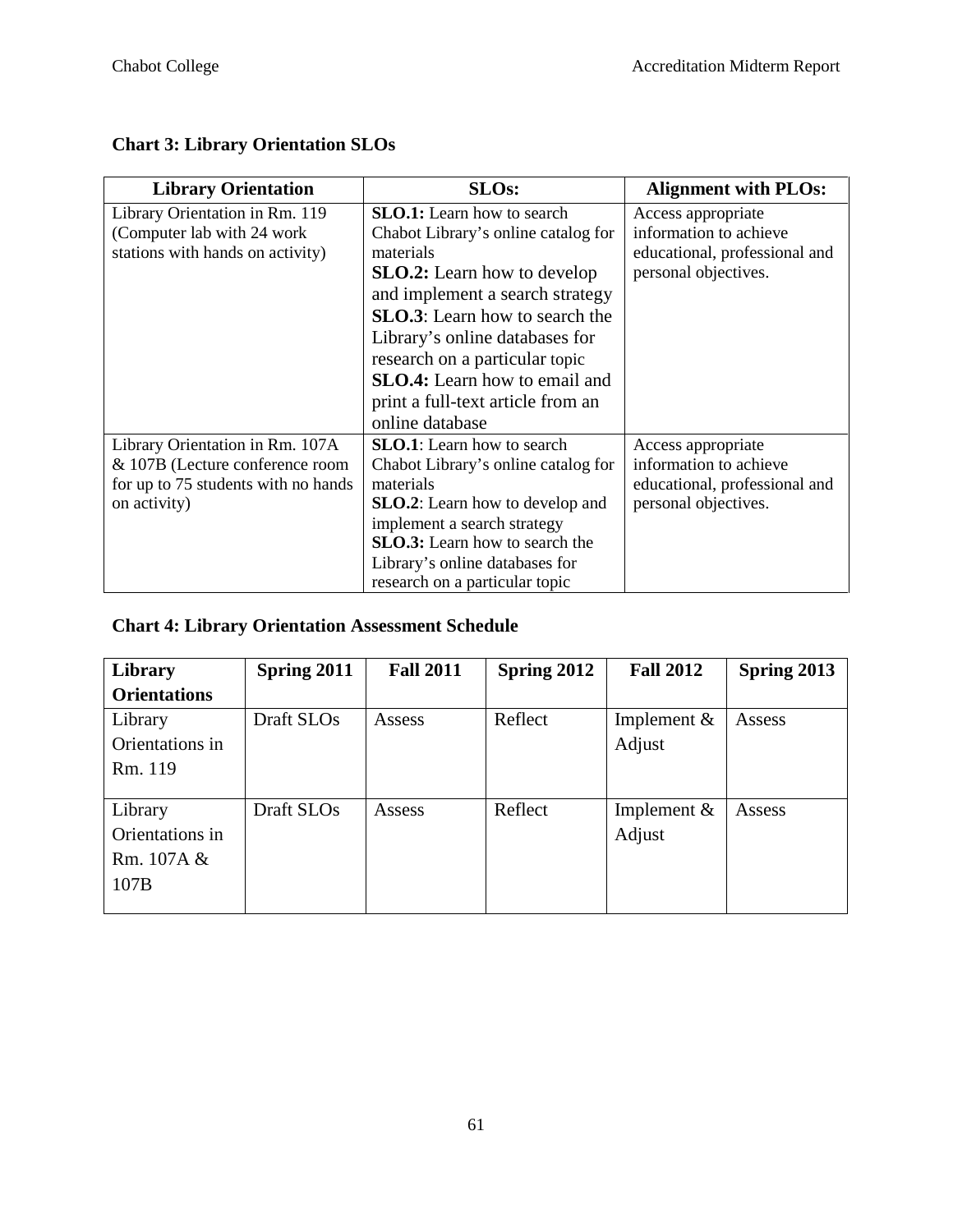| <b>Courses</b>    | <b>Spring</b><br>2010 | Fall<br>2010 | <b>Spring</b><br>2011 | Fall<br>2011 | <b>Spring</b><br>2012 | Fall<br>2012 |
|-------------------|-----------------------|--------------|-----------------------|--------------|-----------------------|--------------|
| LIBS 1            | Assess                | Reflect      | Reflect               | Implement    | Implement             | Assess       |
|                   |                       |              |                       | & Adjust     | & Adjust              |              |
| LIBS <sub>2</sub> | Draft                 | Assess       | Reflect               | Implement    | Assess                | Reflect      |
|                   | <b>SLOs</b>           |              |                       | $&$ Adjust   |                       |              |
|                   |                       |              |                       |              |                       |              |
|                   |                       |              |                       |              |                       |              |

# **Chart 5: Library Course Assessment Schedule**

# **Chart 6: Library Course-level Outcomes**

| <b>Library Courses</b> | <b>SLOs:</b>                                                                                                                                                                                          | <b>Alignment with PLOs:</b>                                                                                                                       |
|------------------------|-------------------------------------------------------------------------------------------------------------------------------------------------------------------------------------------------------|---------------------------------------------------------------------------------------------------------------------------------------------------|
| LIBS <sub>1</sub>      | <b>SLO.1</b> : Develop and implement a<br>search strategy<br><b>SLO.2</b> : Distinguish between<br>popular and scholarly sources                                                                      | Access appropriate<br>information to achieve<br>educational, professional and<br>personal objectives.                                             |
|                        |                                                                                                                                                                                                       | Develop a lifelong ethic of<br>learning.                                                                                                          |
| LIBS <sub>2</sub>      | <b>SLO.1</b> : Create an annotated<br>bibliography<br>SLO.2: Evaluate information and<br>its sources<br><b>SLO.3</b> : Draw references to one's<br>personal life from materials<br>presented in class | Access appropriate<br>information to achieve<br>educational, professional and<br>personal objectives.<br>Develop a lifelong ethic of<br>learning. |
|                        |                                                                                                                                                                                                       |                                                                                                                                                   |

# **Chart 7: Library in-house surveys**

| <b>Assessment Tool</b>              | <b>Develop</b>   | <b>Implement</b> | <b>Assess</b> |
|-------------------------------------|------------------|------------------|---------------|
| <b>Library Satisfaction Student</b> | Spring 2011      | <b>Fall 2011</b> | Spring 2012   |
| Survey                              |                  |                  |               |
| <b>Library Programming Survey</b>   | Spring 2011      | Fall 2011        | Spring 2012   |
| <b>Library Satisfaction Faculty</b> | <b>Fall 2011</b> | Spring 2012      | Fall 2012     |
| Survey                              |                  |                  |               |
| Library Services Survey to          | Fall 2011        | Spring 2012      | Fall 2012     |
| <b>Student Services Faculty</b>     |                  |                  |               |
| <b>Library Orientation Survey</b>   | Spring 2011      | <b>Fall 2011</b> | Spring 2012   |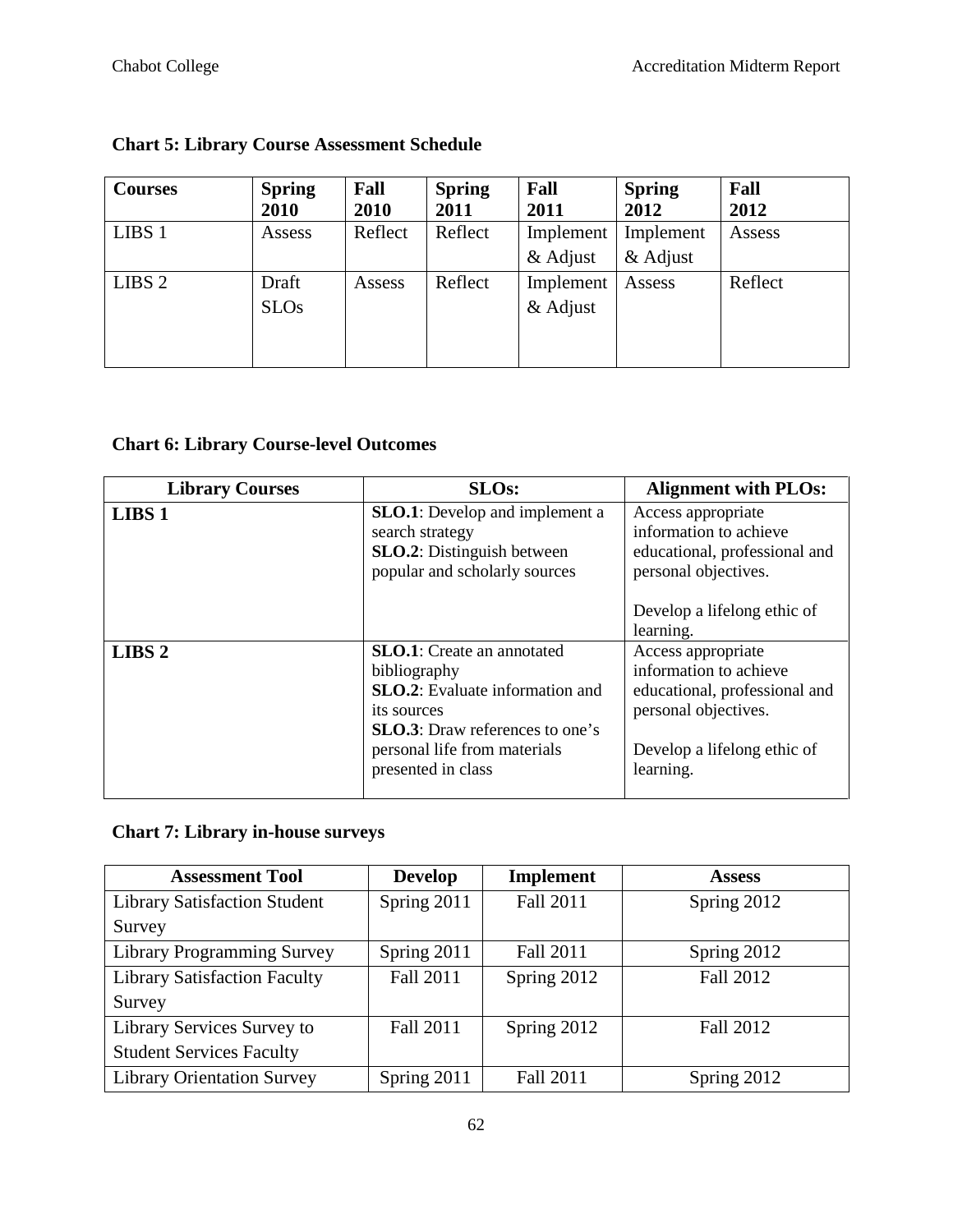# **APPENDIX 2**

### **DBSG SUBGROUP SUMMARY**

| November 6, 2009  | Three subcommittees formed - 3-Year Budget Data Analysis, Allocation<br>Model, Nuts and Bolts and Board Policy. Allocation Model subcommittee<br>to look at current model to determine its proper functionality and revise the<br>Board Policy accordingly.<br>District staff Judy Hutchinson assigned to provide data and help understand<br>the components of allocation.                                                                                                                                                                                                                                                                                                                                                                                                                                                                                                                                                                                                                                                                                                                                                                                                                                                                                                                                                                                                                                                                              |
|-------------------|----------------------------------------------------------------------------------------------------------------------------------------------------------------------------------------------------------------------------------------------------------------------------------------------------------------------------------------------------------------------------------------------------------------------------------------------------------------------------------------------------------------------------------------------------------------------------------------------------------------------------------------------------------------------------------------------------------------------------------------------------------------------------------------------------------------------------------------------------------------------------------------------------------------------------------------------------------------------------------------------------------------------------------------------------------------------------------------------------------------------------------------------------------------------------------------------------------------------------------------------------------------------------------------------------------------------------------------------------------------------------------------------------------------------------------------------------------|
| December 11, 2009 | 3-year budget data analysis - Bob D'Elena did not have anything to report.<br>He said that he had been sick for a couple of weeks and upon return to<br>campus he had to focus his energy on teaching the classes. He will start<br>working on it again and hopefully, have a report on progress at the next<br>meeting.<br><b>Board Policy -</b> Lorenzo mentioned that this sub group still needs to appoint<br>a group leader. DeRionne Pollard volunteered and was appointed group<br>leader for the Board Policy subcommittee.<br>Allocation model - Dave Fouquet reported that his group met a week ago<br>today at the district office. Jim Mathews was also invited to give the group<br>the historical perspectives. Judy Hutchinson went over the model. The<br>group is beginning to understand the model which was formulated in the<br>early nineties on program-based funding. The program-based funding<br>percentages are calculated on a theoretical funding level and would be based<br>on the student apportionment, faculty, certain square footage which would<br>cover the whole M&O funding, but the colleges don't get. If based on that,<br>the district would be receiving approximately \$157 million. As we know the<br>colleges in California are historically underfunded and so the actual numbers<br>that we get from the state are quite a bit less. So obviously we need to<br>formulate a better way to look at that. |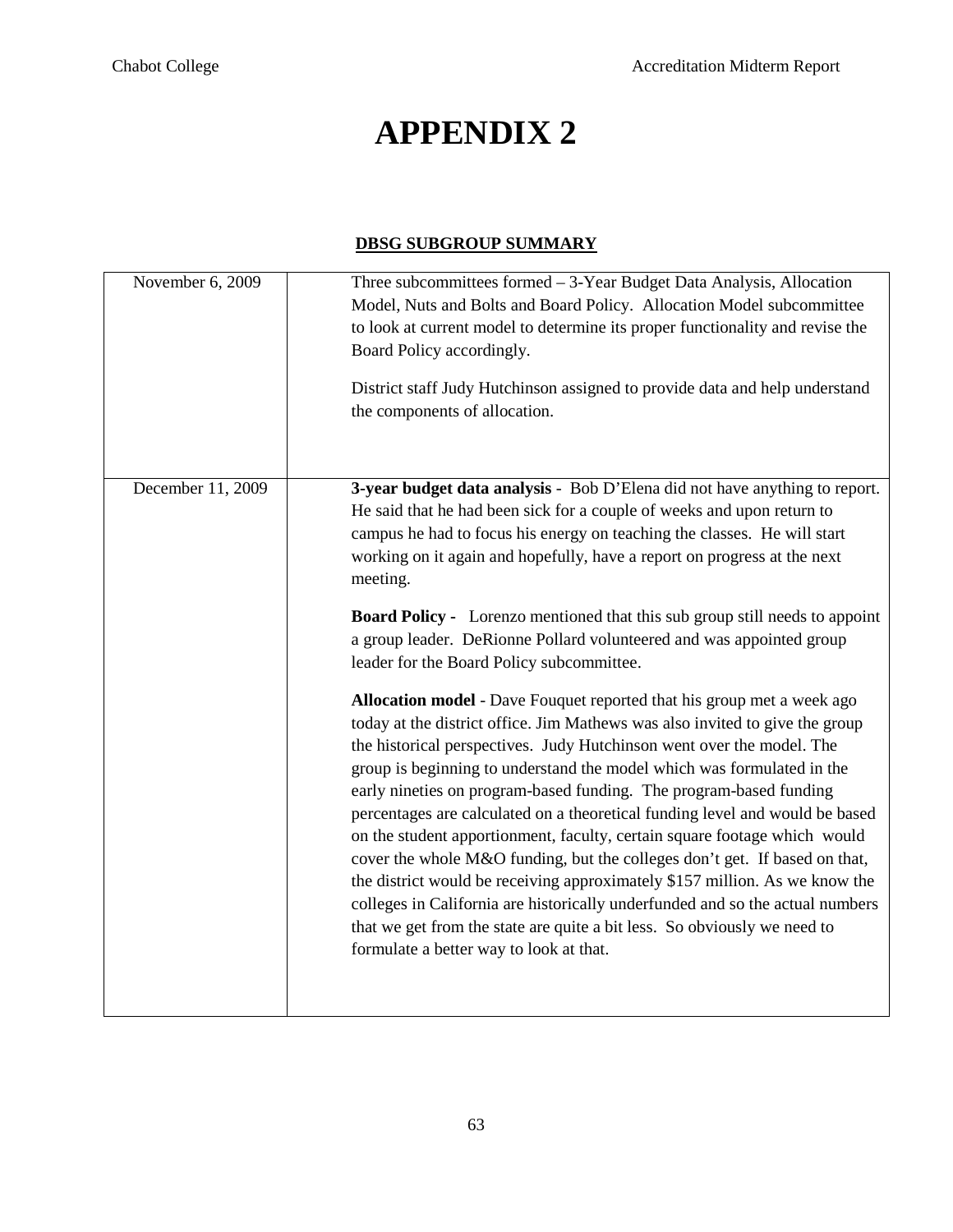| February 5, 2010 | <b>Allocation Model Nuts &amp; Bolts - Dave Fouquet</b>                                                                                                                                                                                                                                                                                                                                                                                                                                                                                                                                                                                                                                            |
|------------------|----------------------------------------------------------------------------------------------------------------------------------------------------------------------------------------------------------------------------------------------------------------------------------------------------------------------------------------------------------------------------------------------------------------------------------------------------------------------------------------------------------------------------------------------------------------------------------------------------------------------------------------------------------------------------------------------------|
|                  | Dave reported that the committee met on January 29. Invited attendees were<br>Jim Mathews, and Neil Eli who was representing the V.P.'s at Las Positas<br>College. Committee members that attended the meeting were Heidi Urech,<br>Pedro RuizDe Castilla and Rajeev Chopra. At the end of the discussions it<br>was decided that the allocation model needs to be reconstructed. The<br>committee developed a number of questions in order of importance into<br>constructing a new model. The questions were made part of this agenda<br>packet. Dave encouraged everyone to participate with comments.                                                                                          |
|                  | <b>Board Policy</b>                                                                                                                                                                                                                                                                                                                                                                                                                                                                                                                                                                                                                                                                                |
|                  | DeRionne Pollard reported that at the last meeting she volunteered to be the<br>leader of the Board Policy subcommittee. The committee will meet for its<br>first meeting very soon. The committee is currently obtaining some<br>background information to bring to the group.                                                                                                                                                                                                                                                                                                                                                                                                                    |
|                  | <b>3-Year Budget Data Analysis</b>                                                                                                                                                                                                                                                                                                                                                                                                                                                                                                                                                                                                                                                                 |
|                  | Bob D'Elena reported that the group met last Friday, January 29. A number<br>of people could not attend the meeting. There were actually only two<br>attendees, Bob D'Elena and Natasha Lang. They talked about a path<br>forward and Natasha and Bob will meet next week. Hopefully, the group<br>will have something concrete to show as a draft.                                                                                                                                                                                                                                                                                                                                                |
| March 5, 2010    | <b>Health Benefits Subcommittee was formed</b>                                                                                                                                                                                                                                                                                                                                                                                                                                                                                                                                                                                                                                                     |
|                  | 3-Yr Budget Analysis: Bob D'Elena reported that his group has established<br>a purpose statement. Bob made his first attempt to do the trend analysis<br>using various accounts by departments for Las Positas College FY 2008-09.                                                                                                                                                                                                                                                                                                                                                                                                                                                                 |
|                  | Allocation Model Nuts & Bolts: Dave Fouquet reported that his group has<br>not met since the last DBSG meeting. One of the reasons for that is at the<br>last meeting it was suggested that we do the comparative study of the best<br>practices at other districts. The comparative study has been provided with<br>this agenda. Dave added that an allocation model is a formula that basically<br>tries to anticipate the changes or potential types of changes in revenue and<br>produce a set distribution of either the good or the bad news to the sites. He<br>suggested that the DBSG, as a group go through an exercise of allocating<br>revenues without a model for a couple of years. |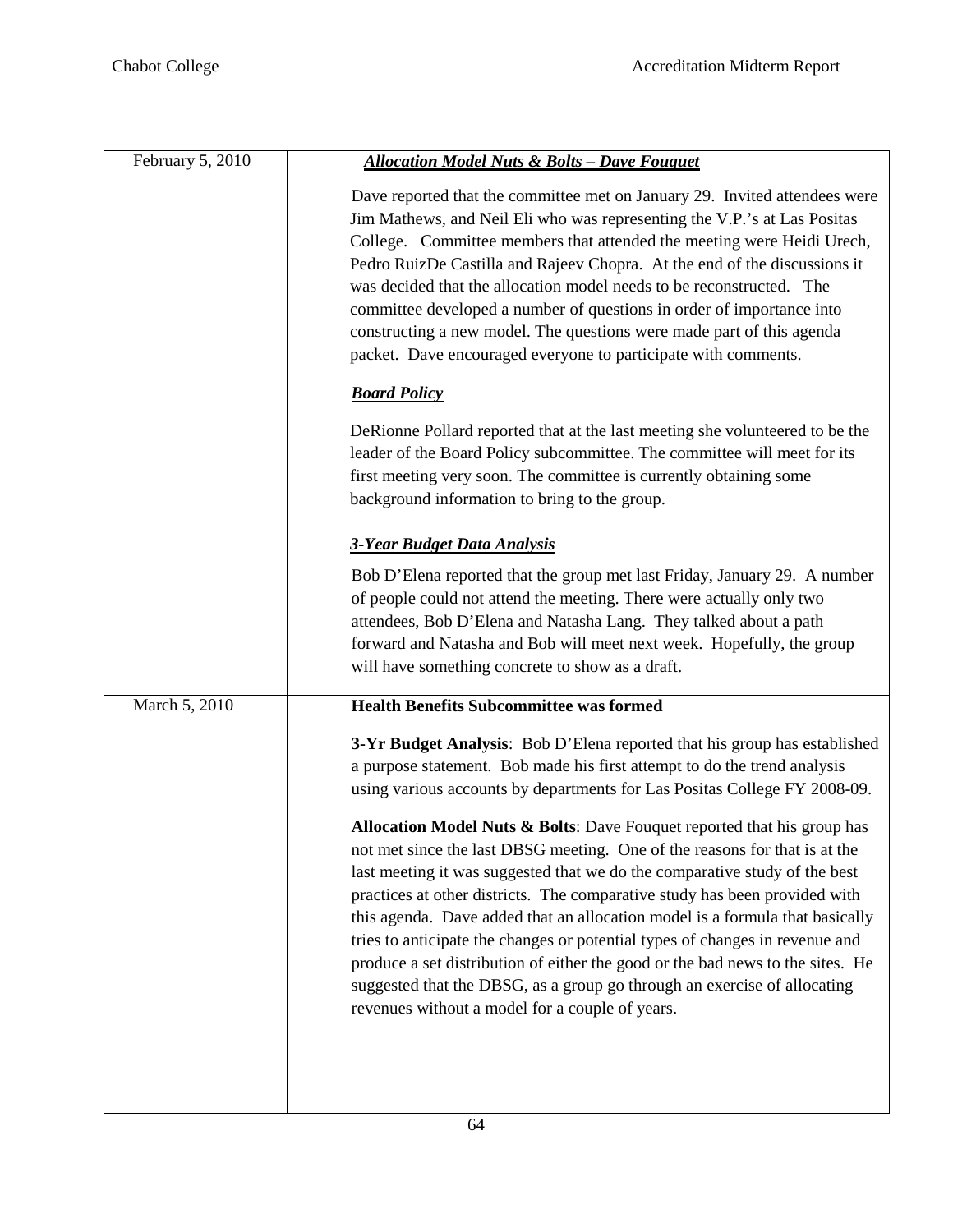|               | <b>Board Policy:</b> DeRionne Pollard gave a brief report. The subgroup is to:<br>review the charge of the committee; identify the task; develop a timeline and<br>a meeting schedule                                                                                                                                                                                                                                                                                                                                                                                                                                                           |
|---------------|-------------------------------------------------------------------------------------------------------------------------------------------------------------------------------------------------------------------------------------------------------------------------------------------------------------------------------------------------------------------------------------------------------------------------------------------------------------------------------------------------------------------------------------------------------------------------------------------------------------------------------------------------|
| May 14, 2010  | 3-Yr Budget Analysis: Bob D'Elena reported that he has encountered a<br>number of hurdles to accomplish the task of analyzing the historical data and<br>compare it to the current budget to look for outliers and find ways to<br>improve our resource allocation. He has to rely on other people to obtain the<br>data.                                                                                                                                                                                                                                                                                                                       |
|               | Allocation Model Nuts&Bolts: Dave Fouquet reported that the group had<br>meetings on 4/23/10 and 5/7/10. The group discussed the allocation model<br>questions from the 2/5/10 DBSG meeting and made recommendations.                                                                                                                                                                                                                                                                                                                                                                                                                           |
|               | <b>Board Policy:</b> DeRionne Pollard, the group leader, was not present at this<br>meeting. Lorenzo presented the report from the last meeting. The group met<br>last Tuesday, May 11, 2010, and discussed the existing Board Policy.                                                                                                                                                                                                                                                                                                                                                                                                          |
| June 17, 2010 | 3-Yr Budget Analysis: Bob D'Elena, leader for this subcommittee group<br>was not present at the meeting today. Lorenzo Legaspi reported that at the<br>last meeting, Bob needed some assistance in obtaining the data he needed for<br>the analysis. We, as a group, decided that Barbara Yesnosky would extract<br>the data from the Systems Office website to be used as a starting point. The<br>Systems Office report is not current and the data presented today is only up<br>to 2008-09. Mr. Legaspi then reviewed the Systems Office report with the<br>group.                                                                          |
|               | Allocation Model Nuts&Bolts: Dave Fouquet reported that the allocation<br>model subgroup did not meet. He said that at the last DBSG meeting, Sarah<br>Thompson talked about developing the guiding principles. At the urging of<br>Sarah Thompson, a group, mostly comprising of faculty, gathered to start<br>developing the guiding principles. The attendees at this meeting were Dave<br>Fouquet, Bob D'Elena, Sarah Thompson, Ming-Lun Ho and Rajeev Chopra.<br>The group developed a draft of the guiding principles using Kern CCD as the<br>basis. Dave then distributed the one-page draft of the guiding principles to<br>the group. |
|               | Board Policy: Lorenzo Legaspi informed the group that the leader for the<br>Board Policy subgroup, DeRionne Pollard, is leaving the District on June 30,<br>2010.                                                                                                                                                                                                                                                                                                                                                                                                                                                                               |
|               | Health benefits group: Lorenzo Legaspi discussed the Keenan &<br>Associates Benefits survey with the group.                                                                                                                                                                                                                                                                                                                                                                                                                                                                                                                                     |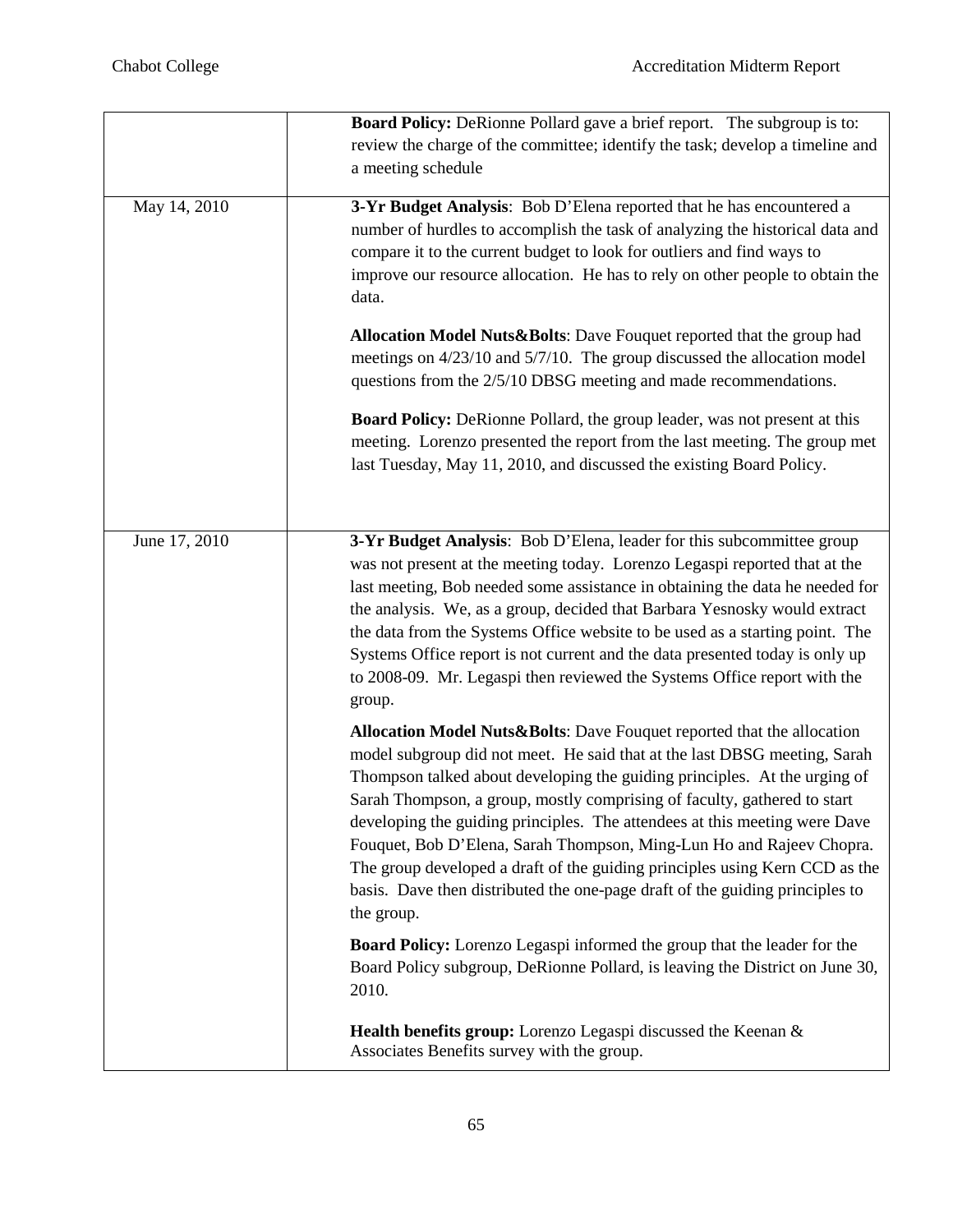| August 27, 2010 | 3-Yr Budget Analysis: The subgroup had a few meetings on how to                                                                                      |
|-----------------|------------------------------------------------------------------------------------------------------------------------------------------------------|
|                 | accumulate the financial data in a usable and agreed upon format, to look at                                                                         |
|                 | annual trends and to provide analysis factors to develop productivity                                                                                |
|                 | relationships. Then analyze the productivity relationships looking to                                                                                |
|                 | improve the allocation resources for future years. The subgroup then                                                                                 |
|                 | developed a set of principles and created a model using Las Positas College.                                                                         |
|                 | They did some preliminary work, but then discovered that it was a very                                                                               |
|                 | complicated and time consuming process. They also called a number of                                                                                 |
|                 | committee meetings, but had poor turnout from Chabot College and the                                                                                 |
|                 | District. Mr. D'Elena said that after attempting to move forward for quite                                                                           |
|                 | awhile, he made a statement at the meeting in May that this subgroup was no                                                                          |
|                 | longer viable because neither the resources nor the support was available at                                                                         |
|                 | the time.                                                                                                                                            |
|                 |                                                                                                                                                      |
|                 | Allocation Model Nuts & Bolts: Dave Fouquet was excused to leave early,                                                                              |
|                 | but said he will contact the subgroup members via email.                                                                                             |
|                 | Board policy: Mr. Legaspi announced that Dr. Mary Anne Gularte has                                                                                   |
|                 | graciously stepped in to be the chairperson for the Board Policy subgroup.                                                                           |
|                 | She will replace Dr. DeRionne Pollard who is no longer with the District.                                                                            |
|                 | Dr. Gularte updated the group and said that she has reviewed the materials                                                                           |
|                 | that have been developed by the Board Policy subgroup. Next week she will                                                                            |
|                 | talk to Dr. Pollard to get a briefing on how she managed the group and                                                                               |
|                 | obtain some insight into the discussions. She requested the subgroup to meet                                                                         |
|                 | briefly after this meeting to identify some dates for a future meeting.                                                                              |
|                 | <b>Health benefits group:</b> Mr. Legaspi reported that the group met a couple of                                                                    |
|                 | times, but without the participation from faculty. They looked at the benefits                                                                       |
|                 | survey to see what other districts are offering including their cap on benefits.                                                                     |
|                 | All the information is available, but it has been expressed that most of that                                                                        |
|                 | work should be happening at the negotiating table. The subgroup will<br>respect that, but will continue to gather information.                       |
|                 |                                                                                                                                                      |
| October 8, 2010 | 3-Yr Budget Analysis: Mr. Bob D'Elena shared an overview of the budget                                                                               |
|                 | presentation that Mr. Legaspi presented at the last meeting. He showed the                                                                           |
|                 | numbers by the six different locations: Las Positas College (LPC), Chabot                                                                            |
|                 | College (CC), District Office, Contract Education, M&O and the District. He                                                                          |
|                 | then calculated the percentages of the total for each entity to determine the                                                                        |
|                 | increase/decrease in dollars. Upon completing the analysis for all six entities                                                                      |
|                 | he noticed that Contract Education had a very significant increase. Then he                                                                          |
|                 | did the analysis for a shorter period and used the data from 2008-09 as the<br>base year. Subsequently, the percentages changed. Las Positas College |
|                 |                                                                                                                                                      |
|                 | decreased by 42%, Chabot College decreased by 7%, District Office                                                                                    |
|                 | increased by 2%, and M&O went down by 3.5%, and the total District                                                                                   |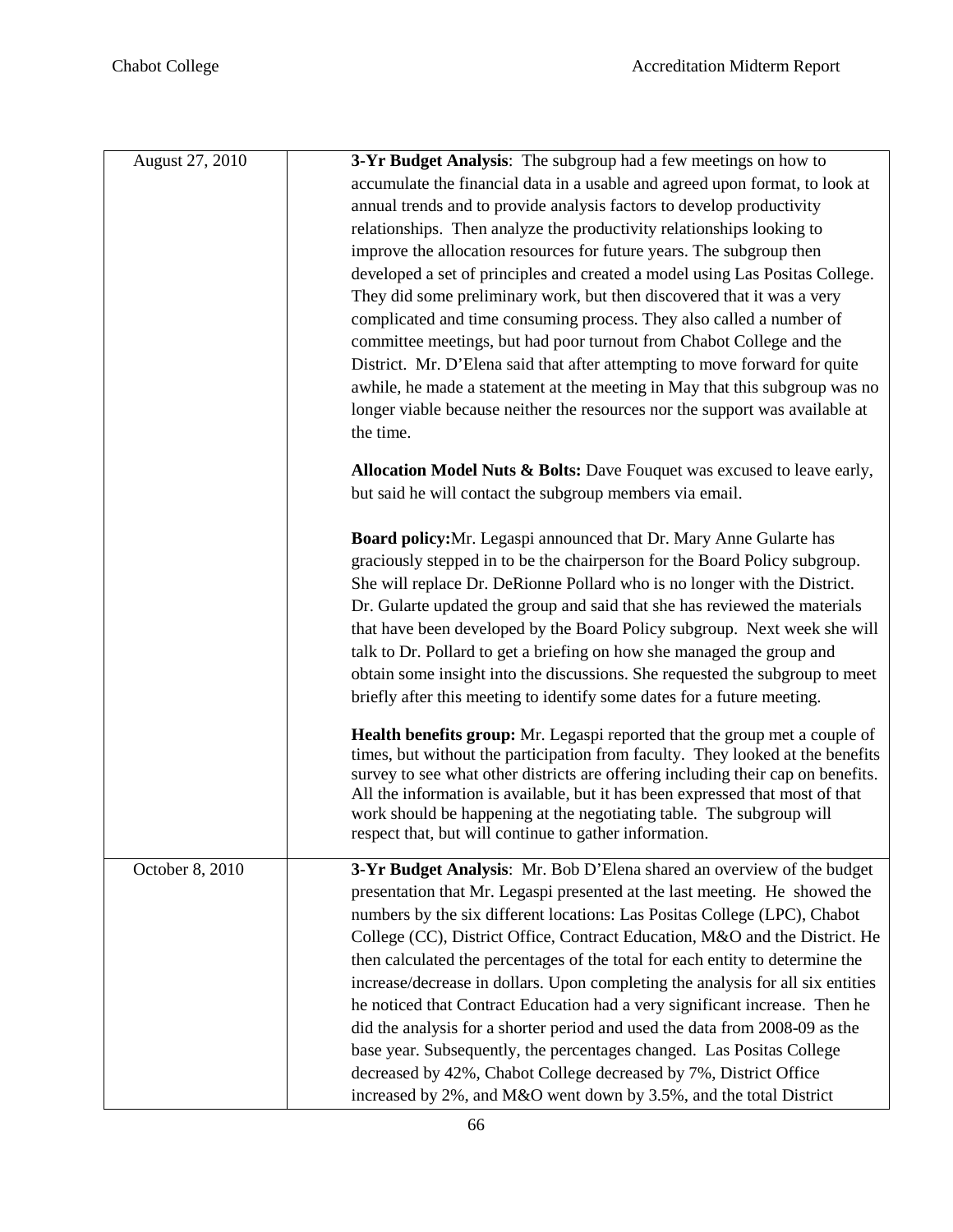|                  | decreased by 2.7%. But, Contract Education increased by 43.5%. Then Mr.                                                   |
|------------------|---------------------------------------------------------------------------------------------------------------------------|
|                  | D'Elena used the percentages and re-plotted Mr. Legaspi's charts. The                                                     |
|                  | charts looked very different with the different base year. Mr. D'Elena                                                    |
|                  | suggested that the year closer to today would be more appropriate and match                                               |
|                  | more closely to monitor the current trend.                                                                                |
|                  | Allocation Model Nuts & Bolts: Mr. Dave Fouquet reported that he did a                                                    |
|                  | study of the current allocation of State Unrestricted General Apportionment                                               |
|                  | and he reviewed it with the group. He looked at how the current allocation                                                |
|                  | model is performing.                                                                                                      |
|                  | <b>Board policy:</b> Dr. Mary Anne Gularte reported that the committee met last                                           |
|                  | week. Attendees were Sarah Thompson, Lorenzo Legaspi, Guy Lease, and                                                      |
|                  | Mary Anne Gularte. This was the group's first meeting and it was very                                                     |
|                  |                                                                                                                           |
|                  | broad. They reviewed and discussed the following:                                                                         |
|                  | a. charge of the committee                                                                                                |
|                  | b. District's current Mission Statement                                                                                   |
|                  | c. policy for the relationship to the colleges and the district                                                           |
|                  | collegial consultation with administrative rules and procedures<br>d.                                                     |
|                  | the budget allocation model<br>e.                                                                                         |
|                  | California education code that affects all the above<br>f.                                                                |
|                  | g. SB361, which is the enactment of that code<br>h. draft of the guiding principles that were developed by members of the |
|                  | academic senates                                                                                                          |
|                  | draft changes to the board policy prepared by Mr. Legaspi<br>i.                                                           |
|                  | statement of the principles of sound fiscal management.<br>j.                                                             |
|                  | The subgroup is also looking at policy guidelines from the other districts to                                             |
|                  | see if anything of value could be incorporated into the new policy. This                                                  |
|                  | group is not trying to write the policy, but they are gathering information to                                            |
|                  | make recommendations that would then become the policy.                                                                   |
|                  |                                                                                                                           |
|                  | <b>Health Benefits:</b> Mr. Legaspi reported that the Health benefits committee is                                        |
|                  | on a holding pattern recognizing that benefits are negotiable.                                                            |
| November 5, 2010 | <b>Board Policy:</b> The group discussed the various elements of those policies                                           |
|                  | and practices that were identified to be important in the documents and the                                               |
|                  | ones to consider incorporating into our policy. They talked about a general                                               |
|                  | outline for the Board policy document. It was identified that it would                                                    |
|                  | include some guiding principles and the philosophical statement on how                                                    |
|                  | students are served. It would wrap around planning at both college level and                                              |
|                  | district wide level. The group also talked about including the                                                            |
|                  | responsibilities, and the roles, of the individuals involved in the budgetary                                             |
|                  | process. Dr. Guy Lease and Ms. Sarah Thompson volunteered to prepare the                                                  |
|                  |                                                                                                                           |
|                  | draft document using the Accreditation language. Mr. Legaspi offered to                                                   |
|                  | sort out the Policy Statements from the Rules and Procedures Statements.                                                  |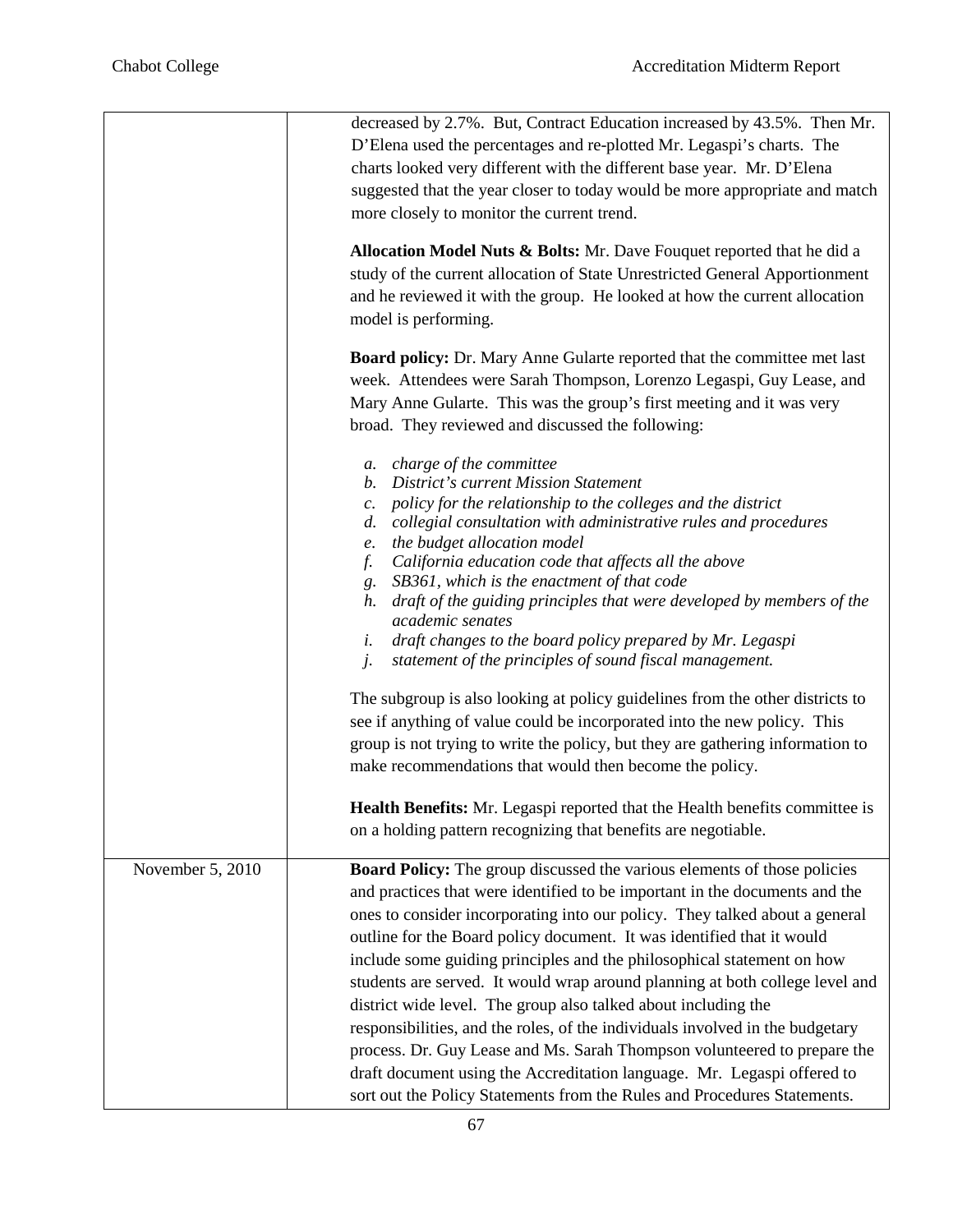|                  | After the two pieces are sorted, they will then incorporate the best practices   |
|------------------|----------------------------------------------------------------------------------|
|                  | that were chosen from other documents that were reviewed. The group has a        |
|                  | chart on how to organize the documents.                                          |
|                  |                                                                                  |
|                  | Allocation Model Nuts & Bolts: Mr. Fouquet reported that his group did           |
|                  | not meet since the last meeting on October 8, 2010. At the last DBSG             |
|                  | meeting he pointed out that the subgroup does not have a good definition of      |
|                  | their task. It was not clear if the current model was to be reviewed for         |
|                  | changes or a new model to be constructed. The ultimate goal of the group         |
|                  | would be to construct a new model. However, he would not want to go              |
|                  | through that exercise without the consensus from the main group. He              |
|                  | suggested that it might be a good exercise for the allocation model subgroup     |
|                  | to go through the model, formulate and declare what comes off the top and        |
|                  | have that as a formal part of the policy.                                        |
|                  | Three-Year Budget Data Analysis: Mr. D'Elena commented that in the               |
|                  | interest of time, he would pass his reporting until the next meeting.            |
|                  | Health benefits: Mr. Legaspi reported that we are in the middle of               |
|                  | negotiation, and that information is being presented to the different collective |
|                  | bargaining groups.                                                               |
| December 3, 2010 | 3-Yr Budget Analysis: Bob D'Elena could not attend the December 3rd              |
|                  | meeting and he requested Ms. Thompson to report on the Three Year Budget         |
|                  | Analysis. Ms. Thompson reported that the subcommittee was formed to do a         |
|                  | productivity analysis of where the financial resources were currently situated   |
|                  | and how they were spent. But unfortunately the group really struggled with       |
|                  | the magnitude of the project because of the difficulty in obtaining the          |
|                  | necessary data.                                                                  |
|                  | Allocation Model Nuts & Bolts: Mr. Fouquet shared the issues with the            |
|                  | current model his subcommittee identified and the recommendations for the        |
|                  | new model. Based on the current revenue allocation model, he did a               |
|                  | breakdown of the 2010-11 adoption budget and presented it to the group.          |
|                  | The current computations are based on Program-Based funding (AB1725); it         |
|                  | needs to be reconstructed to reflect SB 361.                                     |
|                  | Board Policy: Dr. Gularte reported that the Board Policy subcommittee was        |
|                  | eager to continue their work and is looking at the next part of the policy. A    |
|                  | copy of the draft policy was distributed for consideration by the group and      |
|                  | their feedback. The committee would look at the accreditation documents to       |
|                  | determine the material that could be pulled into the draft policy. The policy    |
|                  | would be wrapped around the purposes of planning and setting the policy          |
|                  | from procedures. The remainder of their charge was to clean up the               |
|                  | procedure portion of the policy documents involving DBSG principles              |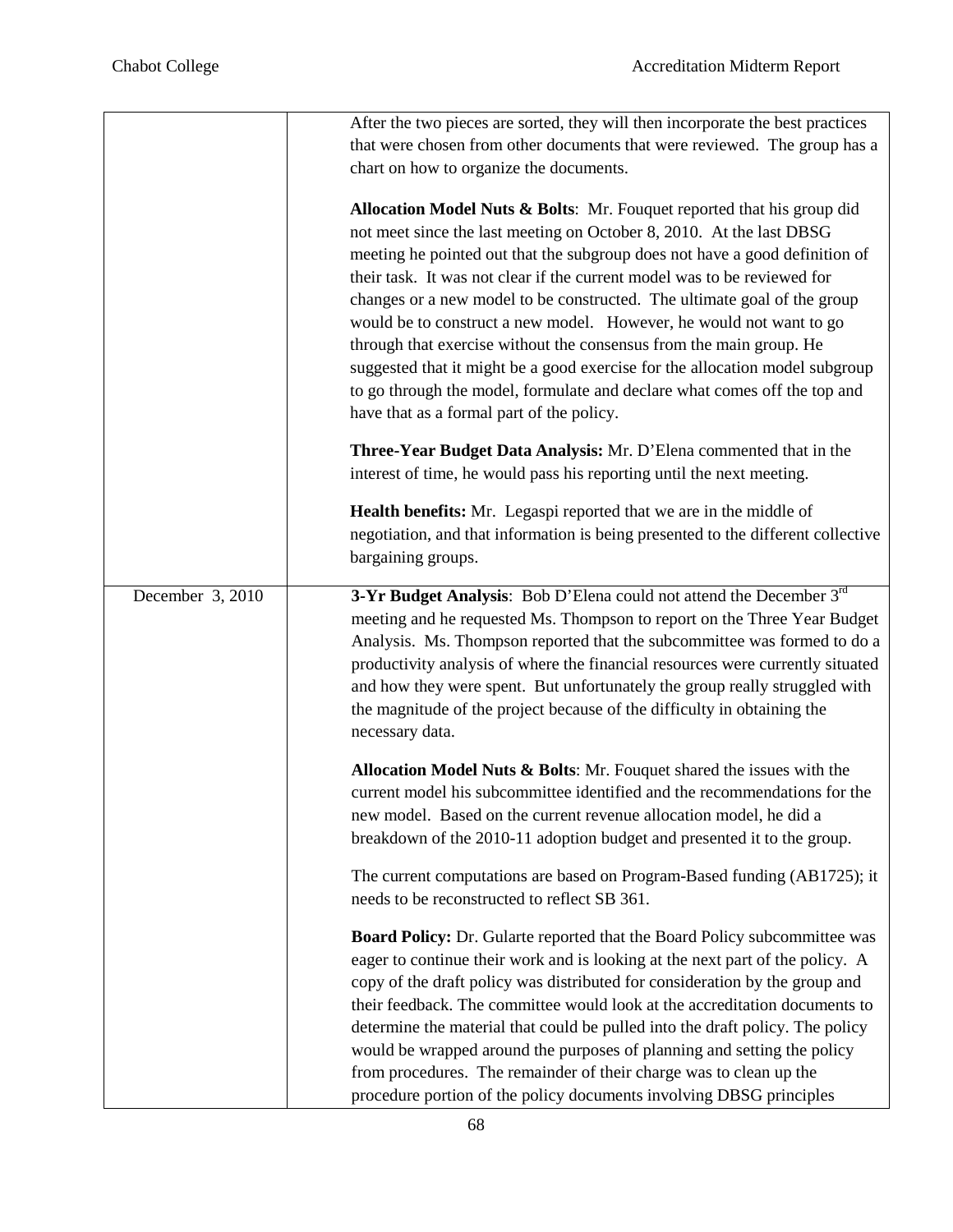|                   | governing allocation of revenues, etc. The allocation model would fold in                                                                                                                                                                                                                                                                                                                                                                                                                                                                                                                                    |
|-------------------|--------------------------------------------------------------------------------------------------------------------------------------------------------------------------------------------------------------------------------------------------------------------------------------------------------------------------------------------------------------------------------------------------------------------------------------------------------------------------------------------------------------------------------------------------------------------------------------------------------------|
|                   | behind the procedure and then have all the pieces flow together.                                                                                                                                                                                                                                                                                                                                                                                                                                                                                                                                             |
| February 4, 2011  | Subcommittees not on agenda                                                                                                                                                                                                                                                                                                                                                                                                                                                                                                                                                                                  |
| March 4,2011      | Subcommittees Update not on agenda                                                                                                                                                                                                                                                                                                                                                                                                                                                                                                                                                                           |
| April 1, 2011     | Subcommittees Update not on agenda                                                                                                                                                                                                                                                                                                                                                                                                                                                                                                                                                                           |
| May 6, 2011       | Subcommittees Update not on agenda                                                                                                                                                                                                                                                                                                                                                                                                                                                                                                                                                                           |
| May 13, 2011      | Subcommittees Update not on agenda                                                                                                                                                                                                                                                                                                                                                                                                                                                                                                                                                                           |
| May 20, 2011      | Subcommittees Update not on agenda                                                                                                                                                                                                                                                                                                                                                                                                                                                                                                                                                                           |
| September 9,2011  | Subcommittees Update not on agenda                                                                                                                                                                                                                                                                                                                                                                                                                                                                                                                                                                           |
| October 7, 2011   | Subcommittee Status Update: Mr. Legaspi stated that the Allocation<br>Model subcommittee was to provide an update, but Mr. Fouquet, the team<br>leader could not be at the meeting today.<br>Board Policy: Dr. Gularte distributed the draft of Board Policy 3110 for<br>consideration and requested feedback from the group.<br>Ms. Heidi cited that last year when the subcommittees were formed, there<br>were not enough members to participate in the various groups. Dr. Walthers<br>felt that more representatives are good to disseminate information to<br>constituencies and make recommendations. |
| December 2, 2011  | Subcommittees Update not on agenda                                                                                                                                                                                                                                                                                                                                                                                                                                                                                                                                                                           |
| February 10, 2012 | Subcommittees Update not on agenda                                                                                                                                                                                                                                                                                                                                                                                                                                                                                                                                                                           |
| March 2, 2012     | Subcommittees Update not on agenda                                                                                                                                                                                                                                                                                                                                                                                                                                                                                                                                                                           |
| March 16, 20142   | Subcommittees Update not on agenda                                                                                                                                                                                                                                                                                                                                                                                                                                                                                                                                                                           |
| March 30, 2012    | Subcommittees Update not on agenda                                                                                                                                                                                                                                                                                                                                                                                                                                                                                                                                                                           |
| April 20, 2012    | Subcommittees Update not on agenda                                                                                                                                                                                                                                                                                                                                                                                                                                                                                                                                                                           |
| April 27, 2012    | Review of Subgroups: The subcommittee members have changed<br>dramatically since their formation in November 2009. Mr. Legaspi would<br>like to solicit membership for the committees so meetings can be resumed as<br>soon as possible to complete the work started by the committees.                                                                                                                                                                                                                                                                                                                      |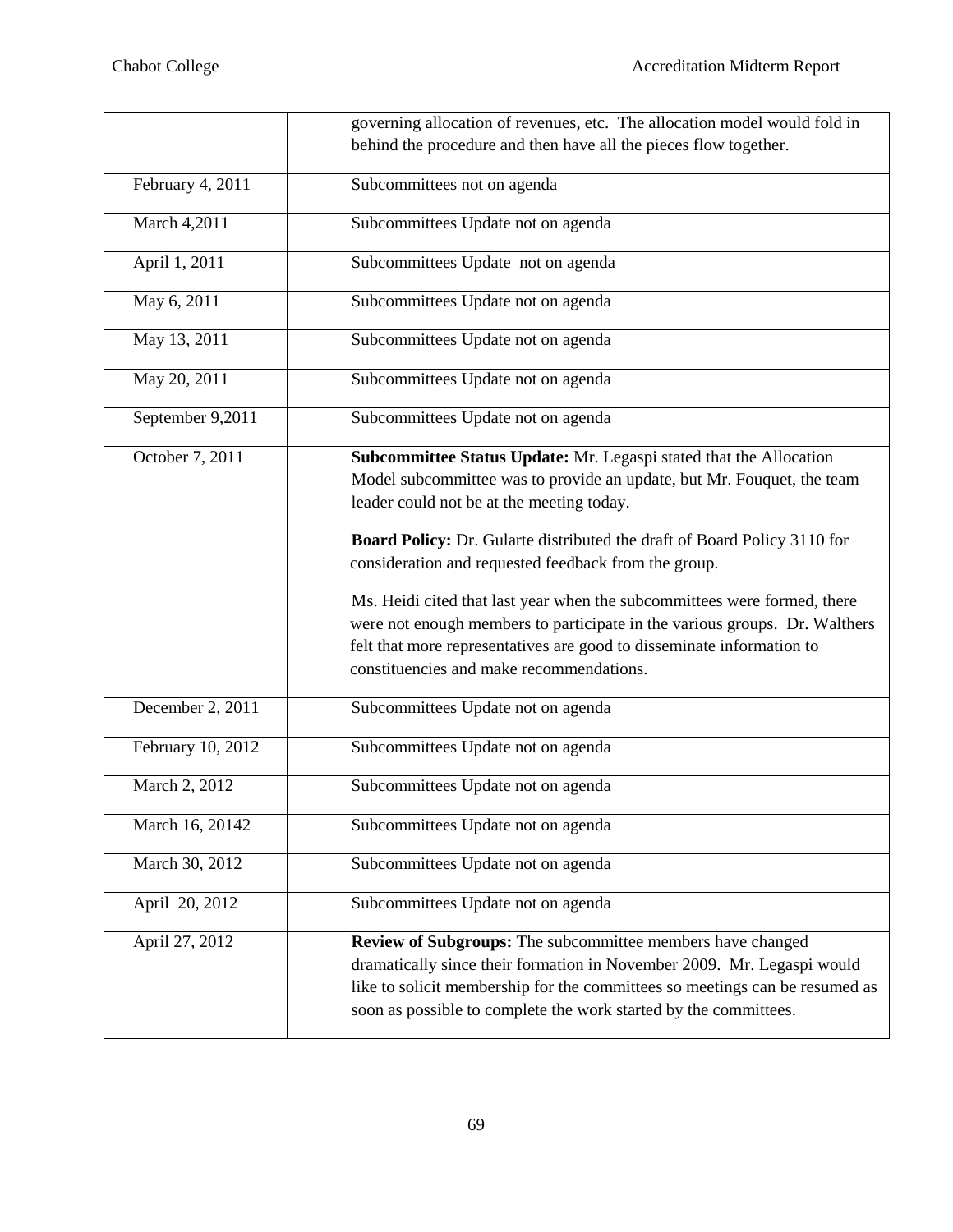| May 11, 2012    | <b>Subcommittee Update</b>                                                                                                                                                                                                                                                                                                                                                                                                                                                                                                                                                                                                                                                                                  |
|-----------------|-------------------------------------------------------------------------------------------------------------------------------------------------------------------------------------------------------------------------------------------------------------------------------------------------------------------------------------------------------------------------------------------------------------------------------------------------------------------------------------------------------------------------------------------------------------------------------------------------------------------------------------------------------------------------------------------------------------|
|                 | The subcommittee list was updated with emails from people who were interested in<br>the various committees. The list was distributed and people were asked to notify Mr.<br>Legaspi's office if they were still interested in one of the committees. The group<br>leaders were asked to meet with the Accreditation Response committee after the<br>DBSG meeting. Each group will provide an executive summary to be included in the<br>Accreditation response and establish some timelines.<br>At the decision of the DBSG, the Health & Benefits subcommittee will be<br>discontinued. Mr. Legaspi will provide an executive summary of the subcommittee<br>to be included in the Accreditation response. |
| July 17, 2012   | The district with agreement from the DBSG will hire a consultant, Mr. Mike Hill to                                                                                                                                                                                                                                                                                                                                                                                                                                                                                                                                                                                                                          |
|                 | assist the DBSG with the following:<br>develop a budget/financial format agreeable to DBSG<br>٠<br>develop a financial tool to help the district in monitoring budget status<br>٠<br>Lead the DBSG through a process and strategy to come with a solution to<br>address the current budget deficit (mid year cuts)<br>develop an allocation model that follows the following guiding principles<br>٠<br>is it perceived to be fair?<br>O<br>is it easily understood?<br>O<br>does it work in good and bad times?<br>$\circ$<br>does it create the right incentives for performance?<br>$\circ$                                                                                                              |
| August 2, 2012  | Mr. Hill discussed the format of the financial for monitoring the budget identifying<br>variances, trends, and patterns in expenditures and revenues                                                                                                                                                                                                                                                                                                                                                                                                                                                                                                                                                        |
| August 18, 2012 | Mr. Hill facilitated the district enrollment management committee (DEMC) meeting<br>to identify the level of workload reduction for spring of 2013.                                                                                                                                                                                                                                                                                                                                                                                                                                                                                                                                                         |